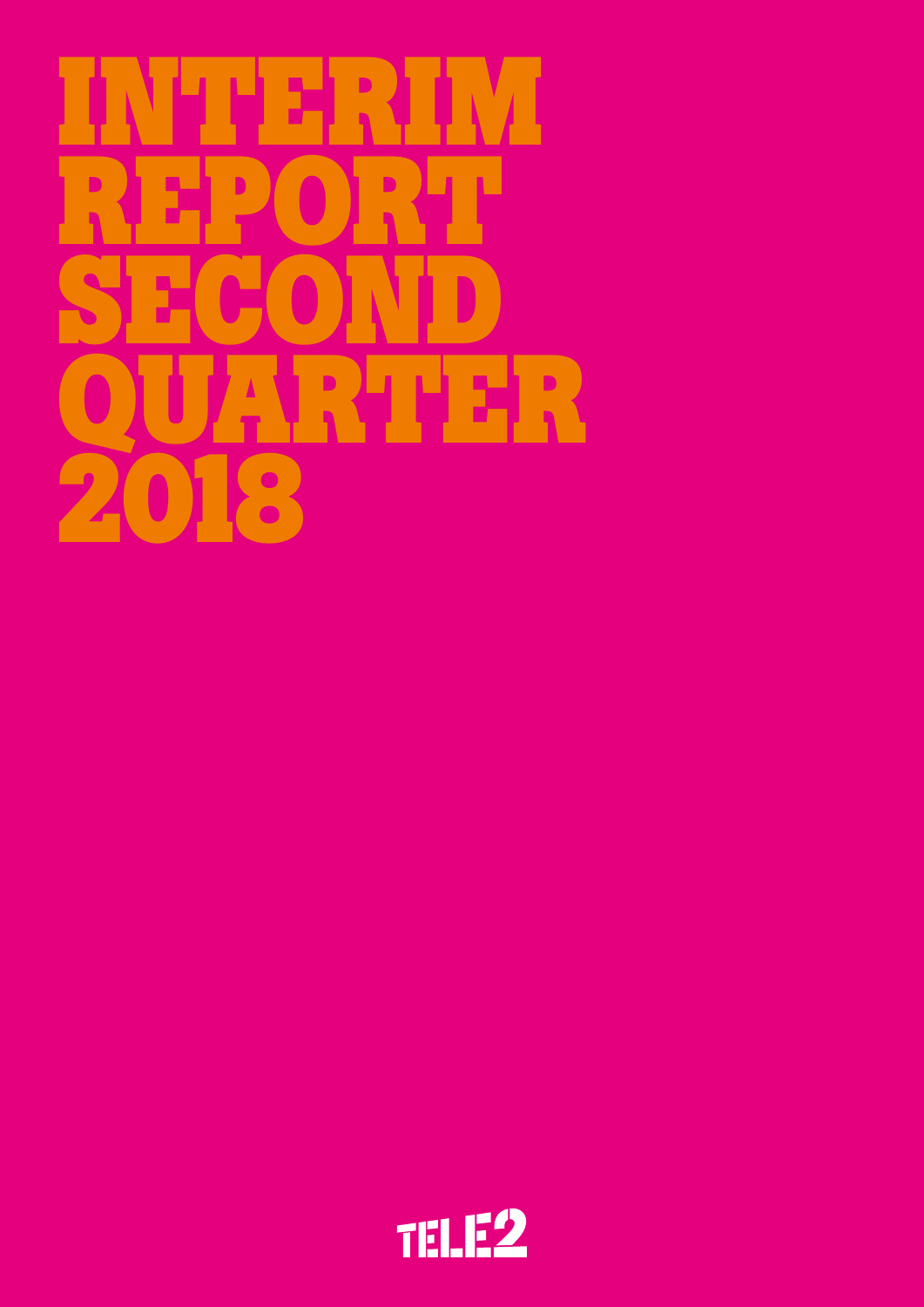### Q2 2018 HIGHLIGHTS

- Mobile end-user service revenue growth of 5 percent and adjusted EBITDA growth of 12 percent, like-for-like
- Rolling 12 months operating cash flow growth of 20 percent, with 5 percent growth in our Baltic Sea Challenger businesses
- Sweden successfully defended mobile revenue and stabilized adjusted EBITDA despite headwinds from Roam Like at Home and low-end price competition
- Kazakhstan adjusted EBITDA margin of 34 percent, and accumulated repayments of the shareholder loan reaching SEK 0.6 billion
- 2018 financial guidance upgraded (see p.5)

|                                                                      |       | Q <sub>2</sub><br>H1 |      |        |        |      |
|----------------------------------------------------------------------|-------|----------------------|------|--------|--------|------|
| <b>SEK million</b>                                                   | 2018  | 2017                 | $\%$ | 2018   | 2017   | $\%$ |
| Revenue                                                              | 6,491 | 6,152                | 6    | 12,751 | 12,117 | 5    |
| Revenue, like-for-like                                               | 6.491 | 6.211                | 5    | 12.751 | 12.180 | 5    |
| Mobile end-user service revenue                                      | 3.580 | 3.391                | 6    | 6.991  | 6.674  | 5    |
| Mobile end-user service revenue,<br>like-for-like                    | 3.580 | 3.414                | 5    | 6.991  | 6.690  | 4    |
| Adjusted EBITDA                                                      | 1,789 | 1,581                | 13   | 3,455  | 3,157  | 9    |
| Adjusted EBITDA, like-for-like                                       | 1,789 | 1.599                | 12   | 3.455  | 3,180  | 9    |
| Operating profit                                                     | 1.040 | 895                  | 16   | 2,044  | 1,731  | 18   |
| Operating profit excluding items<br>affecting comparability (Note 3) | 1.170 | 961                  | 22   | 2.243  | 1.902  | 18   |
| Net profit                                                           | 670   | 530                  | 26   | 1,295  | 1,062  | 22   |
| Earnings per share, after dilution (SEK)                             | 1.26  | 1.10                 | 15   | 2.49   | 2.23   | 12   |
| Operating cash flow, rolling 12 months                               | 4.718 | 3.932                | 20   | 4.718  | 3.932  | 20   |

Key Financial Data



AdjustedEBITDA Q2 2018 1,789 SEK million

#### **Continuing operations**

Figures presented in this report refer to Q2 2018 and continuing operations unless otherwise stated. Figures shown in parentheses refer to the comparable periods in 2017. Tele2 Netherlands is reported as a discontinued operation, with comparative figures represented. Discontinued operations also include the former operations in Austria, Italy and Russia. See Note 11.

#### **Non-IFRS measures**

This report contains certain non-IFRS measures which are defined and reconciliated to the closest reconcilable line items on page 14.

#### **Updated terminology**

In this report, the following terminology has been changed:

- Net sales has been changed to Revenue
- **EBITDA** has been changed to Adjusted EBITDA
- EBITDA margin has been changed to Adjusted EBITDA margin
- **EBIT** has been changed to Operating profit/loss
- **EBT** has been changed to Profit/loss after financial items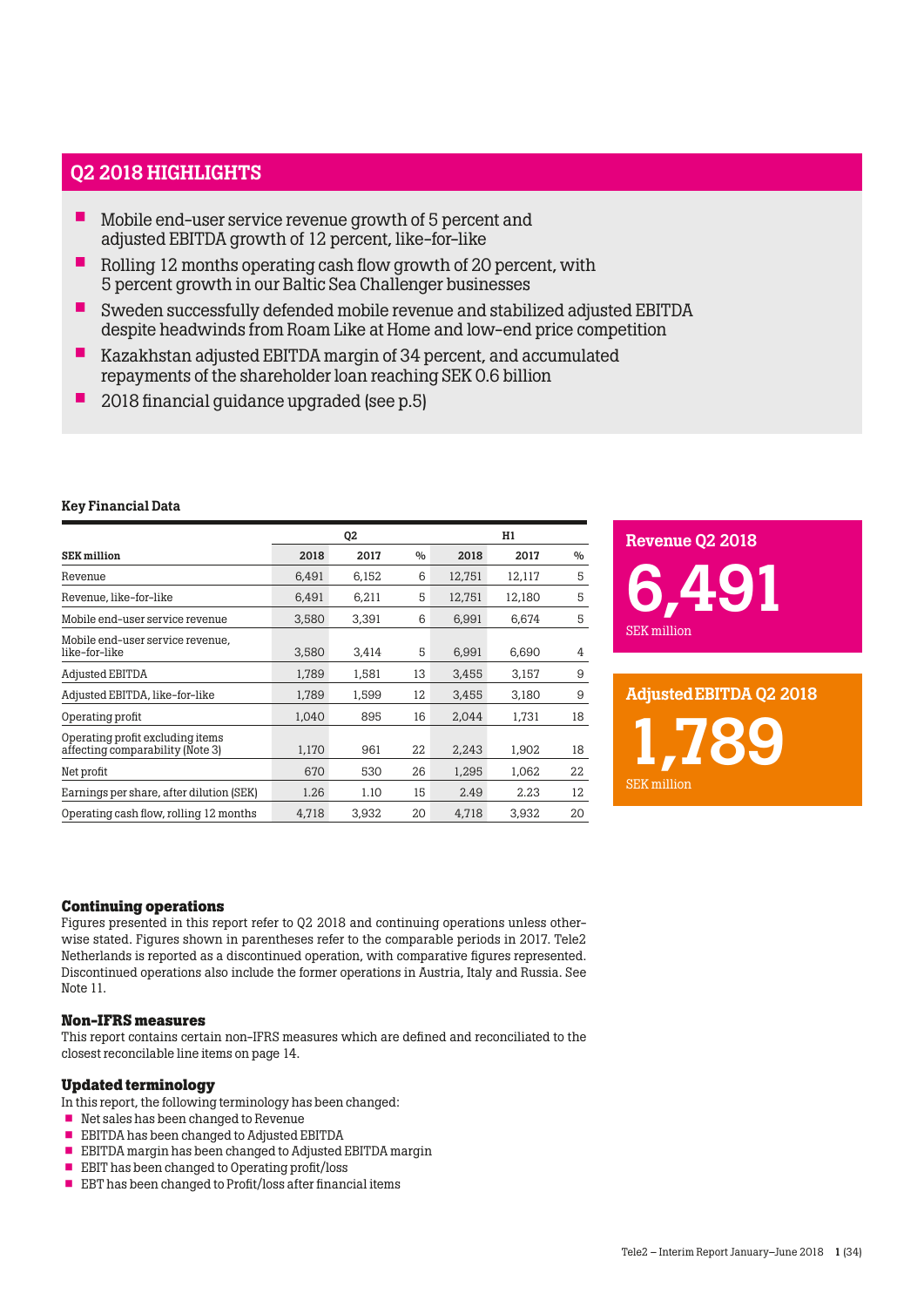### CEO Word, Q2 2018

As we move into the second half of this transformative year, our business continues to deliver strong results with 5 percent growth in mobile end-user service revenue and 12 percent growth in adjusted EBITDA on a like-for-like basis. This is our 12th consecutive quarter of delivering results ahead of expectations, and provides us with confidence to raise our full year adjusted EBITDA guidance.

Intensive preparations for our two transformative deals in Sweden and the Netherlands have continued throughout the quarter, with a number of key milestones achieved. In Sweden, we are now confident that the opex and capex synergies from the Com Hem merger will be higher than the previously communicated annual target of SEK 450 million. We have also submitted the merger document to the U.S. Securities and Exchange Commission after an extensive re-audit of our financial statements for the years 2015, 2016 and 2017. Meanwhile, the Dutch combination with T-Mobile completed Phase I of its regulatory process and entered, as expected, into Phase II. Both deals are still expected to close in the fourth quarter.

I am particularly pleased that our Swedish business remains resilient, winning both new postpaid smartphone consumers and new enterprise customers, and defended its mobile revenue despite the headwinds from Roam Like at Home and price competition. Our mobile consumer business successfully produced another quarter of positive net additions of postpaid, small-screen customers, in a market which has seen some increased activity in the price-oriented segment during the first half of this year. Such periods of increased activity have occurred before and, as we have done before, we leveraged our strong dual brand position and customer value propositions to successfully navigate the competitive environment. Swedish consumers continue to embrace the opportunity to consume more, with mobile data growing by 50 percent per postpaid customer. Customer satisfaction is our overarching mission to grow sustainable value in our business, and we proudly note that in April, Comviq and Tele2 claimed the two top spots in a ServiceScore survey of operators' ability to meet the service expectations of Swedish telecom consumers.

The Swedish business segment sequentially improved in the second quarter, and won several new enterprise customers, examples of which are the City of Gothenburg, Uppsala Municipality, Epiroc, Getinge and the Swedish Sports Federation. We expect some price pressure within B2B to continue in the short term, but customer wins seen over the past quarters should help to improve the revenue trend during the second half.

In the Baltics, our Lithuanian and Latvian businesses continue to deliver strong growth rates in mobile end-user service revenue of 12 and 10 percent respectively, in local currency. Estonia made a first step towards a financial turnaround, but even more important was our Customer First initiative, whereby we closed our Estonian telemarketing channel and re-directed resources to better serve existing, loyal customers. This initiative received extremely positive media coverage, and has now resulted in a new industry Code of Conduct to stop unsolicited telemarketing.

In summary, Sweden and the Baltics, together our Baltic Sea Challenger businesses, achieved a 5 percent rise in operating cash flow on a rolling 12-month basis, and cash conversion remained



"The merits of the merger with Com Hem are increasingly clear, as is the logic of the combination with T-Mobile in the Netherlands. Both contribute to an existing strong roadmap for the creation of increased value for our customers in the coming years."

strong and stable at 80 percent, contributing to a 20 percent rise in 12-months rolling operating cash flow from continuing operations.

Both Kazakhstan and Croatia, our remaining investment markets, continue to deliver excellent results. Kazakhstan grew mobile enduser service revenue by 20 percent in local currency, driving further economies of scale, with the adjusted EBITDA margin expanding to 34 percent. Croatia continues to monetize on its improved product portfolio and strengthened brand perception since the beginning of 2017, contributing to mobile end-user service revenue growth of 13 percent in local currency and a new seasonal high in adjusted EBITDA.

To conclude, I am so proud of the whole Tele2 team, who have yet again delivered another quarter of improved customer satisfaction alongside strong financial results, as we pursue our mission to liberate people to live a more connected life. This purpose, and the strategic choices we have made over recent years, are the right ones. In particular, the merits of the merger with Com Hem are increasingly clear, as is the logic of the combination with T-Mobile in the Netherlands. Both contribute to an existing strong roadmap for the creation of increased value for our customers in the coming years, and consequently for our shareholders and our employees.

Allison Kirkby President and CEO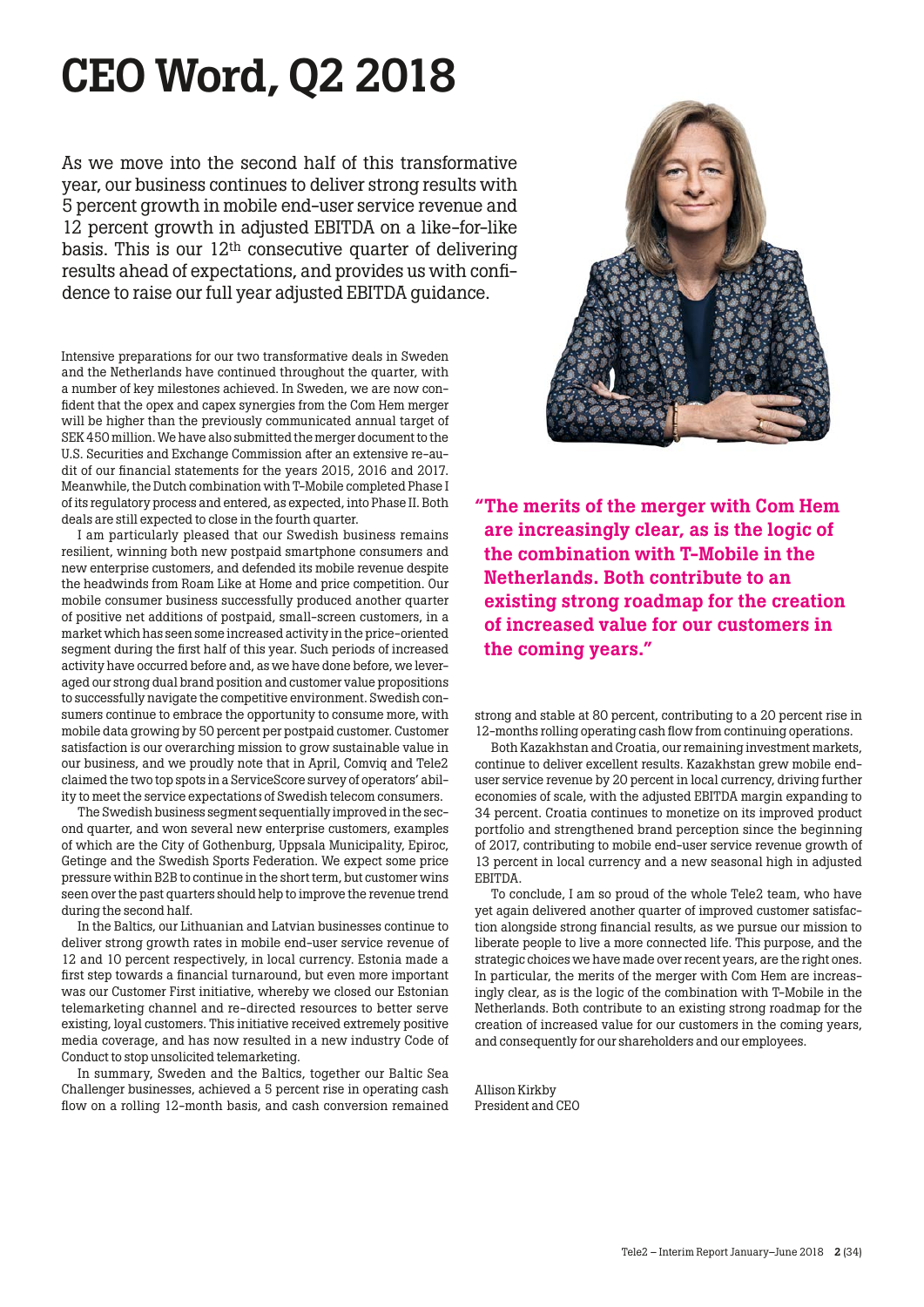### Financial overview

Tele2's financial performance is driven by a consistent focus on developing mobile services on own infrastructure, complemented in certain countries by fixed broadband services and B2B offerings. In addition, the Group concentrates on maximizing the return from legacy fixed line services.

Net customer intake amounted to 150,000 (273,000) customers in Q2 2018. The customer net intake in mobile services amounted to 167,000 (296,000), with the main difference to last year seen in Kazakhstan. The fixed broadband customer base decreased by –4,000 (–5,000), with declines in both Sweden and Germany. In line with the market trend, the number of fixed telephony customers continued to decline. On June 30, 2018, the total customer base amounted to 15,469,000 (15,242,000).

Revenue in Q2 2018 amounted to SEK 6,491 (6,152) million. The increase in revenue is mainly explained by strong mobile end-user service revenue growth in the Baltics, Kazakhstan and Croatia as well as more equipment sales in Sweden and the Baltics.

Mobile end-user service revenue in Q2 2018 amounted to SEK 3,580 (3,391) million. The increase compared to last year is primarily related to customer and ASPU growth in the Baltics, Kazakhstan and Croatia.

Adjusted EBITDA in Q2 2018 amounted to SEK 1,789 (1,581) million, which is equivalent to an adjusted EBITDA margin of 28 (26) percent. The increase in adjusted EBITDA compared to last year is explained by higher profit levels in the Baltics, Kazakhstan and Croatia, driven by revenue growth.

Operating profit in Q2 2018 amounted to SEK 1,040 (895) million and SEK 1,170 (961) million excluding items affecting comparability. Operating profit was negatively affected by items affecting comparability totaling SEK –130 (–66) million, consisting of acquisition costs related to the Com Hem merger and integration costs for Com Hem and TDC in Sweden (Note 3).

Profit after financial items in Q2 2018 amounted to SEK 866 (722) million. The improvement compared to last year is explained by a higher operating profit.

Net profit in Q2 2018 was SEK 670 (530) million. Reported tax for Q2 2018 amounted to SEK –196 (–192) million. Tax payments affecting cash flow amounted to SEK –280 (–133) million in the quarter.

CAPEX in Q2 2018 amounted to SEK 568 (513) million, as investments were higher in all segments apart from Kazakhstan.

Free cash flow from total operations in Q2 2018 amounted to SEK 511 (820) million. This included a change in working capital of SEK –115 (415) million. Working capital was affected by timing differences and higher inventories to support increased equipment revenues, mainly related to the Swedish business. Positive contributions from changes in working capital in Q2 2017 in Sweden and the Netherlands were not repeated in Q2 2018. Free cash flow from continuing operations amounted to SEK 674 (972) million.

Net debt amounted to SEK 12,205 (12,445) million and economic net debt amounted to SEK 11,357 (12,023) million on June 30, 2018 and June 30, 2017 respectively, or 1.72 times 12 months rolling adjusted EBITDA.



#### Revenue and Mobile end-user service revenue

#### AdjustedEBITDA/AdjustedEBITDA margin

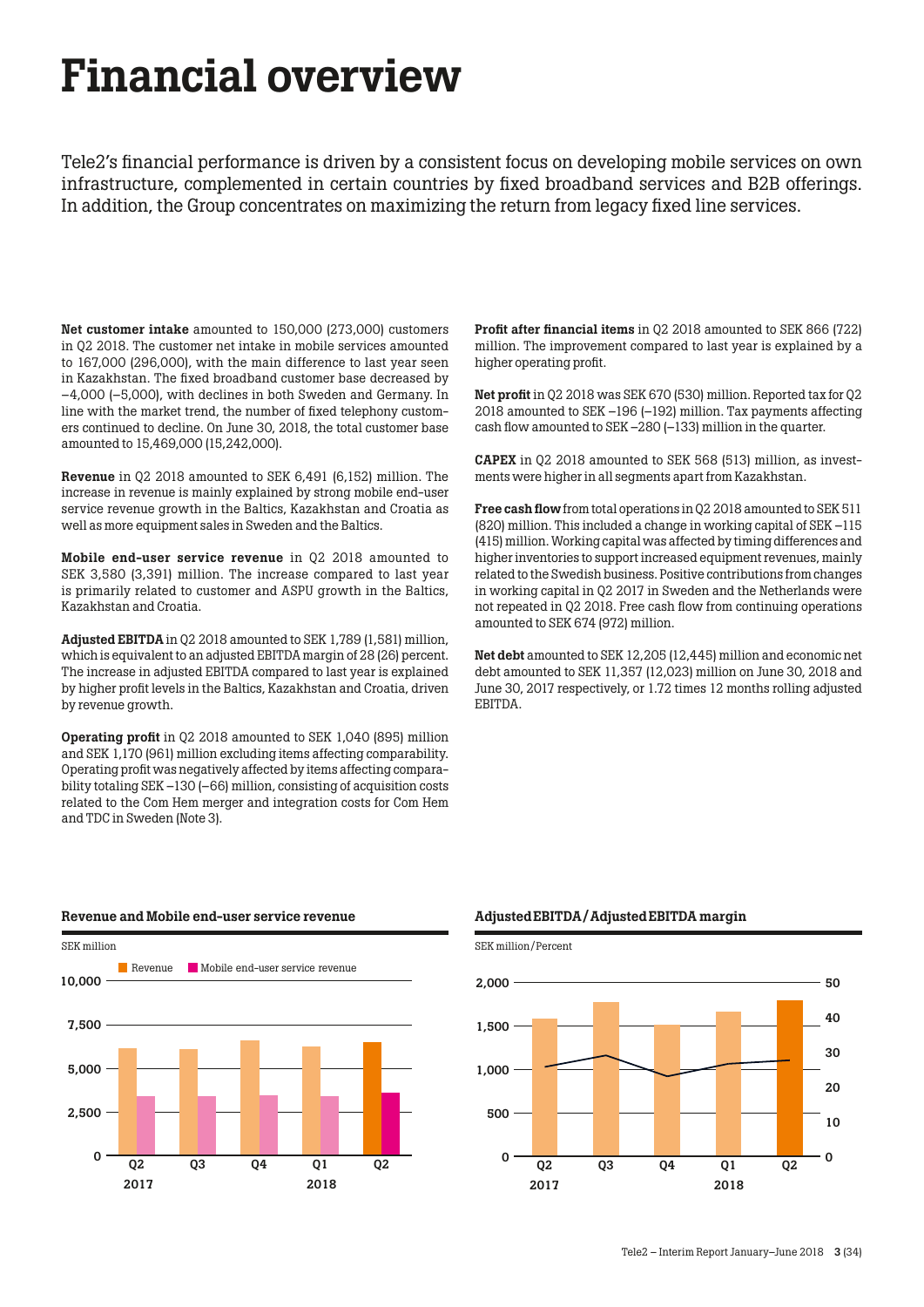| <b>FINANCIAL SUMMARY</b>                                      |                |         |         |  |  |
|---------------------------------------------------------------|----------------|---------|---------|--|--|
| <b>SEK</b> million                                            | <b>Q2 2018</b> | Q2 2017 | FY 2017 |  |  |
| <b>Mobile</b>                                                 |                |         |         |  |  |
| Net customer intake (thousands)                               | 167            | 296     | 428     |  |  |
| Revenue                                                       | 5,520          | 5,119   | 20,720  |  |  |
| Adjusted EBITDA                                               | 1,658          | 1,438   | 5,848   |  |  |
| Operating profit excl. items affecting comparability          | 1,164          | 971     | 3,870   |  |  |
| <b>CAPEX</b>                                                  | 374            | 382     | 1,353   |  |  |
| <b>Fixed broadband</b>                                        |                |         |         |  |  |
| Net customer intake (thousands)                               | $-4$           | $-5$    | $-21$   |  |  |
| Revenue                                                       | 291            | 340     | 1,348   |  |  |
| <b>Adjusted EBITDA</b>                                        | 36             | 39      | 153     |  |  |
| Operating loss excl. items affecting comparability            | $-18$          | $-23$   | $-112$  |  |  |
| <b>CAPEX</b>                                                  | 29             | 42      | 159     |  |  |
| <b>Fixed telephony</b>                                        |                |         |         |  |  |
| Net customer intake (thousands)                               | $-13$          | $-18$   | $-70$   |  |  |
| Revenue                                                       | 113            | 141     | 546     |  |  |
| Adjusted EBITDA                                               | 48             | 60      | 225     |  |  |
| Operating profit excl. items affecting comparability          | 48             | 58      | 216     |  |  |
| <b>CAPEX</b>                                                  | 5              | 3       | 12      |  |  |
| Other operations                                              |                |         |         |  |  |
| Revenue                                                       | 567            | 552     | 2,172   |  |  |
| Adjusted EBITDA                                               | 47             | 44      | 214     |  |  |
| Operating loss excl. items affecting comparability            | $-24$          | $-45$   | $-130$  |  |  |
| <b>CAPEX</b>                                                  | 160            | 86      | 409     |  |  |
| Group                                                         |                |         |         |  |  |
| Net customer intake (thousands)                               | 150            | 273     | 336     |  |  |
| Revenue                                                       | 6,491          | 6,152   | 24,786  |  |  |
| Adjusted EBITDA                                               | 1,789          | 1,581   | 6,440   |  |  |
| Operating profit excl. items affecting comparability (Note 3) | 1,170          | 961     | 3,844   |  |  |
| Operating profit                                              | 1,040          | 895     | 3,586   |  |  |
| <b>CAPEX</b>                                                  | 568            | 513     | 1,933   |  |  |
| Profit after financial items                                  | 866            | 722     | 2,930   |  |  |
| Net profit                                                    | 670            | 530     | 2,411   |  |  |
| Cash flow from operating activities, total operations         | 1,186          | 1,674   | 5,732   |  |  |
| Cash flow from operating activities, continuing operations    | 1,159          | 1,560   | 5,404   |  |  |
| Free cash flow, total operations                              | 511            | 820     | 2,519   |  |  |
| Free cash flow, continuing operations                         | 674            | 972     | 3.148   |  |  |



#### Revenue per service area, Q2 2018 Revenue per country, Q2 2018



| 60% | $\blacksquare$ Kazakhstan | 12%             |
|-----|---------------------------|-----------------|
| 10% |                           | 7%              |
| 5%  | <b>Germany</b>            | 2%              |
| 3%  | <b>Other</b>              | 10 <sub>0</sub> |
|     |                           | $\Box$ Croatia  |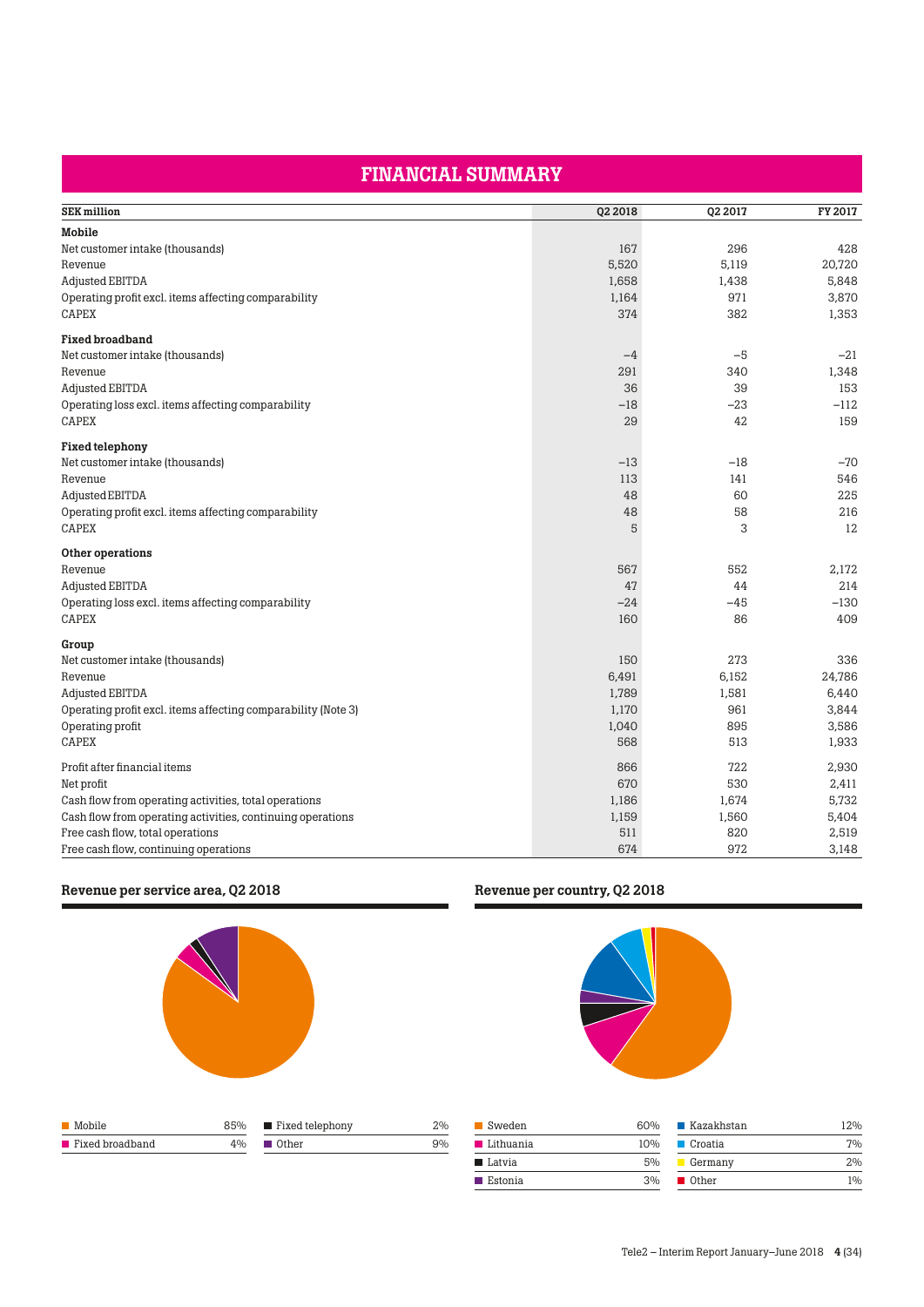### Financial guidance

Tele2 AB upgrades the following guidance for 2018 for continuing operations in constant currencies:

- Mobile end-user service revenue growth of mid-single digits (unchanged)
- Adjusted EBITDA between SEK 6.8 and 7.1 billion (previously between SEK 6.5 and 6.8 billion)
- CAPEX between SEK 2.1 and 2.4 billion excluding spectrum investments (unchanged)

#### **Financial leverage target and shareholder remuneration framework for Tele2, post the proposed merger with Com Hem**

The financial leverage target and shareholder remuneration framework are as follows:

- Enlarged Tele2 will seek to operate within a net debt/adjusted EBITDA range of between 2.5–3.0x and maintain investment grade credit metrics
- Enlarged Tele2's policy will aim to maintain target leverage by distributing capital to shareholders through:
	- An ordinary dividend of at least 80 percent of equity free cash flow; and
	- Extraordinary dividends and/or share repurchases, based on remaining equity free cash flow, proceeds from asset sales and re-leveraging of adjusted EBITDA growth

Based on this policy, Enlarged Tele2 is expected to distribute in excess of 100 percent of equity free cash flow to shareholders, through a combination of dividends and share repurchases.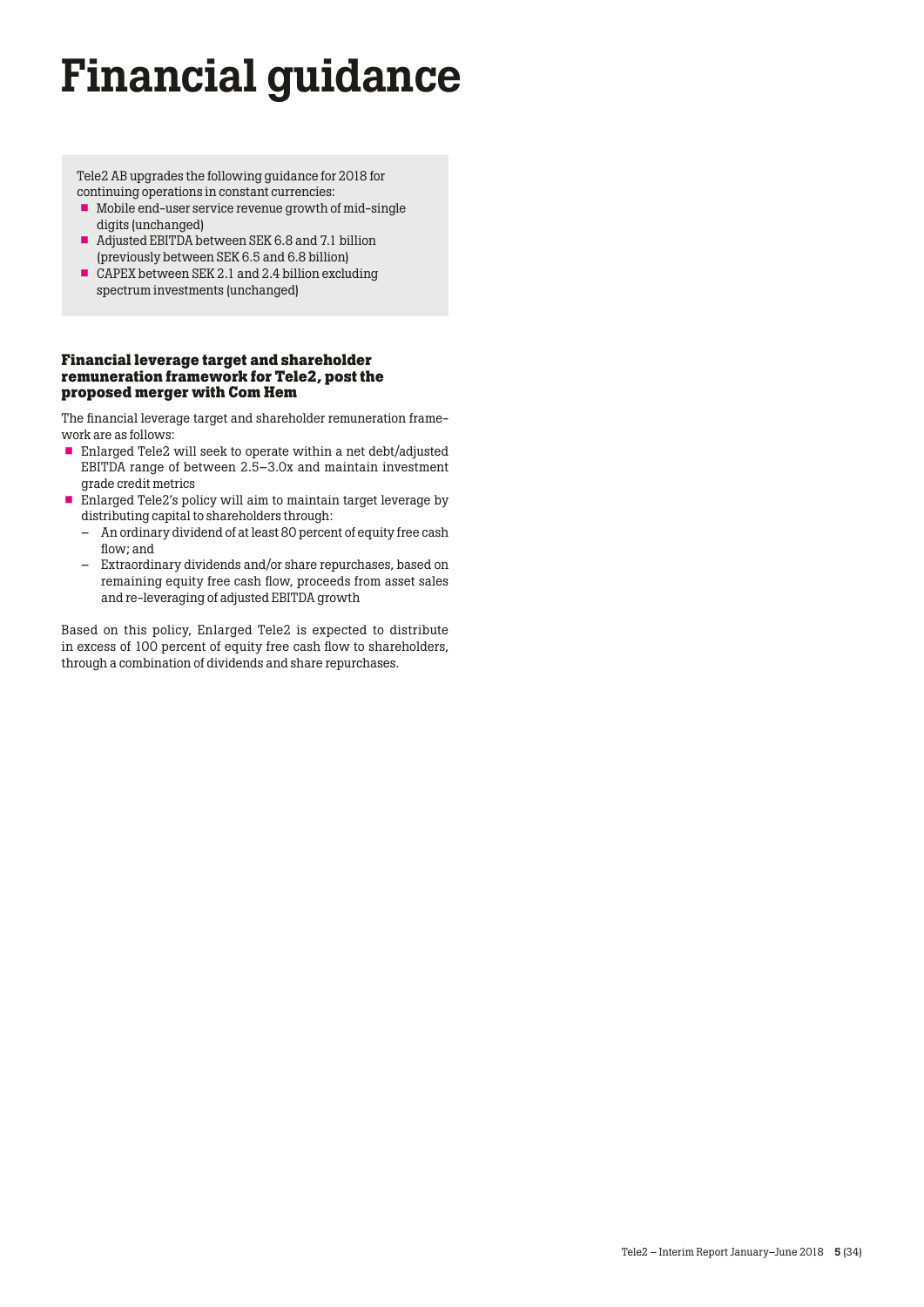### Overview by country

Like-for-like figures

#### Mobile end-user service revenue

| <b>SEK</b> million | 2018<br>Q <sub>2</sub> | 2017<br>Q2 | Growth |
|--------------------|------------------------|------------|--------|
| Sweden             | 1,925                  | 1,936      | $-1\%$ |
| Lithuania          | 335                    | 300        | 12%    |
| Latvia             | 194                    | 177        | 10%    |
| Estonia            | 110                    | 119        | $-7%$  |
| Kazakhstan         | 613                    | 512        | 20%    |
| Croatia            | 272                    | 241        | 13%    |
| Germany            | 80                     | 91         | $-12%$ |
| Other              | 51                     | 40         | 30%    |
| Total              | 3.580                  | 3.414      | 5%     |

#### **BALTIC SEA CHALLENGERS**

#### **Sweden**

Net mobile customer intake was positive at 3,000 (10,000), driven by strong performance by Comviq postpaid, partly offset by limited declines in Tele2 small-screen postpaid, mobile broadband and prepaid.

Mobile end-user service revenue declined by –1 percent but grew 1 percent excluding Roam Like at Home (RLAH).

Adjusted EBITDA from Sweden was close to the level of the previous year, as the revenue decline in the legacy fixed line segment and the impact of RLAH of SEK–37 million were balanced by successful cost management. The adjusted EBITDA margin was unchanged at 27 (27) percent despite higher equipment sales.

Capex represented around 5 percent of revenue, reflecting a stable level compared to Q2 2017.

#### Sweden Consumer

Tough competition in the price-fighter segment continued in Q2, with several low price points advertised at the lower end of the market, while the value segment saw more stable pricing.

Tele2 launched tactical campaigns in several mobile market segments including offerings for students, Unlimited users, international travelers and Tele2 Kids users. Comviq performed well with its new product portfolio, launched in March, despite the tough competition.

Consumer mobile end-user service revenue development was flat, but grew by 1 percent excluding the impact from RLAH. In the postpaid small-screen segment, both Tele2 and Comviq reported positive mobile revenue growth, despite pressure from RLAH, driven by higher ASPU for Tele2 and strong growth in the customer base for Comviq.

Data consumption gradually increased in line with expectations, by approximately 50 percent, due to higher demand for larger data buckets on the Tele2 brand and also driven by Comviq's increased data bucket portfolio.

#### Sweden B2B

As expected, the B2B market continued to be price competitive as more players actively challenge the incumbent operator.

The healthy customer momentum seen in previous quarters was sustained, with significant new contract wins including City of Gothenburg, Uppsala Municipality, Getinge, Swedish Sports Confederation and Epiroc.

#### Adjusted EBITDA

| <b>SEK million</b> | 2018<br>Q <sub>2</sub> | 2017<br>Q <sub>2</sub> | Growth |
|--------------------|------------------------|------------------------|--------|
|                    |                        |                        |        |
| Sweden             | 1,042                  | 1,043                  | 0%     |
| Lithuania          | 205                    | 182                    | 13%    |
| Latvia             | 120                    | 102                    | 18%    |
| Estonia            | 40                     | 48                     | $-16%$ |
| Kazakhstan         | 264                    | 149                    | 77%    |
| Croatia            | 69                     | 41                     | 69%    |
| Germany            | 66                     | 66                     | 1%     |
| Other              | $-17$                  | $-30$                  | 45%    |
| Total              | 1,789                  | 1,599                  | 12%    |

Revenue growth was flat, with service revenue declining by 5 percent due to legacy services and RLAH, but with equipment revenue rising. Mobile end-user service revenue declined by 2 percent, but grew by 1 percent adjusted for RLAH. The improvement compared to previous quarters was driven by continued growth in the mobile customer base and somewhat subsiding ASPU pressure.

#### **Lithuania**

The market was price competitive including below-the-line discounts by competitors. Tele2 focused on securing its customer base while making balanced pricing decisions.

The latest Tele2 campaign, titled Tele2 Flying House, was shortlisted in Cannes Lions International Festival of Creativity.

The customer net intake improved to 26,000 (8,000), mainly attributable to consumer small-screen postpaid and mobile broadband customers.

Mobile end-user service revenue grew by 12 percent in local currency, driven both by the growth of the customer base and a higher postpaid ASPU.

The adjusted EBITDA margin declined slightly to 34 (36) percent, but adjusted EBITDA grew by 13 percent in local currency due to the growth in revenue.

#### **Latvia**

There were moderate competition developments in the mobile market mainly around customer retention and prepaid campaigns.

Tele2 promoted family offers and launched a Smart Home campaign for the device segment. For the second consecutive year, Tele2 Latvia was recognized by the national regulator as having the highest mobile internet download speed in the country.

The customer intake was flat (12,000), helped by growth of mobile broadband customer base, offset by a decline in prepaid.

Mobile end-user service revenue grew by 10 percent in local currency, driven by postpaid ASPU growth on the back of data monetization through selling larger bundles.

Adjusted EBITDA grew by 18 percent in local currency and the adjusted EBITDA margin increased to 37 (34) percent, driven mainly by higher mobile end-user service revenue and successful cost management.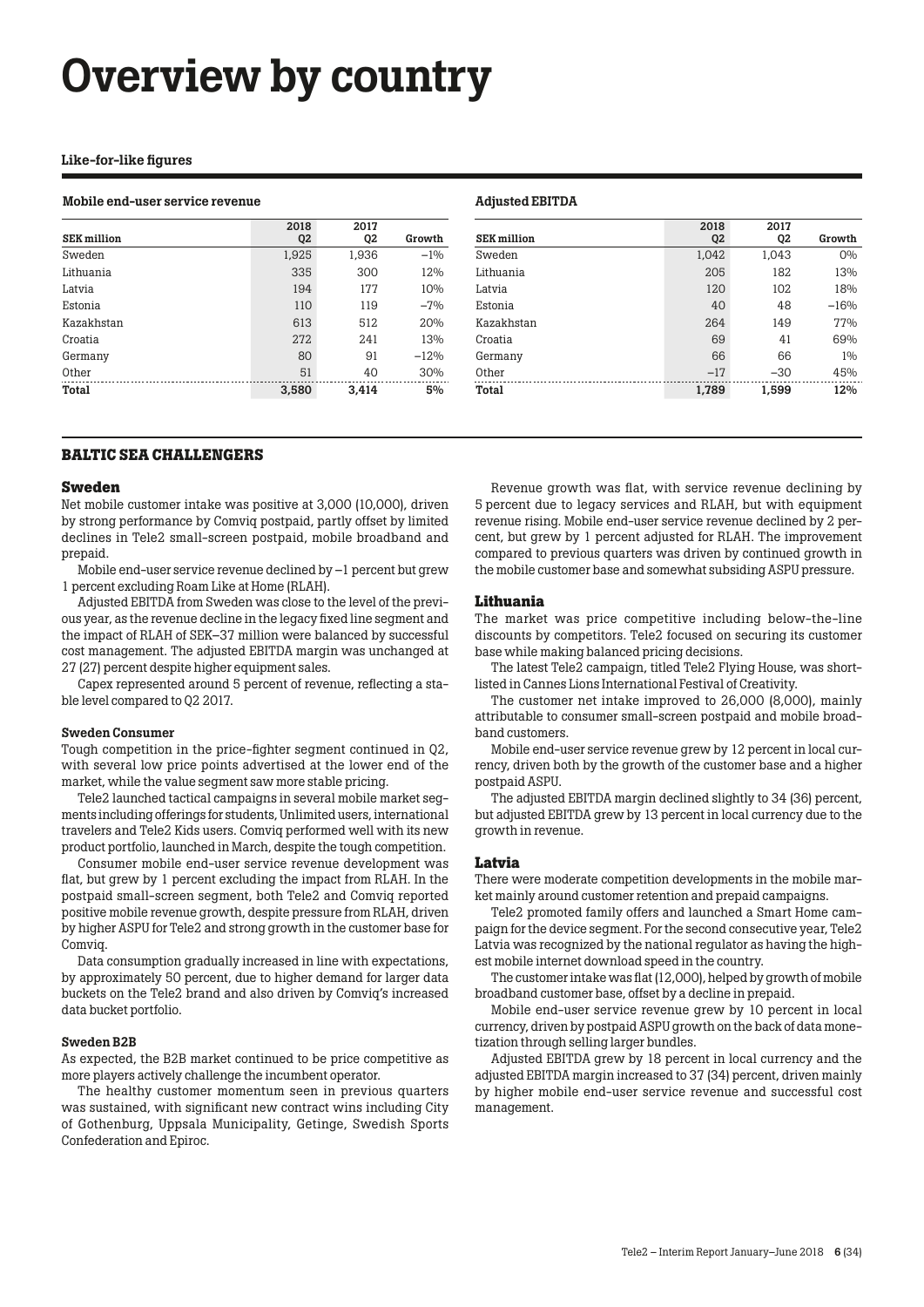#### **Estonia**

The competition environment was normal for the season with end-of-school and start-of-summer promotional campaigns by all operators. There were also targeted more-for-more initiatives by the competition towards certain market segments.

In April, Tele2 launched the Customer First initiative to end unsolicited telemarketing and focus more resources on the existing customer base. Furthermore, in June all three operators signed a Code of

#### **INVESTMENT MARKETS**

#### **Kazakhstan**

All market players extended their temporary zero-rated access to social networks, reflecting growing competitive pressure. To remain competitive in the market Tele2 continues to offer zero-rated access to popular services, and in addition launched an updated roaming offer with unlimited usage of selected services for both brands.

The net customer intake was positive at 100,000 (239,000), but lower than last year reflecting increasing competition.

Mobile end-user service revenue grew by 20 percent in local currency, driven both by higher ASPU, related to new tariffs supporting monetization of increased data consumption, and a higher customer base.

The adjusted EBITDA margin reached 34 (22) percent driven by better operational efficiency and an improved product mix.

Capex remained limited to 12 percent of revenue, but is expected to increase in the second half of the year.

Conduct for self-regulating telemarketing, stopping all cold-calling of residential mobile customers effective July 1.

Net adds were flat despite the continued loss of Starman mobile broadband customers following its takeover by Elisa.

Due to the aggressive price competition in previous quarters mobile end-user service revenue declined by 7 percent in local currency. However this represented a slight improvement over Q1, and the adjusted EBITDA margin improved sequentially to 20 percent.

#### **Croatia**

The competition was largely focused on convergent offers and shortterm extra data promotions through main and sub-brands. Tele2 continued to push Unlimited data for both smartphones and mobile broadband.

A partnership for mobile gaming was signed between Tele2 and Valiance, a platform for professional mobile eSports. The first mobile gaming tournament was held in June.

Mobile end-user service revenue grew by 13 percent in local currency, driven by growth in both the smartphone and mobile broadband customer bases, supported by the popularity of the Unlimited product offerings.

Adjusted EBITDA grew by two thirds in local currency on the back of the strong increase in mobile end-user service revenue and helped by a reduction of frequency fees effective as of January 1, 2018. The spectrum fee saving is reflected in an increased level of investments into enhanced network quality.

#### **CASH GENERATOR**

#### **Germany**

A continued focus on value-driven retention campaigns resulted in another quarter of decreasing churn rates and an expected revenue decline of 17 percent, in local currency.

The adjusted EBITDA margin of 48 (40) percent is the result of a successful management of operational expenses and customer credit risks.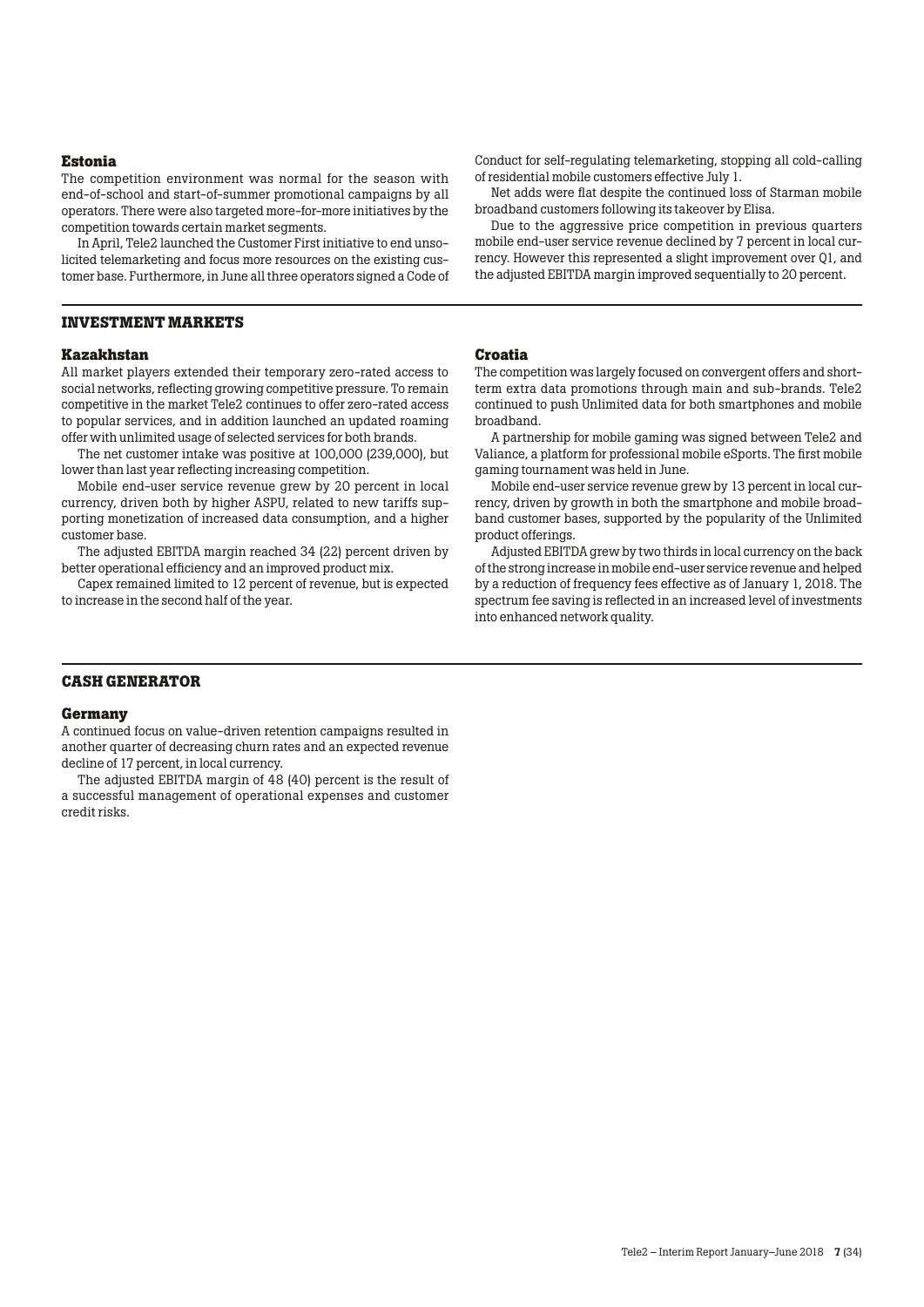### Number of customers

|                                          | Number of<br>customers |                       |                            |                          | Net intake                                                  |                    |
|------------------------------------------|------------------------|-----------------------|----------------------------|--------------------------|-------------------------------------------------------------|--------------------|
| by thousands                             | 2018<br><b>Jun 30</b>  | 2017<br>Jun 30        | 2018                       | 2017                     | 2018<br>Jan 1-Jun 30 Jan 1-Jun 30 Apr 1-Jun 30 Apr 1-Jun 30 | 2017               |
|                                          |                        |                       |                            |                          |                                                             |                    |
| Sweden                                   |                        |                       |                            |                          |                                                             |                    |
| Mobile                                   | 3,823<br>46            | 3,861<br>56           | $-11$<br>$-5$              | $-43$                    | $\sqrt{3}$<br>$-2$                                          | 10<br>$-3$         |
| Fixed broadband                          | 112                    |                       |                            | $-6$<br>$-18$            | $-5$                                                        |                    |
| Fixed telephony                          | $\mathbf{1}$           | 145<br>$\overline{a}$ | $-18$<br>$\qquad \qquad -$ |                          |                                                             | $-8$               |
| Other operations                         |                        |                       |                            | -67                      | -4                                                          | $-1$               |
| Lithuania                                | 3,982                  | 4,064                 | -34                        |                          |                                                             |                    |
| Mobile                                   | 1,834                  | 1,775                 | 42                         | 2                        | 26                                                          |                    |
|                                          | 1,834                  | 1,775                 | 42                         | $\overline{a}$           | 26                                                          | $\frac{8}{1}$<br>8 |
| Latvia                                   |                        |                       |                            |                          |                                                             |                    |
| Mobile                                   | 942                    | 954                   | $-10$                      | 9                        |                                                             | 12                 |
|                                          | 942                    | 954                   | $-10$                      | 9                        |                                                             | 12                 |
| Estonia                                  |                        |                       |                            |                          |                                                             |                    |
| Mobile                                   | 459                    | 474                   | $-5$                       | $-5$                     |                                                             |                    |
|                                          | 459                    | 474                   | $-5$                       | $-5$                     |                                                             |                    |
| <b>Kazakhstan</b>                        |                        |                       |                            |                          |                                                             |                    |
| Mobile                                   | 7,029                  | 6,753                 | 115                        | 313                      | 100                                                         | 239                |
|                                          | 7,029                  | 6,753                 | 115                        | 313                      | 100                                                         | 239                |
| Croatia                                  |                        |                       |                            |                          |                                                             |                    |
| Mobile                                   | 885                    | 822                   | 44                         | 21                       | 41                                                          | 34                 |
|                                          | 885                    | 822                   | 44                         | 21                       | 41                                                          | 34                 |
| Germany                                  |                        |                       |                            |                          |                                                             |                    |
| Mobile                                   | 134                    | 153                   | $-8$                       | $-16$                    | $-3$                                                        | $-7$               |
| Fixed broadband                          | 30                     | 40                    | $-5$                       | $-5$                     | $-2$                                                        | $-2$               |
| Fixed telephony                          | 174                    | 207                   | $-17$                      | $-21$                    | $-8$                                                        | $-10$              |
|                                          | 338                    | 400                   | $-30$                      | $-42$                    | $-13$                                                       | $-19$              |
| <b>TOTAL</b>                             |                        |                       |                            |                          |                                                             |                    |
| Mobile                                   | 15,106                 | 14,792                | 167                        | 281                      | 167                                                         | 296                |
| <b>Fixed broadband</b>                   | 76                     | 96                    | $-10$                      | $-11$                    | $-4$                                                        | $-5$               |
| <b>Fixed telephony</b>                   | 286                    | 352                   | $-35$                      | $-39$                    | $-13$                                                       | $-18$              |
| Other operations                         | $\mathbf{1}$           | $\overline{a}$        | -                          | $\overline{\phantom{0}}$ | $\qquad \qquad -$                                           |                    |
| TOTAL NUMBER OF CUSTOMERS AND NET INTAKE | 15,469                 | 15,242                | 122                        | 231                      | 150                                                         | 273                |
| TOTAL NUMBER OF CUSTOMERS AND NET CHANGE | 15,469                 | 15,242                | 122                        | 231                      | 150                                                         | 273                |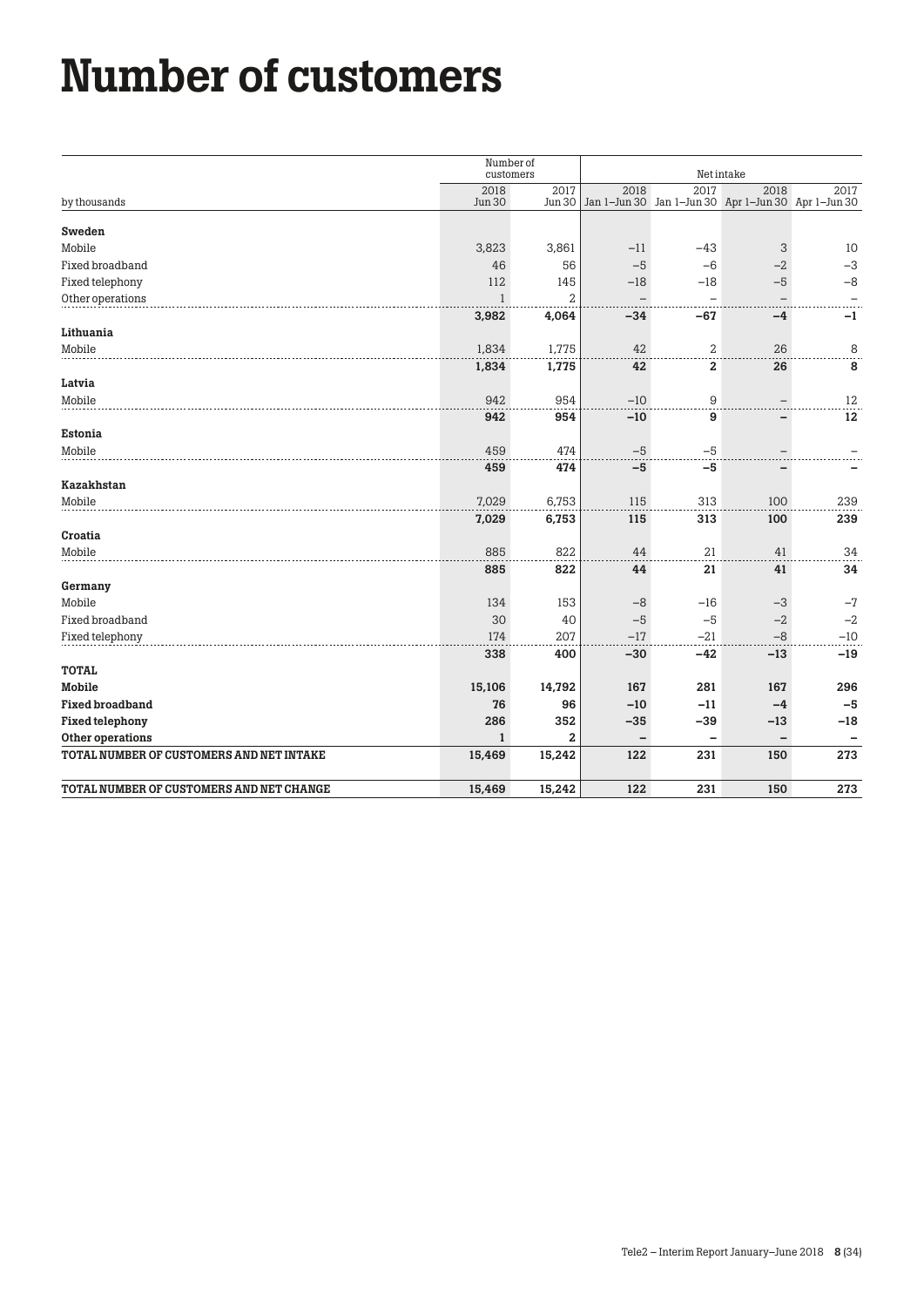### Revenue

| SEK million                 | 2018<br>Jan 1-Jun 30 | 2017<br>Jan 1-Jun 30     | 2018<br>Apr 1-Jun 30 | 2017<br>Apr 1-Jun 30 |
|-----------------------------|----------------------|--------------------------|----------------------|----------------------|
| Sweden                      |                      |                          |                      |                      |
| Mobile                      | 6,113                | 5,914                    | 3,065                | 2,944                |
| Fixed broadband             | 549                  | 641                      | 264                  | 314                  |
| Fixed telephony             | 157                  | 196                      | 77                   | 97                   |
| Other operations            | 1,023                | 998                      | 514                  | 509                  |
|                             | 7,842                | 7,749                    | 3,920                | 3,864                |
| Lithuania                   |                      |                          |                      |                      |
| Mobile                      | 1,136                | 918                      | 604                  | 479                  |
|                             | 1,136                | 918                      | 604                  | 479                  |
| Latvia                      |                      |                          |                      |                      |
| Mobile                      | 621                  | 536                      | 325                  | 279                  |
|                             | 621                  | 536                      | 325                  | 279                  |
| Estonia                     |                      |                          |                      |                      |
| Mobile                      | 353                  | 337                      | 179                  | 182                  |
| Fixed broadband             | 8                    | $\overline{\phantom{0}}$ | 5                    |                      |
| Fixed telephony             | $\mathbf{1}$         | 2                        |                      | $\mathbf{1}$         |
| Other operations            | 23                   | 21                       | 12                   | 11                   |
|                             | 385                  | 360                      | 196                  | 194                  |
| <b>Kazakhstan</b>           |                      |                          |                      |                      |
| Mobile                      | 1,471                | 1,359                    | 784                  | 711                  |
|                             | 1,471                | 1,359                    | 784                  | 711                  |
| Croatia                     |                      |                          |                      |                      |
| Mobile                      | 883                  | 769                      | 450                  | 410                  |
|                             | 883                  | 769                      | 450                  | 410                  |
| Germany                     |                      |                          |                      |                      |
| Mobile                      | 158                  | 172                      | 80                   | 85                   |
| Fixed broadband             | 44<br>75             | 53                       | 22                   | 26                   |
| Fixed telephony             |                      | 89                       | 36                   | 43                   |
| Other                       | 277                  | 314                      | 138                  | 154                  |
| Mobile                      | 94                   | 72                       | 51                   | 40                   |
| Other operations            | 73                   | 62                       | 41                   | 32                   |
|                             | 167                  | 134                      | 92                   | 72                   |
| <b>TOTAL</b>                |                      |                          |                      |                      |
| Mobile                      | 10,829               | 10,077                   | 5,538                | 5,130                |
| <b>Fixed broadband</b>      | 601                  | 694                      | 291                  | 340                  |
| Fixed telephony             | 233                  | 287                      | 113                  | 141                  |
| Other operations            | 1,119                | 1,081                    | 567                  | 552                  |
|                             | 12,782               | 12,139                   | 6,509                | 6,163                |
| Internal sales, elimination | $-31$                | $-22$                    | $-18$                | $-11$                |
| <b>TOTAL</b>                | 12,751               | 12,117                   | 6,491                | 6,152                |
|                             |                      |                          |                      |                      |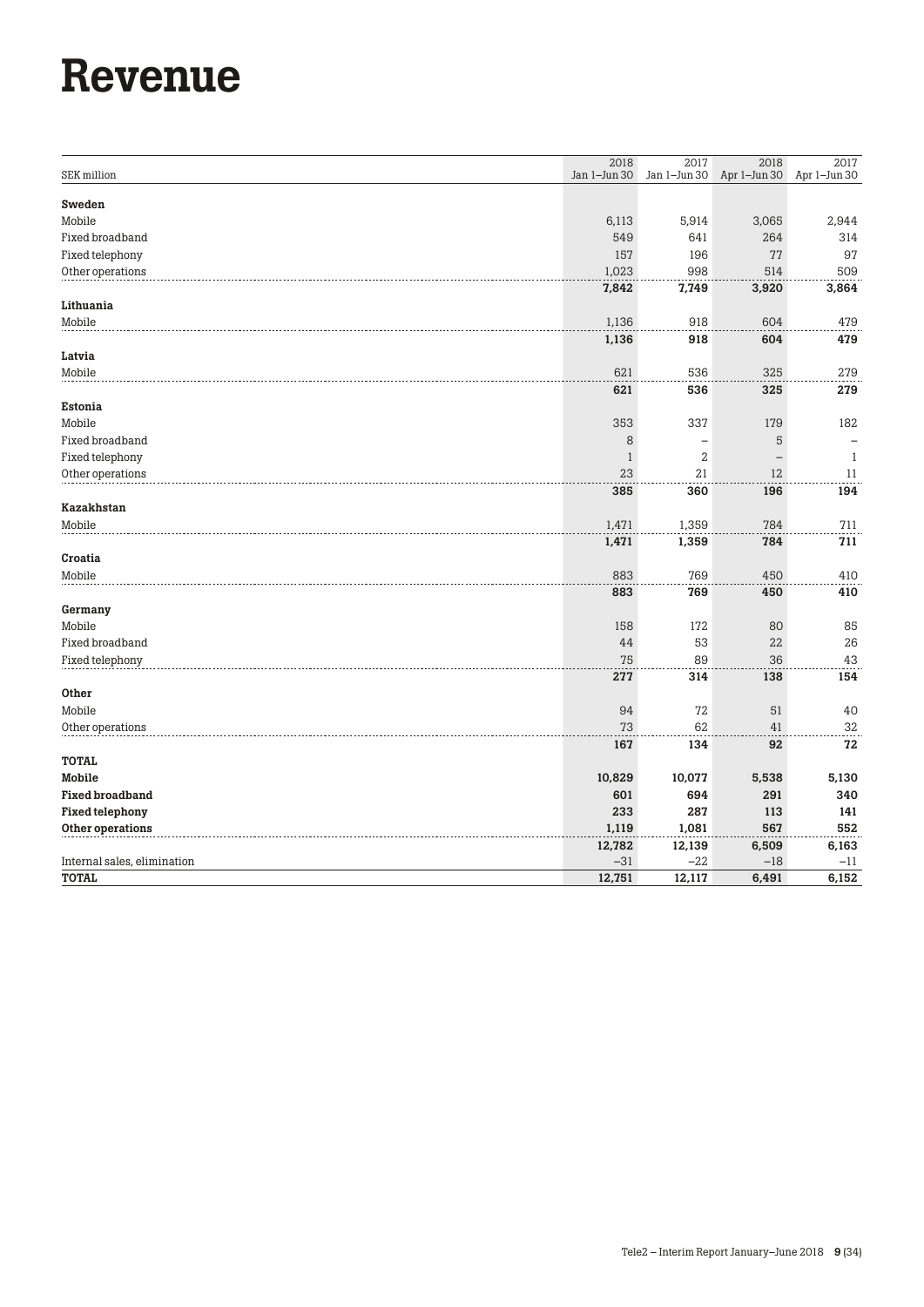### Mobile revenue split

|                          | 2018         | 2017         | 2018           | 2017           |
|--------------------------|--------------|--------------|----------------|----------------|
| SEK million              | Jan 1-Jun 30 | Jan 1-Jun 30 | Apr 1–Jun 30   | Apr 1-Jun 30   |
| Sweden, mobile           |              |              |                |                |
| End-user service revenue | 3,836        | 3,883        | 1,925          | 1,936          |
| Operator revenue         | 407          | 419          | 217            | 216            |
| Equipment revenue        | 1,573        | 1,309        | 775            | 642            |
| Other revenue            | 295          | 302          | 147            | 149            |
| Internal sales           | 2            | 1            | $\mathbf{1}$   | -1             |
|                          | 6,113        | 5,914        | 3,065          | 2,944          |
| Lithuania, mobile        |              |              |                |                |
| End-user service revenue | 637          | 541          | 335            | 282            |
| Operator revenue         | 118          | 107          | 63             | 55             |
| Equipment revenue        | 368          | 261          | 198            | 138            |
| Internal sales           | 13           | 9            | 8              | 4              |
|                          | 1,136        | 918          | 604            | 479            |
| Latvia, mobile           |              |              |                |                |
| End-user service revenue | 373          | 317          | 194            | 167            |
| Operator revenue         | 98           | 102          | 51             | 53             |
| Equipment revenue        | 141          | 110          | 75             | 56             |
| Internal sales           | 9            | 7            | 5              | 3              |
|                          | 621          | 536          | 325            | 279            |
| Estonia, mobile          |              |              |                |                |
| End-user service revenue | 214          | 220          | 110            | 112            |
| Operator revenue         | 43           | 38           | 24             | 20             |
| Equipment revenue        | 93           | 77           | 43             | 49             |
| Internal sales           | 3            | 2            | $\overline{2}$ | $\mathbf{1}$   |
|                          | 353          | 337          | 179            | 182            |
| Kazakhstan, mobile       |              |              |                |                |
| End-user service revenue | 1,147        | 1,039        | 613            | 545            |
| Operator revenue         | 313          | 308          | 167            | 160            |
| Equipment revenue        | 11           | 12           | $\overline{4}$ | 6              |
|                          | 1,471        | 1,359        | 784            | 711            |
| Croatia, mobile          |              |              |                |                |
| End-user service revenue | 532          | 430          | 272            | 224            |
| Operator revenue         | 104          | 106          | 60             | 60             |
| Equipment revenue        | 243          | 230          | 116            | 124            |
| Internal sales           | 4            | 3            | $\overline{2}$ | $\overline{2}$ |
|                          | 883          | 769          | 450            | 410            |
| Germany, mobile          |              |              |                |                |
| End-user service revenue | 158          | 172          | 80             | 85             |
|                          | 158          | 172          | 80             | 85             |
| Other, mobile            |              |              |                |                |
| End-user service revenue | 94           | 72           | 51             | 40             |
|                          | 94           | 72           | 51             | 40             |
| TOTAL, MOBILE            |              |              |                |                |
| End-user service revenue | 6,991        | 6,674        | 3,580          | 3,391          |
| Operator revenue         | 1,083        | 1,080        | 582            | 564            |
| <b>Equipment revenue</b> | 2,429        | 1,999        | 1,211          | 1,015          |
| Other revenue            | 295          | 302          | 147            | 149            |
| <b>Internal sales</b>    | 31           | 22           | 18             | 11             |
| TOTAL, MOBILE            | 10,829       | 10,077       | 5,538          | 5,130          |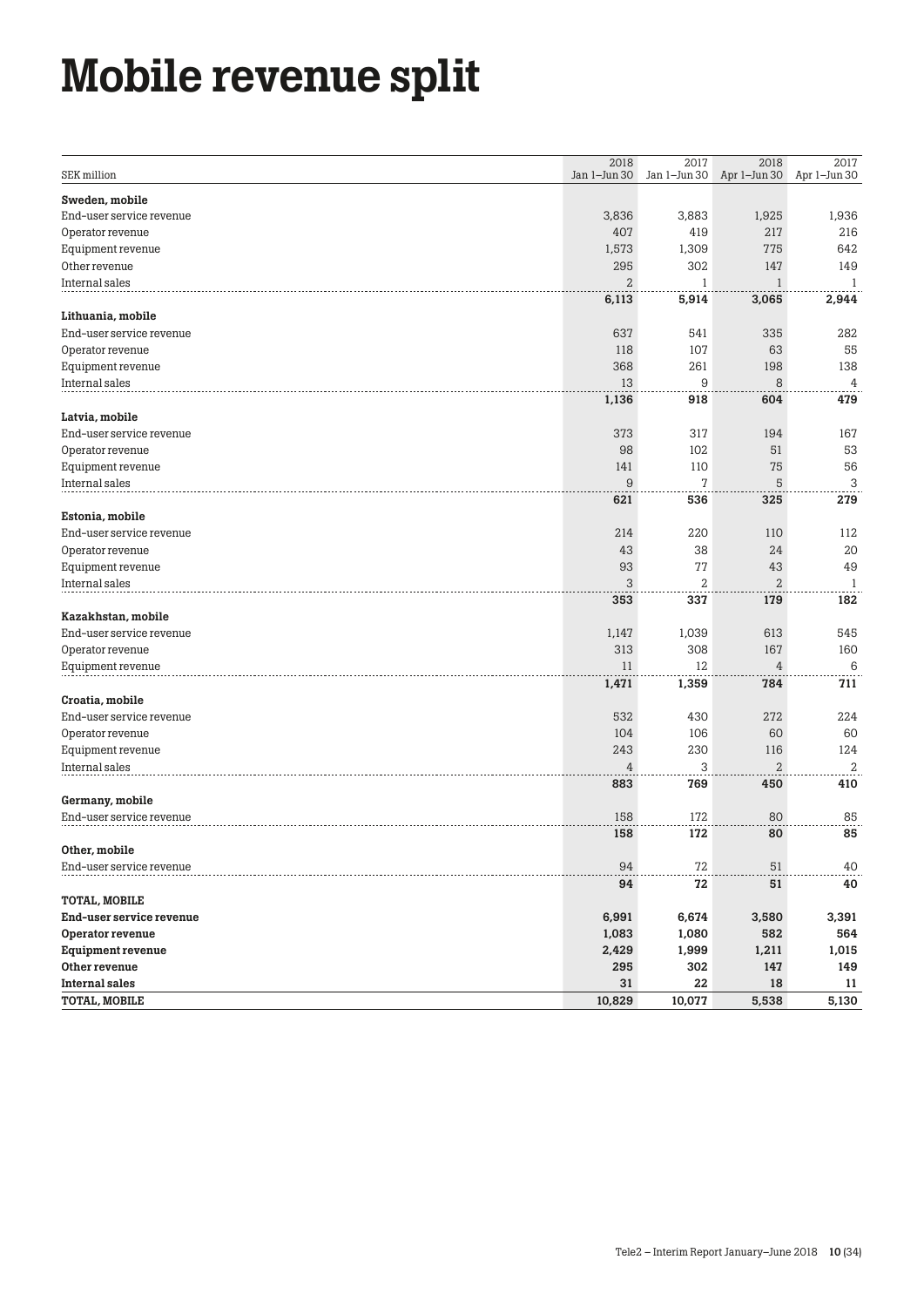# AdjustedEBITDA

|                        | 2018         | 2017         | 2018         | 2017           |
|------------------------|--------------|--------------|--------------|----------------|
| SEK million            | Jan 1-Jun 30 | Jan 1–Jun 30 | Apr 1-Jun 30 | Apr 1-Jun 30   |
| Sweden                 |              |              |              |                |
| Mobile                 | 1,887        | 1,925        | 962          | 927            |
| Fixed broadband        | 59           | 74           | 27           | 32             |
| Fixed telephony        | 48           | 56           | 25           | 31             |
| Other operations       | 114          | 130          | 28           | 53             |
|                        | 2,108        | 2,185        | 1,042        | 1,043          |
| Lithuania              |              |              |              |                |
| Mobile                 | 382          | 318          | 205          | 171            |
|                        | 382          | 318          | 205          | 171            |
| Latvia                 |              |              |              |                |
| Mobile                 | 223          | 183          | 120          | 95             |
|                        | 223          | 183          | 120          | 95             |
| Estonia                |              |              |              |                |
| Mobile                 | 62           | 82           | 32           | 41             |
| Fixed broadband        | 4            |              | 3            |                |
| Other operations       | $\hbox{9}$   | 6            | 5            | $\overline{3}$ |
|                        | 75           | 88           | 40           | 44             |
| Kazakhstan             |              |              |              |                |
| Mobile                 | 466          | 279          | 264          | 158            |
|                        | 466          | 279          | 264          | 158            |
| Croatia                |              |              |              |                |
| Mobile                 | 121          | 63           | 69           | 39             |
|                        | 121          | 63           | 69           | 39             |
| Germany                |              |              |              |                |
| Mobile                 | 67           | 51           | 37           | 25             |
| Fixed broadband        | 11           | 13           | 6            | $\overline{7}$ |
| Fixed telephony        | 48           | 59           | 23           | 29             |
|                        | 126          | 123          | 66           | 61             |
| Other                  |              |              |              |                |
| Mobile                 | $-49$        | $-47$        | $-31$        | $-18$          |
| Other operations       | 3            | $-35$        | 14           | $-12$          |
|                        | $-46$        | $-82$        | $-17$        | $-30$          |
| <b>TOTAL</b>           |              |              |              |                |
| Mobile                 | 3,159        | 2,854        | 1,658        | 1,438          |
| <b>Fixed broadband</b> | 74           | 87           | 36           | 39             |
| <b>Fixed telephony</b> | 96           | 115          | 48           | 60             |
| Other operations       | 126          | 101          | 47           | 44             |
| <b>TOTAL</b>           | 3,455        | 3,157        | 1,789        | 1,581          |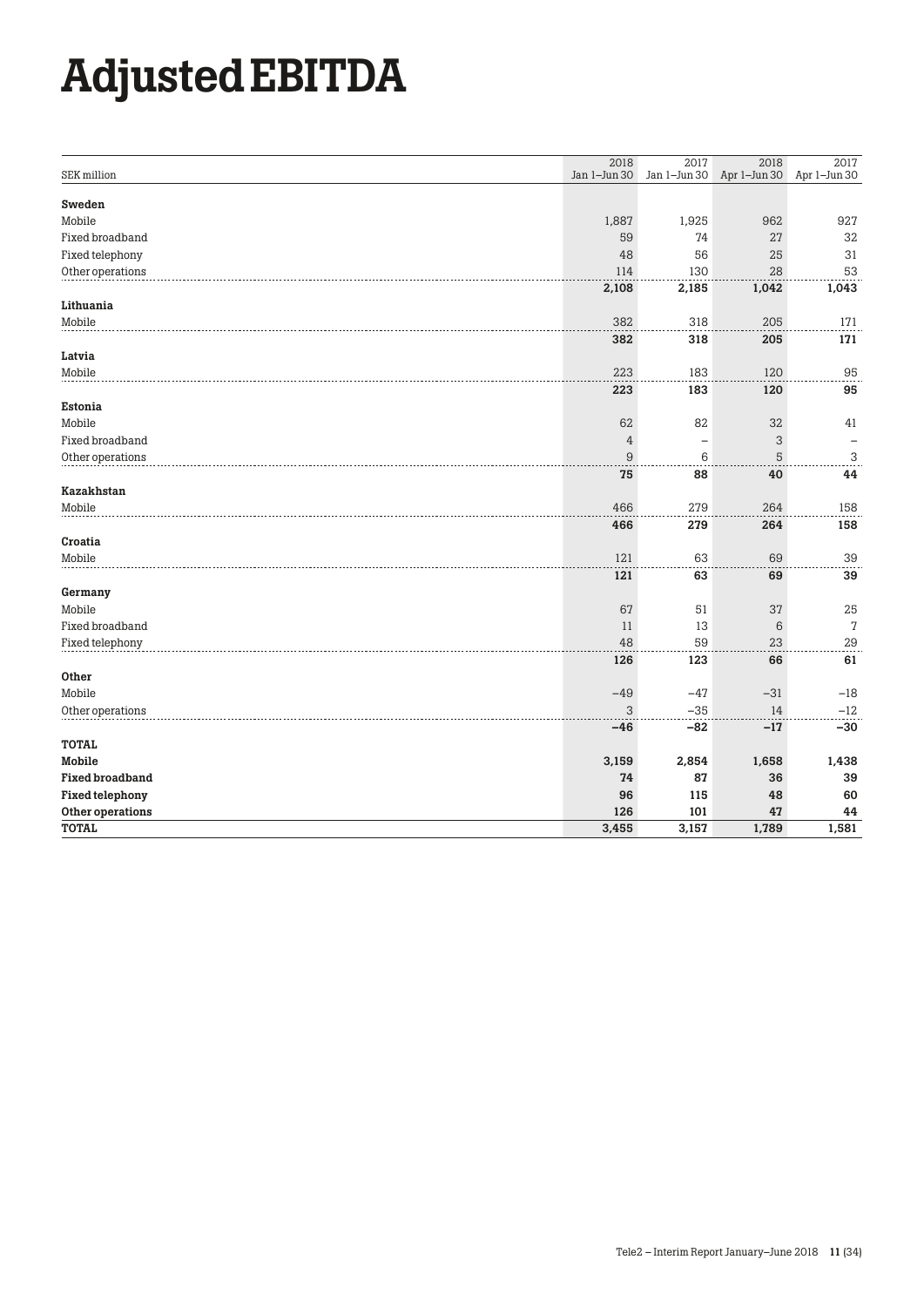# Operating profit/loss

|                               | 2018                     | 2017                     | 2018                     | 2017                     |
|-------------------------------|--------------------------|--------------------------|--------------------------|--------------------------|
| SEK million                   | Jan 1-Jun 30             | Jan 1-Jun 30             | Apr 1-Jun 30             | Apr 1-Jun 30             |
| Sweden                        |                          |                          |                          |                          |
| Mobile                        | 1,399                    | 1,449                    | 705                      | 693                      |
| Fixed broadband               | $-57$                    | $-53$                    | $-26$                    | $-29$                    |
| Fixed telephony               | 45                       | 51                       | 24                       | 29                       |
| Other operations              | $-10$                    | $-9$                     | $-31$                    | $-19$                    |
|                               | 1,377                    | 1,438                    | 672                      | 674                      |
| Lithuania                     |                          |                          |                          |                          |
| Mobile                        | 301                      | 251                      | 164                      | 136                      |
|                               | 301                      | 251                      | 164                      | 136                      |
| Latvia                        |                          |                          |                          |                          |
| Mobile                        | 156                      | 121                      | 87                       | 67                       |
|                               | 156                      | 121                      | 87                       | 67                       |
| Estonia                       |                          |                          |                          |                          |
| Mobile                        |                          | 29                       | $\mathbf{1}$             | 13                       |
| Fixed broadband               | 5                        | $\overline{\phantom{0}}$ | 3                        | $\overline{\phantom{0}}$ |
| Fixed telephony               | $\overline{\phantom{0}}$ | $\overline{\phantom{a}}$ | $\overline{\phantom{0}}$ | $\overline{\phantom{0}}$ |
| Other operations              | 5                        | 3                        | 3                        | $\overline{\mathbf{c}}$  |
|                               | 10                       | 32                       | $\mathbf{z}$             | 15                       |
| <b>Kazakhstan</b>             |                          |                          |                          |                          |
| Mobile                        | 266                      | 35                       | 162                      | 42                       |
|                               | 266                      | 35                       | 162                      | 42                       |
| Croatia                       |                          |                          |                          |                          |
| Mobile                        | 69                       | 19                       | 42                       | 16                       |
|                               | 69                       | 19                       | 42                       | 16                       |
| Germany                       |                          |                          |                          |                          |
| Mobile                        | 67                       | 48                       | 37                       | 23                       |
| Fixed broadband               | 10                       | 11                       | 5                        | 6                        |
| Fixed telephony               | 48                       | 59                       | 24                       | 29                       |
|                               | 125                      | 118                      | 66                       | 58                       |
| Other                         |                          |                          |                          |                          |
| Mobile                        | $-54$                    | $-49$                    | $-34$                    | $-19$                    |
| Other operations              | $-7$                     | $-63$                    | $\overline{4}$           | $-28$                    |
|                               | $-61$                    | $-112$                   | $-30$                    | $-47$                    |
| <b>TOTAL</b>                  |                          |                          |                          |                          |
| Mobile                        | 2,204                    | 1,903                    | 1,164                    | 971                      |
| <b>Fixed broadband</b>        | $-42$                    | $-42$                    | $-18$                    | $-23$                    |
| <b>Fixed telephony</b>        | 93                       | 110                      | 48                       | 58                       |
| Other operations              | $-12$                    | $-69$                    | $-24$                    | $-45$                    |
|                               | 2,243                    | 1,902                    | 1,170                    | 961                      |
|                               |                          |                          |                          |                          |
| Items affecting comparability | $-199$                   | $-171$                   | $-130$                   | -66                      |
| <b>TOTAL</b>                  | 2,044                    | 1,731                    | 1,040                    | 895                      |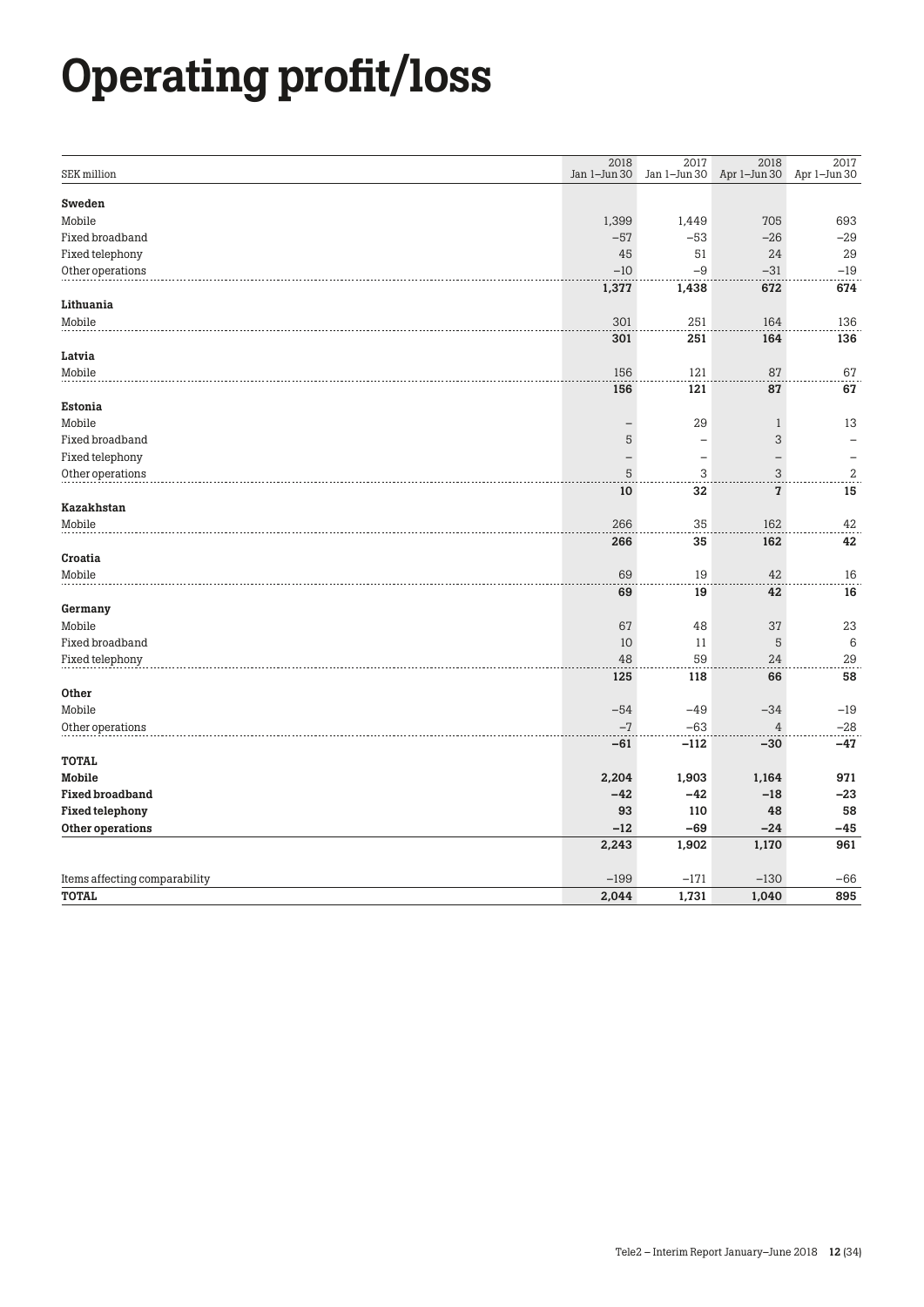# CAPEX

|                        | 2018         | 2017         | 2018           | 2017             |
|------------------------|--------------|--------------|----------------|------------------|
| SEK million            | Jan 1-Jun 30 | Jan 1-Jun 30 | Apr 1-Jun 30   | Apr 1-Jun 30     |
| Sweden                 |              |              |                |                  |
| Mobile                 | 265          | 178          | 154            | 119              |
| Fixed broadband        | 72           | 74           | 29             | $42\,$           |
| Fixed telephony        | 8            | 4            | 5              | 3                |
| Other operations       | 60           | 58           | 25             | 32               |
|                        | 405          | 314          | 213            | 196              |
| Lithuania              |              |              |                |                  |
| Mobile                 | 60           | 52           | 38             | 23               |
|                        | 60           | 52           | 38             | 23               |
| Latvia                 |              |              |                |                  |
| Mobile                 | 44           | 37           | 20             | 20               |
|                        | 44           | 37           | 20             | 20               |
| Estonia                |              |              |                |                  |
| Mobile                 | 41           | 34           | 24             | 20               |
|                        | 41           | 34           | 24             | 20               |
| Kazakhstan             |              |              |                |                  |
| Mobile                 | 133          | 297          | 94             | 168              |
|                        | 133          | 297          | 94             | 168              |
| Croatia                |              |              |                |                  |
| Mobile                 | 48           | 32           | 37             | 25               |
|                        | 48           | 32           | 37             | 25               |
| Other                  |              |              |                |                  |
| Mobile                 | 14           | 10           | $\overline{7}$ | $\boldsymbol{7}$ |
| Other operations       | 235          | 117          | 135            | 54               |
|                        | 249          | 127          | 142            | 61               |
| <b>TOTAL</b>           |              |              |                |                  |
| Mobile                 | 605          | 640          | 374            | 382              |
| <b>Fixed broadband</b> | 72           | 74           | 29             | 42               |
| <b>Fixed telephony</b> | 8            | 4            | 5              | 3                |
| Other operations       | 295          | 175          | 160            | 86               |
| <b>TOTAL</b>           | 980          | 893          | 568            | 513              |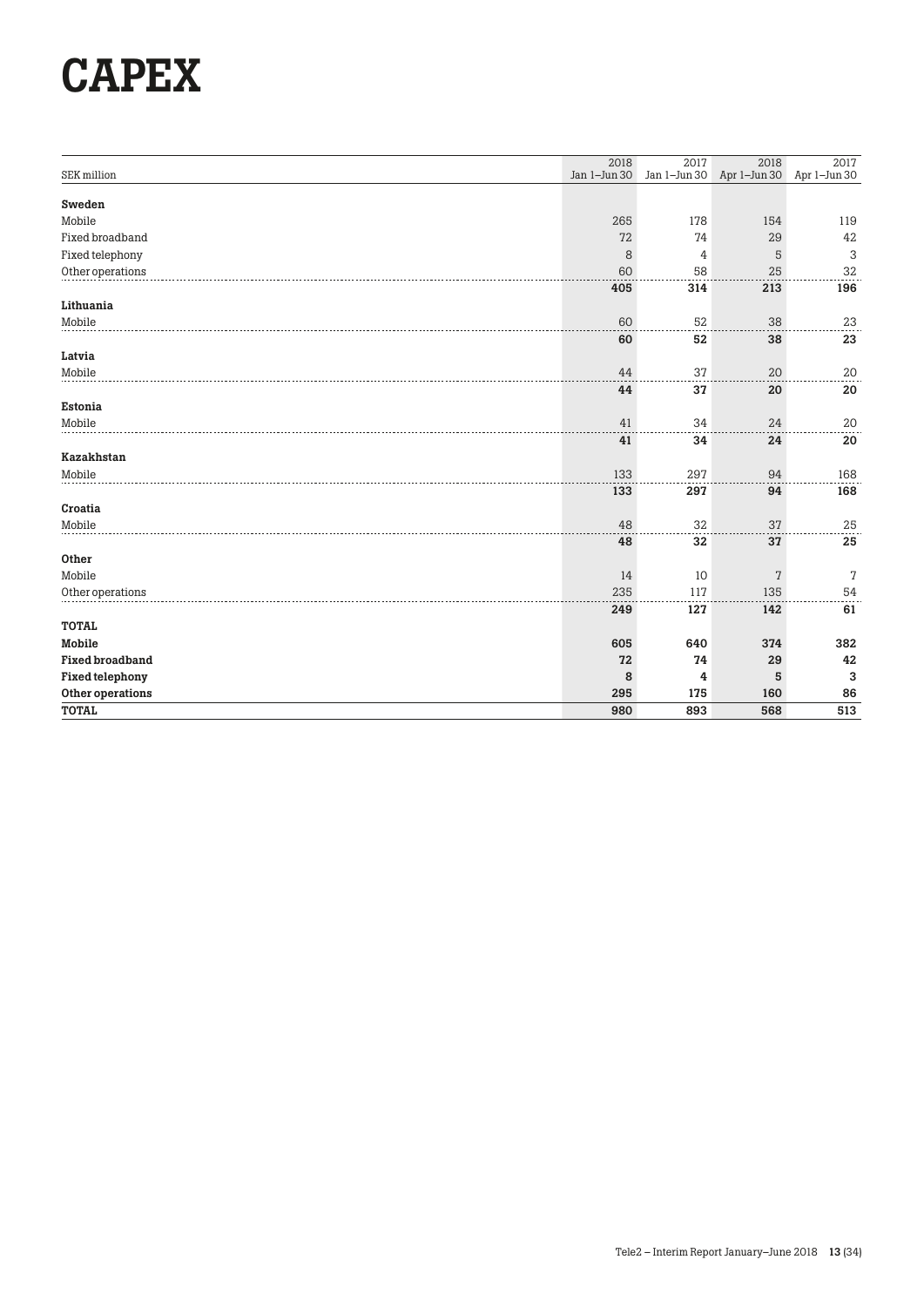### Non-IFRS measures

This report contains certain financial measures that are not defined by IFRS, but are used by Tele2 to assess the financial performance of the business. These measures are included in the report as they are considered important supplementary measures of operating performance and liquidity. They should not be considered a substitute to Tele2's financial statements prepared in accordance with IFRS. Tele2's definitions of these measures are described below, but other companies may calculate non-IFRS measures differently and these measures are therefore not always comparable to similar measures used by other companies.

#### **Adjusted EBITDA and adjusted EBITDA margin**

Tele2 considers adjusted EBITDA and adjusted EBITDA margin to be relevant measures to present in order to illustrate the profitability of the underlying business, and as these are used by management to assess the performance of the business.

*Adjusted EBITDA: Operating profit/loss from continuing operations before depreciation/amortization and impairment, results from shares in joint ventures and associated companies and items affecting comparability.*

*Adjusted EBITDA margin: Adjusted EBITDA in relation to revenue.*

#### Adjusted EBITDA and adjusted EBITDA margin

|                                                                | 2018         | 2017         | 2018         | 2017         |
|----------------------------------------------------------------|--------------|--------------|--------------|--------------|
| SEK million                                                    | Jan 1–Jun 30 | Jan 1–Jun 30 | Apr 1–Jun 30 | Apr 1-Jun 30 |
| Operating profit                                               | 2.044        | 1.731        | 1.040        | 895          |
| Depreciation/amortization and impairment                       | 1.226        | 1.256        | 619          | 621          |
| Results from shares in joint ventures and associated companies | $-14$        | -1           |              | $-1$         |
| Items affecting comparability                                  | 199          | 171          | 130          | 66           |
| whereof acquisition costs                                      | 160          |              | 111          |              |
| whereof integration costs                                      | 39           | 111          | 19           | 30           |
| whereof Challenger Program costs                               |              | 59           |              | 35           |
| <b>Adjusted EBITDA</b>                                         | 3,455        | 3.157        | 1.789        | 1,581        |
| Revenue                                                        | 12.751       | 12.117       | 6.491        | 6.152        |
| Adjusted EBITDA margin (percent)                               | 27%          | 26%          | 28%          | 26%          |

#### **CAPEX paid and CAPEX**

Tele2 considers CAPEX paid relevant to present as it provides an indication of how much the company invests organically on intangible and tangible assets to maintain and expand its business.

Tele2 believes that it is relevant to present CAPEX to provide a view on how much Tele2 invests organically on intangible and tangible assets to maintain and grow its business which is not dependent on the timing of cash payments.

*CAPEX paid: Cash paid for the additions to intangible and tangible assets net of cash proceeds from sales of intangible and tangible assets.*

*CAPEX: Additions to intangible and tangible assets that are capitalized on the balance sheet.*

#### CAPEX paid and CAPEX, total operations

|                                                                 | 2018         | 2017     | 2018                                   | 2017   |
|-----------------------------------------------------------------|--------------|----------|----------------------------------------|--------|
| SEK million                                                     | Jan 1–Jun 30 |          | Jan 1-Jun 30 Apr 1-Jun 30 Apr 1-Jun 30 |        |
| Additions to intangible and tangible assets                     | $-1.534$     | $-1.709$ | $-685$                                 | $-854$ |
| Sale of intangible and tangible assets                          | 19           | 9        | 10                                     |        |
| <b>CAPEX</b> paid                                               | $-1.515$     | $-1.700$ | $-675$                                 | $-854$ |
| This period's unpaid CAPEX and paid CAPEX from previous periods | 167          | 316      | $-83$                                  | 84     |
| Received payment of sold intangible and tangible assets         | $-19$        | -9       | $-10$                                  |        |
| <b>CAPEX</b>                                                    | $-1.367$     | $-1.393$ | $-768$                                 | $-770$ |

#### CAPEX paid and CAPEX, continuing operations

|                                                                 | 2018         | 2017     | 2018                                   | 2017   |
|-----------------------------------------------------------------|--------------|----------|----------------------------------------|--------|
| SEK million                                                     | Jan 1–Jun 30 |          | Jan 1-Jun 30 Apr 1-Jun 30 Apr 1-Jun 30 |        |
| Additions to intangible and tangible assets                     | $-954$       | $-1.168$ | $-495$                                 | $-588$ |
| Sale of intangible and tangible assets                          | 19           | 9        | 10                                     |        |
| <b>CAPEX</b> paid                                               | $-935$       | $-1.159$ | $-485$                                 | $-588$ |
| This period's unpaid CAPEX and paid CAPEX from previous periods | $-26$        | 275      | $-73$                                  | 75     |
| Received payment of sold intangible and tangible assets         | $-19$        | -9       | $-10$                                  |        |
| <b>CAPEX</b>                                                    | $-980$       | $-893$   | $-568$                                 | $-513$ |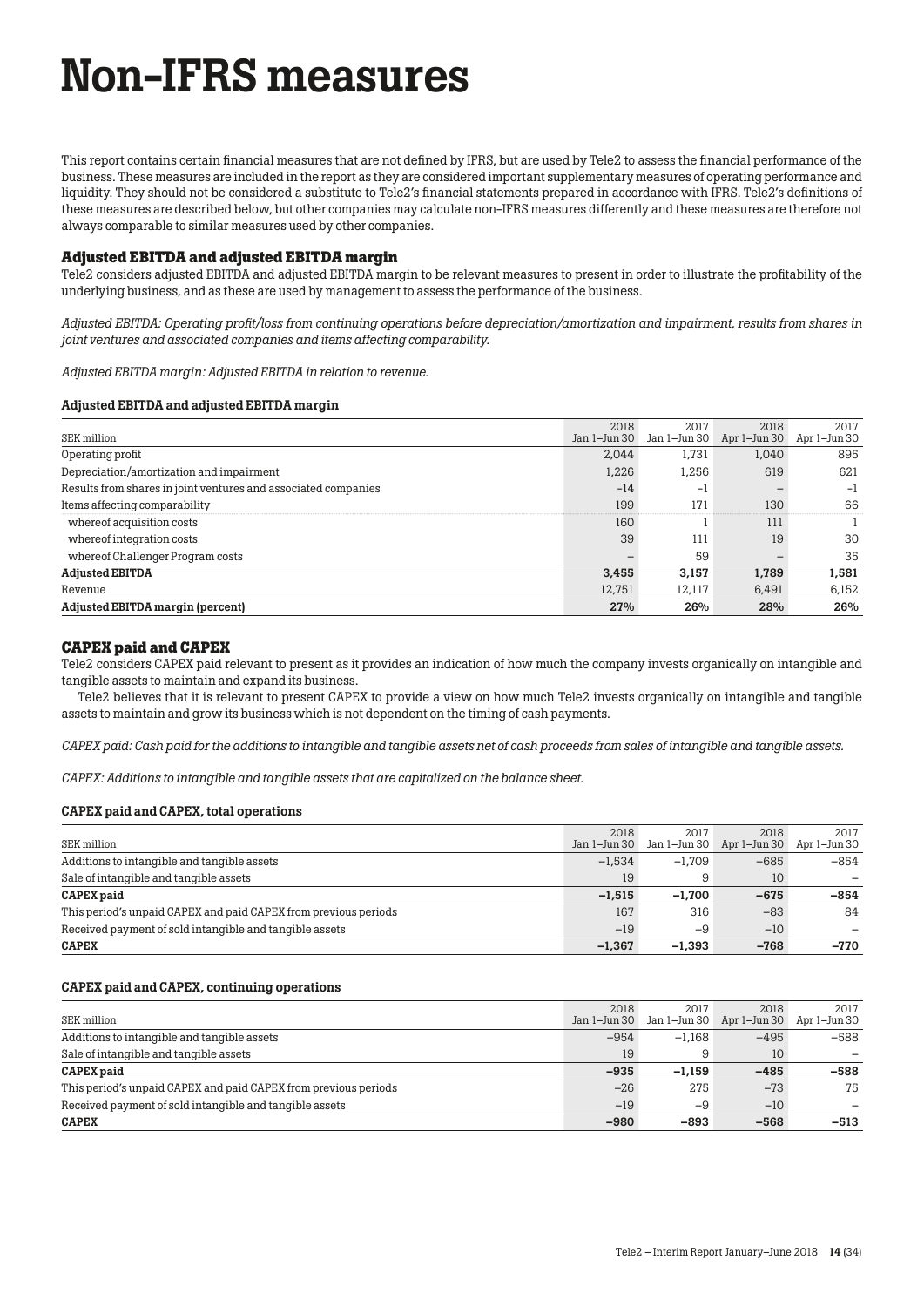#### **Free cash flow**

Tele2 considers free cash flow to be relevant to present as it provides a view of funds generated from operating activities which also includes investments in intangible and tangible assets. Management believes that free cash flow is meaningful to investors because it is the measure of the Group's funds available for acquisition related payments, dividends to shareholders, share repurchases and debt repayment.

*Free cash flow: Cash flow from operating activities less CAPEX paid.*

#### Free cash flow, total operations

|                                     | 2018     | 2017                                                | 2018   | 2017 |
|-------------------------------------|----------|-----------------------------------------------------|--------|------|
| SEK million                         |          | Jan 1–Jun 30 Jan 1–Jun 30 Apr 1–Jun 30 Apr 1–Jun 30 |        |      |
| Cash flow from operating activities | 2.094    | 2.698                                               | .186   | .674 |
| CAPEX paid                          | $-1.515$ | $-1.700$                                            | $-675$ | -854 |
| Free cash flow                      | 579      | 998                                                 | 511    | 820  |

#### Free cash flow, continuing operations

| SEK million                         | 2018   | 2017     | 2018<br>Jan 1-Jun 30 Jan 1-Jun 30 Apr 1-Jun 30 Apr 1-Jun 30 | 2017   |
|-------------------------------------|--------|----------|-------------------------------------------------------------|--------|
| Cash flow from operating activities | .982   | 2,535    | 1,159                                                       | .560   |
| CAPEX paid                          | $-935$ | $-1.159$ | $-485$                                                      | $-588$ |
| Free cash flow                      | 1.047  | 1.376    | 674                                                         | 972    |

#### **Like-for-like**

Tele2 believes that like-for-like growth rates are relevant to present as they exclude effects from currency movements as well as divestments and acquisitions, and are therefore providing an indication of the underlying performance.

*Like-for-like growth rates: Calculated at constant currency, meaning that comparative figures have been recalculated using the currency rates for the current period, and excluding effects of divestments and acquisitions.*

#### **Net debt and economic net debt**

Tele2 believes that net debt is relevant to present as it is useful to illustrate the indebtedness, financial flexibility, and capital structure. Furthermore, economic net debt is considered relevant as it excludes liabilities to Kazakhtelecom, loan guaranteed by Kazakhtelecom and the liability for the earn-out obligation in Kazakhstan, and thereby taking into account the specific contractual arrangements in the Kazakh business.

*Net debt: Interest-bearing non-current and current liabilities excluding equipment financing, provisions, cash and cash equivalents, current investments, restricted cash and derivatives.*

*Economic net debt: Net debt excluding liabilities to Kazakhtelecom, loan guaranteed by Kazakhtelecom and liability for earn-out obligation in Kazakhstan.*

#### Net debt and economic net debt

| SEK million                                                       | Jun 30, 2018 | Jun 30, 2017 | Dec 31, 2017 | Dec 31, 2016 | Dec 31, 2015 |
|-------------------------------------------------------------------|--------------|--------------|--------------|--------------|--------------|
| Interest-bearing non-current liabilities                          | 11.044       | 11.572       | 11,565       | 8.954        | 5,613        |
| Interest-bearing current liabilities                              | 2,607        | 2,639        | 820          | 3.388        | 5,372        |
| Excluding equipment financing                                     |              | $-34$        | -8           | $-70$        |              |
| Excluding provisions                                              | $-1,126$     | $-1,393$     | $-1.080$     | $-1,310$     | $-920$       |
| Cash & cash equivalents, current investments and restricted funds | $-320$       | $-322$       | $-806$       | $-279$       | $-139$       |
| Derivatives                                                       |              | $-17$        | $-17$        | $-55$        | $-48$        |
| Net debt for assets classified as held for sale                   |              |              |              |              |              |
| Net debt                                                          | 12,205       | 12,445       | 10.474       | 10,628       | 9,878        |
| Excluding:                                                        |              |              |              |              |              |
| - liabilities to Kazakhtelecom                                    | $-31$        | $-25$        | $-26$        | $-24$        |              |
| - loan guaranteed by Kazakhtelecom                                | $-259$       | $-176$       | $-246$       | $-67$        |              |
| - liability for earn-out obligation Kazakhstan                    | $-558$       | $-221$       | $-432$       | $-100$       |              |
| Economic net debt                                                 | 11,357       | 12.023       | 9,770        | 10.437       | 9,878        |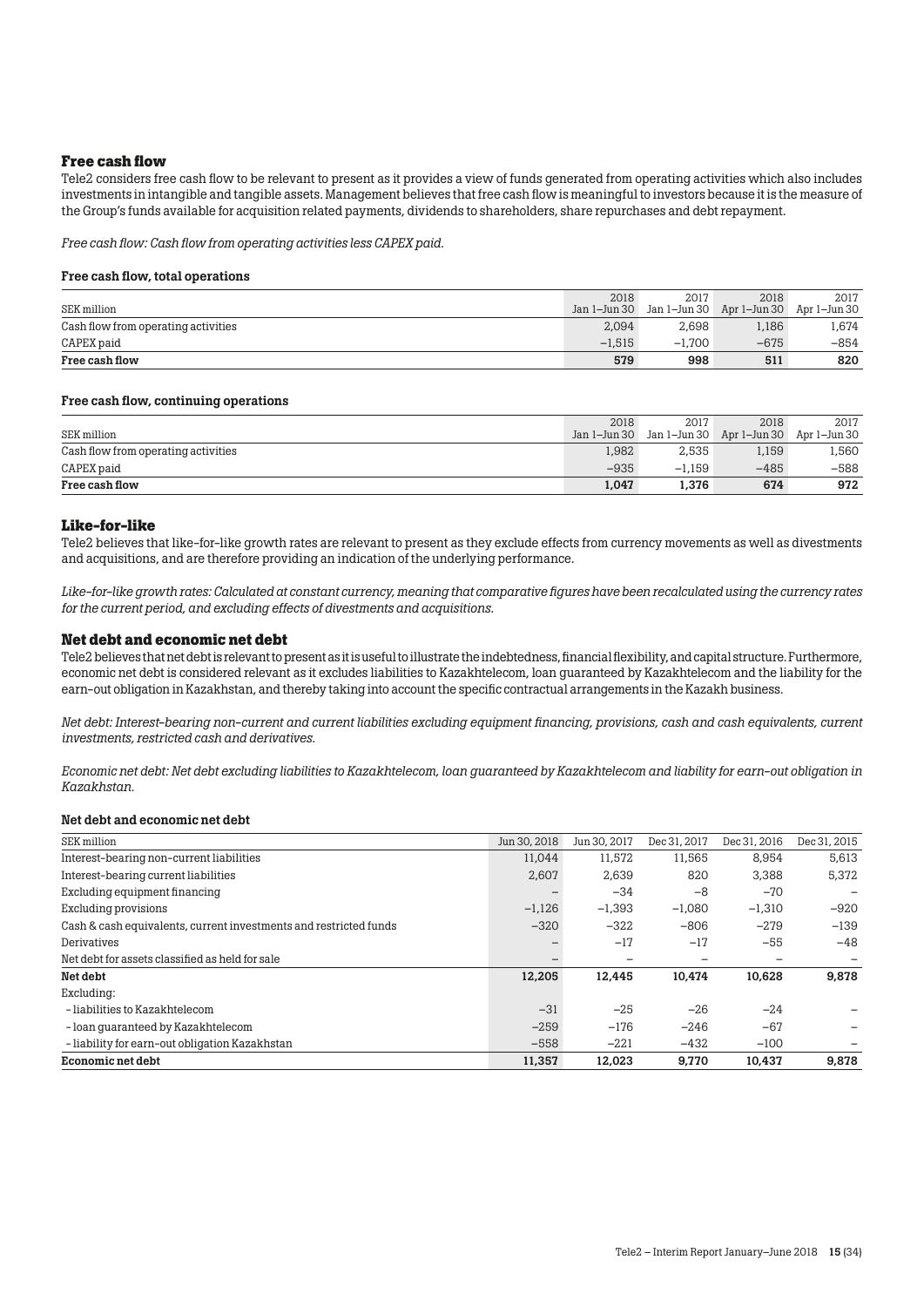### **Operating cash flow**

Tele2 considers operating cash flow a relevant measure to present as it gives an indication of the profitability of the underlying business while also taking into account the investments needed to maintain and grow the business.

*Operating cash flow: Adjusted EBITDA less CAPEX.*

#### Operating cash flow, continuing operations

|                     | 2018   | 2017   | 2018                                                | 2017   |
|---------------------|--------|--------|-----------------------------------------------------|--------|
| SEK million         |        |        | Jan 1-Jun 30 Jan 1-Jun 30 Apr 1-Jun 30 Apr 1-Jun 30 |        |
| Adjusted EBITDA     | 3.455  | 3.157  | 1.789                                               | l,581  |
| CAPEX               | $-980$ | $-893$ | $-568$                                              | $-513$ |
| Operating cash flow | 2.475  | 2,264  | 1,221                                               | 880,1  |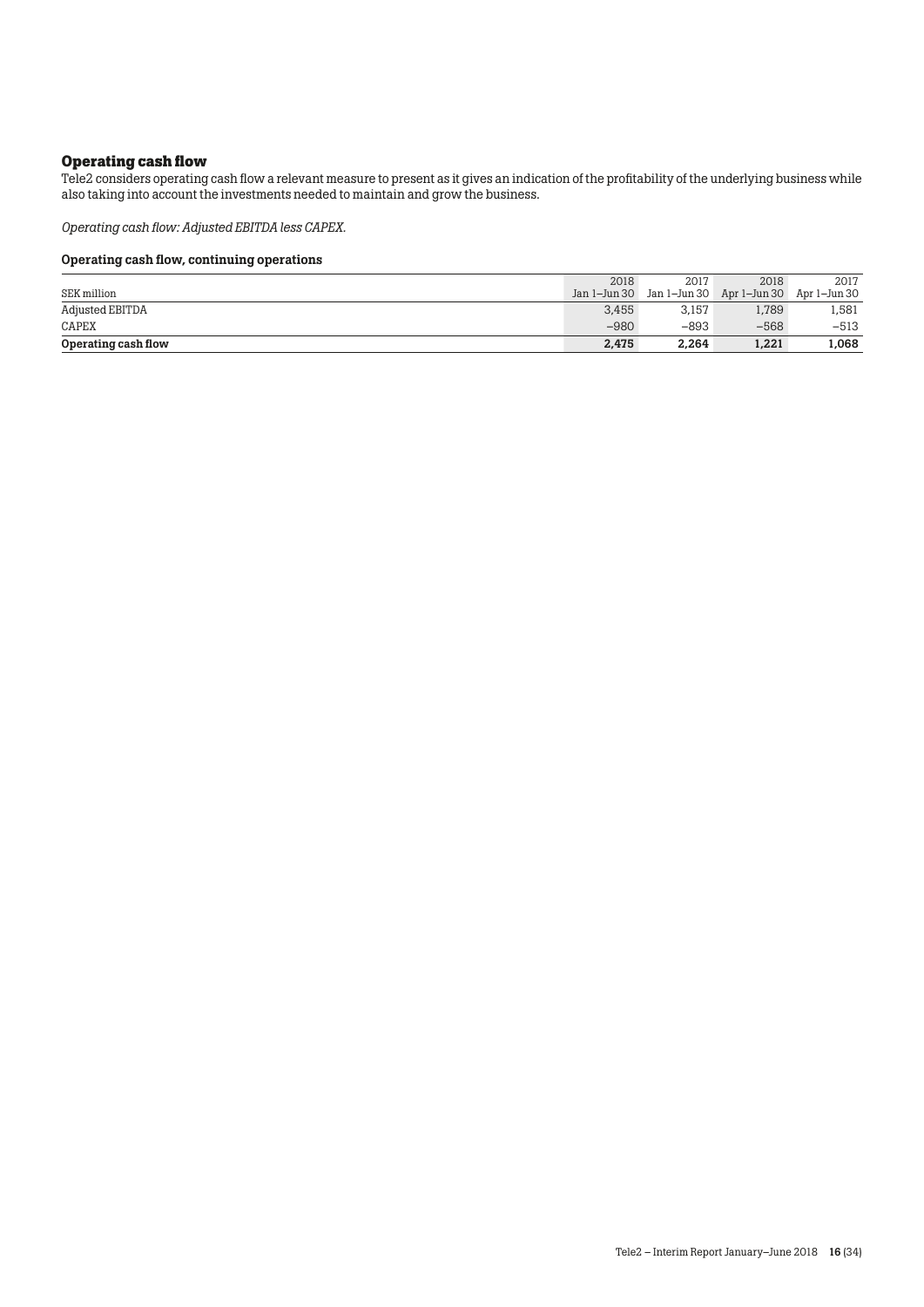### Parent company

#### **Income statement**

| SEK million                                     | 2018<br>Jan 1-Jun 30 | 2017<br>Jan 1-Jun 30<br>(Restated) |
|-------------------------------------------------|----------------------|------------------------------------|
|                                                 |                      |                                    |
| Revenue                                         | 26                   | 30                                 |
| Administrative expenses                         | $-62$                | $-61$                              |
| Other operating expenses                        | $-185$               |                                    |
| Operating loss                                  | $-221$               | $-31$                              |
|                                                 |                      |                                    |
| Dividend from group company                     |                      | 7,000                              |
| Exchange rate difference on financial items     | $-92$                | $-18$                              |
| Net interest expenses and other financial items | $-148$               | $-150$                             |
| Profit/loss after financial items               | $-461$               | 6.801                              |
|                                                 |                      |                                    |
| Appropriations, group contribution              |                      |                                    |
| Tax on profit/loss                              | 104                  | 44                                 |
| <b>NET PROFIT/LOSS</b>                          | $-357$               | 6.845                              |

#### **Balance sheet**

| SEK million<br>Note               | Jun 30, 2018 | Dec 31, 2017<br>(Restated) |
|-----------------------------------|--------------|----------------------------|
|                                   |              |                            |
| <b>ASSETS</b>                     |              |                            |
| <b>NON-CURRENT ASSETS</b>         |              |                            |
| Financial assets                  | 13,604       | 13,608                     |
| <b>NON-CURRENT ASSETS</b>         | 13,604       | 13,608                     |
| <b>CURRENT ASSETS</b>             |              |                            |
| Current receivables               | 11,743       | 13,065                     |
| <b>CURRENT ASSETS</b>             | 11,743       | 13,065                     |
| <b>ASSETS</b>                     | 25,347       | 26,673                     |
| <b>EQUITY AND LIABILITIES</b>     |              |                            |
| <b>EQUITY</b>                     |              |                            |
| 8<br>Restricted equity            | 5,619        | 5,619                      |
| 8<br>Unrestricted equity          | 8,138        | 10,470                     |
| <b>EQUITY</b>                     | 13,757       | 16,089                     |
| <b>NON-CURRENT LIABILITIES</b>    |              |                            |
| 5<br>Interest-bearing liabilities | 9,709        | 9,830                      |
| <b>NON-CURRENT LIABILITIES</b>    | 9,709        | 9,830                      |
| <b>CURRENT LIABILITIES</b>        |              |                            |
| 5<br>Interest-bearing liabilities | 1,640        | 656                        |
| Non-interest-bearing liabilities  | 241          | 98                         |
| <b>CURRENT LIABILITIES</b>        | 1,881        | 754                        |
| <b>EQUITY AND LIABILITIES</b>     | 25,347       | 26,673                     |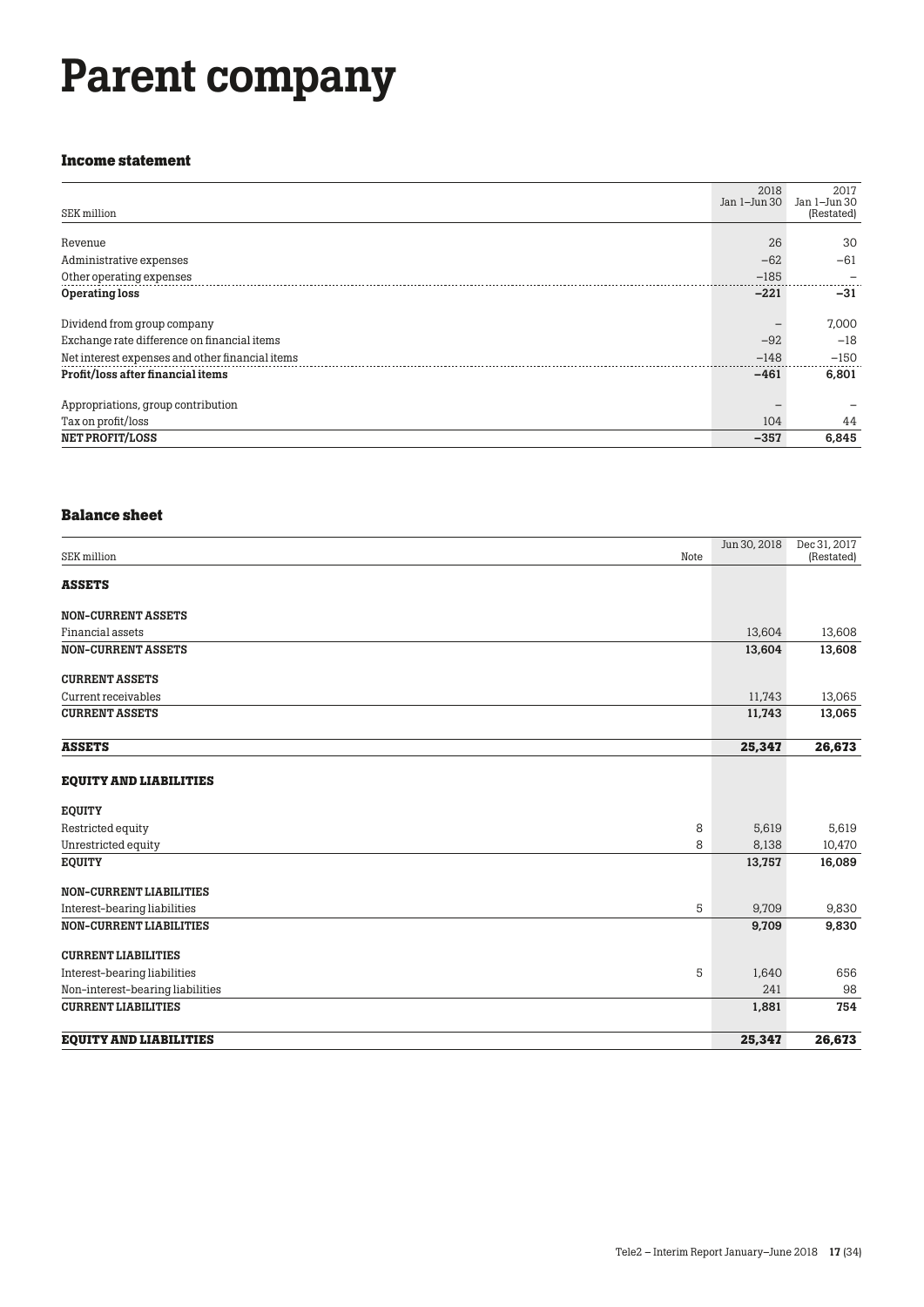### Other items

#### **Risks and uncertainty factors**

Tele2's operations are affected by a number of external factors. The risk factors considered to be most significant to Tele2's future development are insufficient spectrum availability, changes in regulatory legislation, market dynamics, failure to deliver on strategic transformation initiatives, operations in Kazakhstan, failure of network IT and infrastructure, data protection and cyber security, instability in partnerships and Joint Ventures, unstable geopolitical conditions, and financial risks such as currency risk, interest risk, liquidity risk, credit risk, risks related to tax matters and impairment of assets. Additionally, there is a risk that Tele2 may not be able to obtain sufficient funding for its operations. Please refer to Tele2's annual report for 2017 (Administration report and Note 2) for a detailed description of Tele2's risk exposure and risk management.

On April 25, 2017, the European Commission initiated an investigation on the premises of Tele2 in Kista about possible anti-competitive cooperation between operators in the mobile market and/or possible abuse of collective dominant position. Similar investigations were simultaneously initiated towards other Swedish mobile network operators.

#### **European Commission initiated Phase II investigation into Dutch merger between Tele2 and T-Mobile**

On June 12, 2018, the European Commission (EC) announced its decision to initiate a Phase II investigation into the merger of Tele2 Netherlands and T-Mobile Netherlands. The EC is expected to reach a final decision on the compatibility of the transaction with EU merger rules in Q4 2018.

#### **Other**

Tele2 will release its financial and operating results for the period ending September 30, 2018 on October 18, 2018.

The Board of Directors and CEO declare that the interim report provides a fair overview of the parent company's and Group's operations, their financial position and performance, and describes material risks and uncertainties facing the parent company and other companies in the Group.

> Stockholm, July 18, 2018 Tele2 AB

> > Georgi Ganev *Chairman*

Sofia Arhall Bergendorff Anders Björkman

Cynthia Gordon Eamonn O'Hare Carla Smits-Nusteling

Allison Kirkby *President and CEO*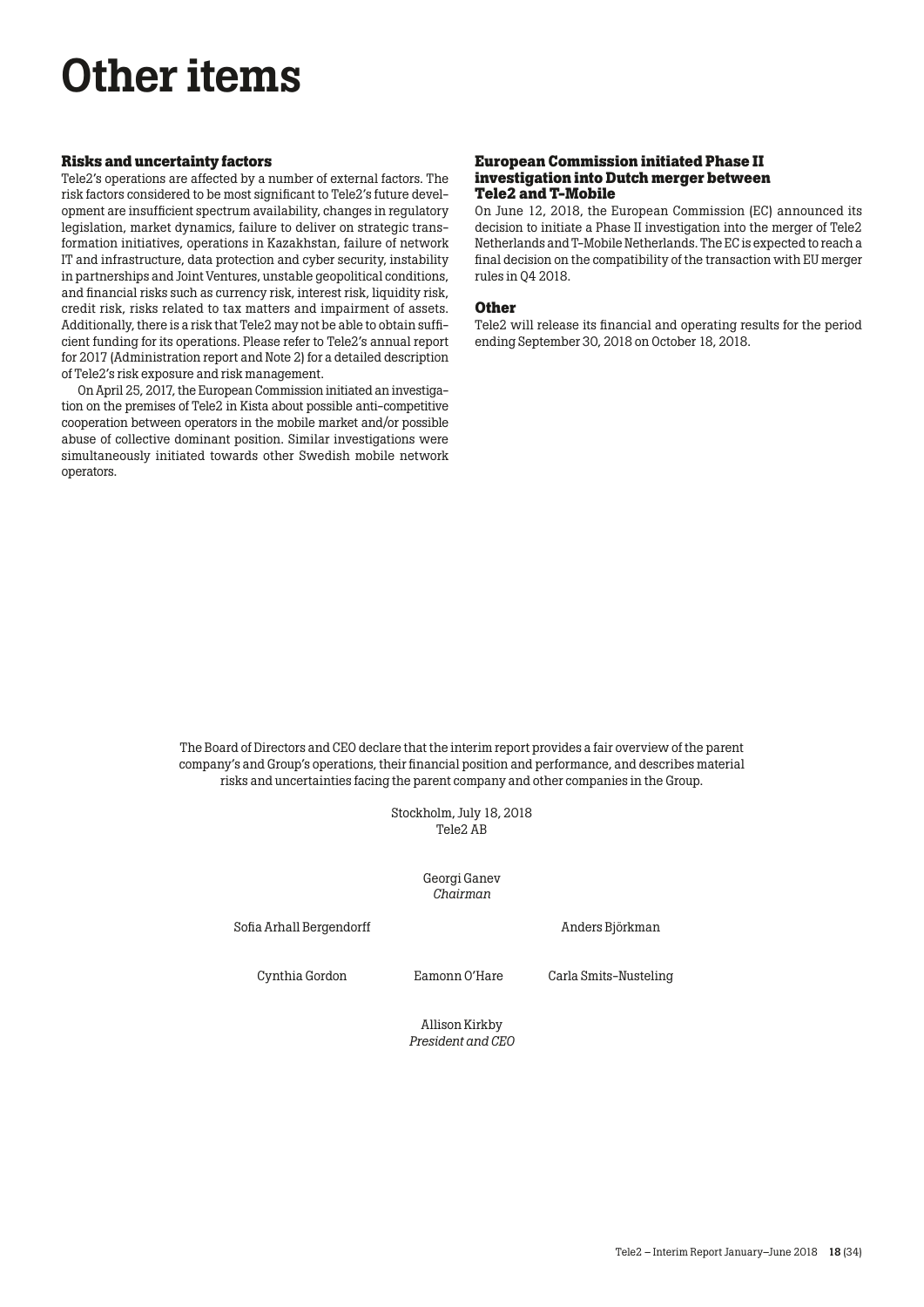### Auditors' review report

#### **Introduction**

We have reviewed the interim report for Tele2 AB (publ) for the period January 1 – June 30, 2018. The Board of Directors and the President are responsible for the preparation and presentation of this interim report in accordance with IAS 34 and the Annual Accounts Act. Our responsibility is to express a conclusion on this interim report based on our review.

#### **Scope of Review**

We conducted our review in accordance with the International Standard on Review Engagements ISRE 2410, Review of Interim Financial Information Performed by the Independent Auditor of the Entity. A review consists of making inquiries, primarily of persons responsible for financial and accounting matters, and applying analytical and other review procedures. A review has a different focus and is substantially less in scope than an audit conducted in accordance with ISA and other generally accepted auditing practices. The procedures performed in a review do not enable us to obtain a level of assurance that would make us aware of all significant matters that might be identified in an audit. Therefore, the conclusion expressed based on a review does not give the same level of assurance as a conclusion expressed based on an audit.

#### **Conclusion**

Based on our review, nothing has come to our attention that causes us to believe that the interim report is not, in all material respects, prepared for the Group in accordance with IAS 34 and the Annual Accounts Act, and for the Parent Company in accordance with the Annual Accounts Act.

Stockholm, July 18, 2018 Deloitte AB

Pontus Pålsson *Authorized Public Accountant*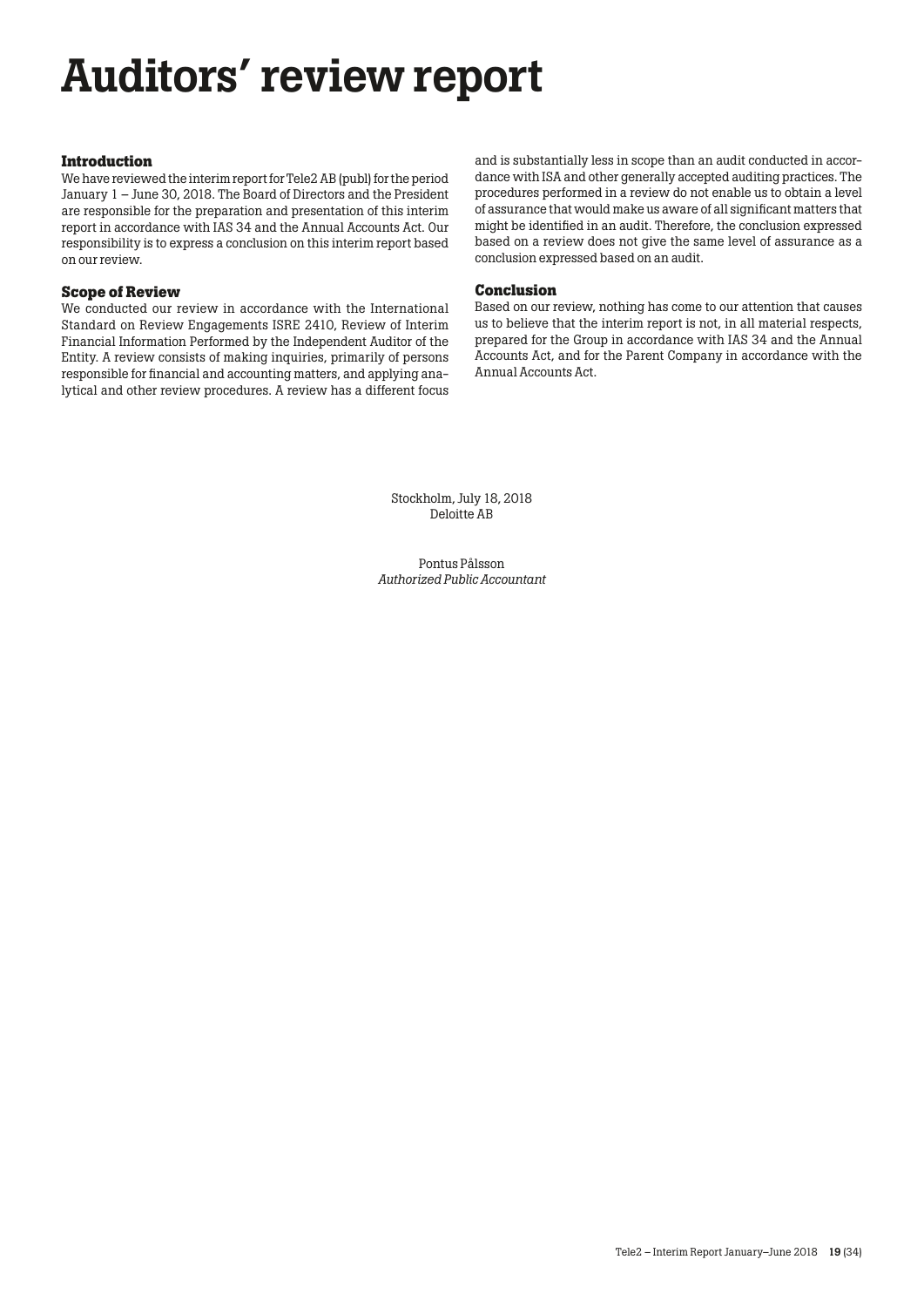### Q2 2018 PRESENTATION

Tele2 will host a presentation, with the possibility to join through a conference call, for the global financial community at 10:00 am CEST (09:00 am BST/04:00 am EDT) on Wednesday, July 18, 2018. The presentation will be held in English and also made available as a webcast on Tele2's website: www.tele2.com.

#### Dial-in information

To ensure that you are connected to the conference call, please dial in a few minutes before the start of the conference call to register your attendance.

#### Dial-in numbers SE: +46 (0) 8 5065 3942 UK: +44 (0) 330 336 9411 US: +1 929 477 0324

Erik Strandin Pers Head of Investor Relations Telephone: +46 (0) 733 41 41 88

#### Tele2 AB

Company registration nr: 556410-8917 Skeppsbron 18 P.O. Box 2094 SE-103 13 Stockholm Sweden Tel + 46 (0) 8 5620 0060 www.tele2.com

VISIT OUR WEBSITE: www.tele2.com

### CONTACTS APPENDICES

Condensed consolidated income statement Condensed consolidated comprehensive income Condensed consolidated balance sheet Condensed consolidated cash flow statement Condensed consolidated statement of changes in equity Notes

TELE2'S MISSION IS TO FEARLESSLY LIBERATE PEOPLE TO LIVE A MORE CONNECTED LIFE. We believe the connected life is a better life, and so our aim is to make connectivity increasingly accessible to our customers, no matter where or when they need it. Ever since Jan Stenbeck founded the company in 1993, it has been a tough challenger to the former government monopolies and other established providers. Tele2 offers mobile services, fixed broadband and telephony, data network services, content services and global IoT solutions. Every day our 17 million customers across eight countries enjoy a fast and wireless experience through our award winning networks. Tele2 has been listed on Nasdaq Stockholm since 1996. In 2017, Tele2 generated revenue of SEK 25 billion and reported an adjusted EBITDA of SEK 6.4 billion. For definitions of measures, please see the last pages of the Annual Report 2017. Follow @Tele2group on Twitter for the latest updates.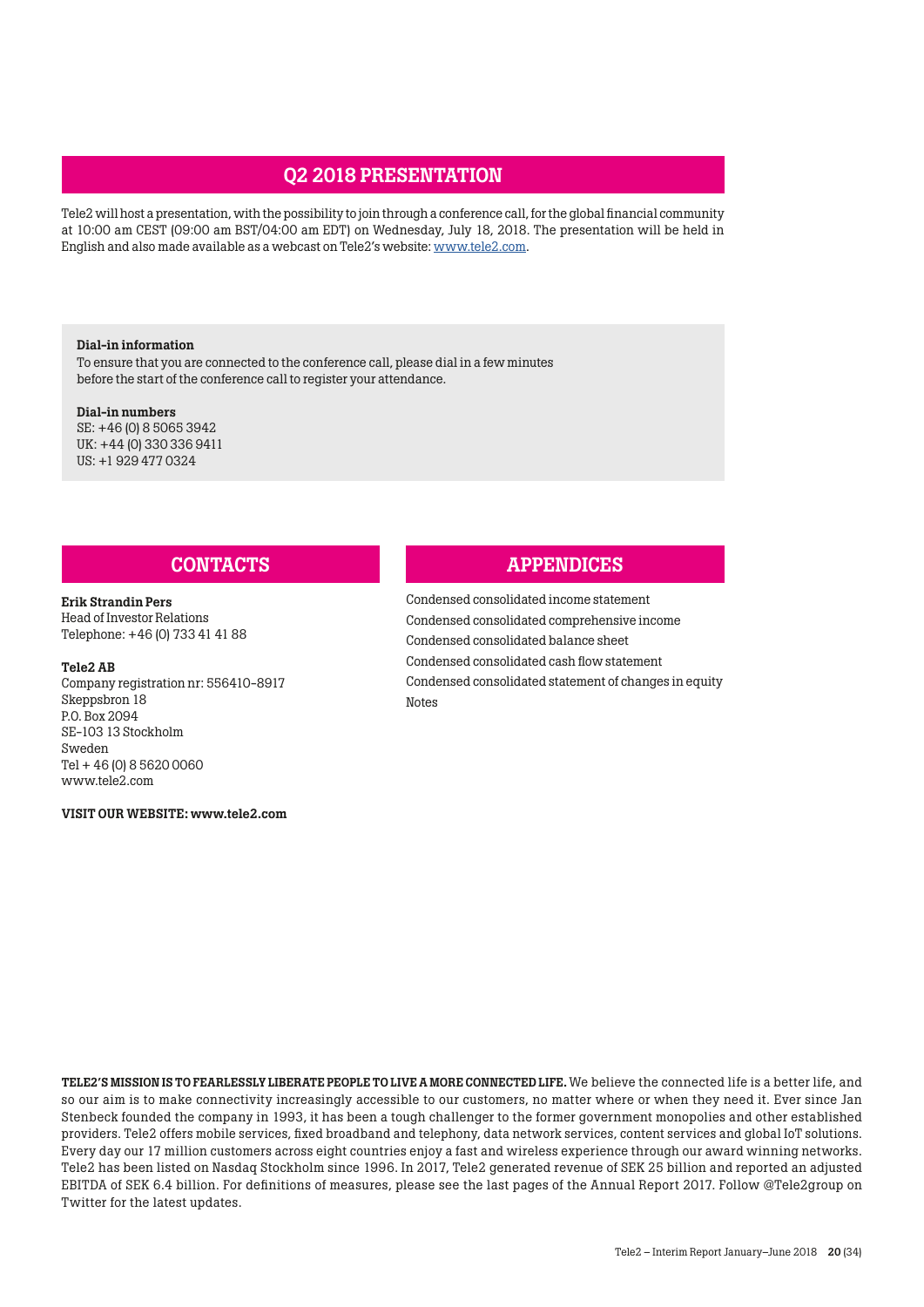### Condensed consolidated income statement

| SEK million                                                   | Note           | 2018<br>Jan 1-Jun 30 | 2017<br>Jan 1-Jun 30<br>(Restated) | 2018<br>Apr 1-Jun 30     | 2017<br>Apr 1-Jun 30<br>(Restated) |
|---------------------------------------------------------------|----------------|----------------------|------------------------------------|--------------------------|------------------------------------|
|                                                               |                |                      |                                    |                          |                                    |
| <b>CONTINUING OPERATIONS</b>                                  |                |                      |                                    |                          |                                    |
| Revenue                                                       |                | 12,751               | 12,117                             | 6,491                    | 6,152                              |
| Cost of services provided and equipment sold                  | 3              | $-7.492$             | $-7,191$                           | $-3,803$                 | $-3,606$                           |
| Gross profit                                                  |                | 5,259                | 4,926                              | 2,688                    | 2,546                              |
| Selling expenses                                              | 3              | $-2,016$             | $-2,046$                           | $-1.016$                 | $-1.057$                           |
| Administrative expenses                                       | 3              | $-1,086$             | $-1,178$                           | $-548$                   | $-607$                             |
| Result from shares in joint ventures and associated companies |                | 14                   | 1                                  | $\overline{\phantom{0}}$ | -1                                 |
| Other operating income                                        |                | 106                  | 51                                 | 48                       | 21                                 |
| Other operating expenses                                      | 3              | $-233$               | $-23$                              | $-132$                   | $-9$                               |
| Operating profit                                              |                | 2,044                | 1,731                              | 1,040                    | 895                                |
| Interest income                                               |                | 12                   | 10                                 | $\overline{2}$           | 5                                  |
| Interest expenses                                             | 5              | $-180$               | $-169$                             | $-94$                    | $-84$                              |
| Other financial items                                         | $\overline{4}$ | $-165$               | $-125$                             | $-82$                    | $-94$                              |
| Profit after financial items                                  |                | 1,711                | 1,447                              | 866                      | 722                                |
| Income tax                                                    | 4              | $-416$               | $-385$                             | $-196$                   | $-192$                             |
| <b>NET PROFIT FROM CONTINUING OPERATIONS</b>                  |                | 1,295                | 1.062                              | 670                      | 530                                |
| <b>DISCONTINUED OPERATIONS</b>                                |                |                      |                                    |                          |                                    |
| Net loss from discontinued operations                         | 11             | $-503$               | $-454$                             | $-227$                   | $-290$                             |
| <b>NET PROFIT</b>                                             |                | 792                  | 608                                | 443                      | 240                                |
|                                                               |                |                      |                                    |                          |                                    |
| <b>ATTRIBUTABLE TO</b>                                        |                |                      | 669                                |                          |                                    |
| Equity holders of the parent company                          |                | 754<br>38            | $-61$                              | 411<br>32                | 259<br>$-19$                       |
| Non-controlling interests                                     |                |                      |                                    |                          |                                    |
| <b>NET PROFIT</b>                                             |                | 792                  | 608                                | 443                      | 240                                |
| Earnings per share (SEK)                                      | 8              | 1.50                 | 1.34                               | 0.82                     | 0.53                               |
| Earnings per share, after dilution (SEK)                      | 8              | 1.49                 | 1.33                               | 0.81                     | 0.53                               |
|                                                               |                |                      |                                    |                          |                                    |
| <b>FROM CONTINUING OPERATIONS</b>                             |                |                      |                                    |                          |                                    |
| <b>ATTRIBUTABLE TO</b>                                        |                |                      |                                    |                          |                                    |
| Equity holders of the parent company                          |                | 1,257                | 1,123                              | 638                      | 549                                |
| Non-controlling interests                                     |                | 38                   | -61                                | 32                       | $-19$                              |
| <b>NET PROFIT</b>                                             |                | 1,295                | 1,062                              | 670                      | 530                                |
| Earnings per share (SEK)                                      | 8              | 2.50                 | 2.24                               | 1.27                     | 1.10                               |
| Earnings per share, after dilution (SEK)                      | 8              | 2.49                 | 2.23                               | 1.26                     | 1.10                               |
|                                                               |                |                      |                                    |                          |                                    |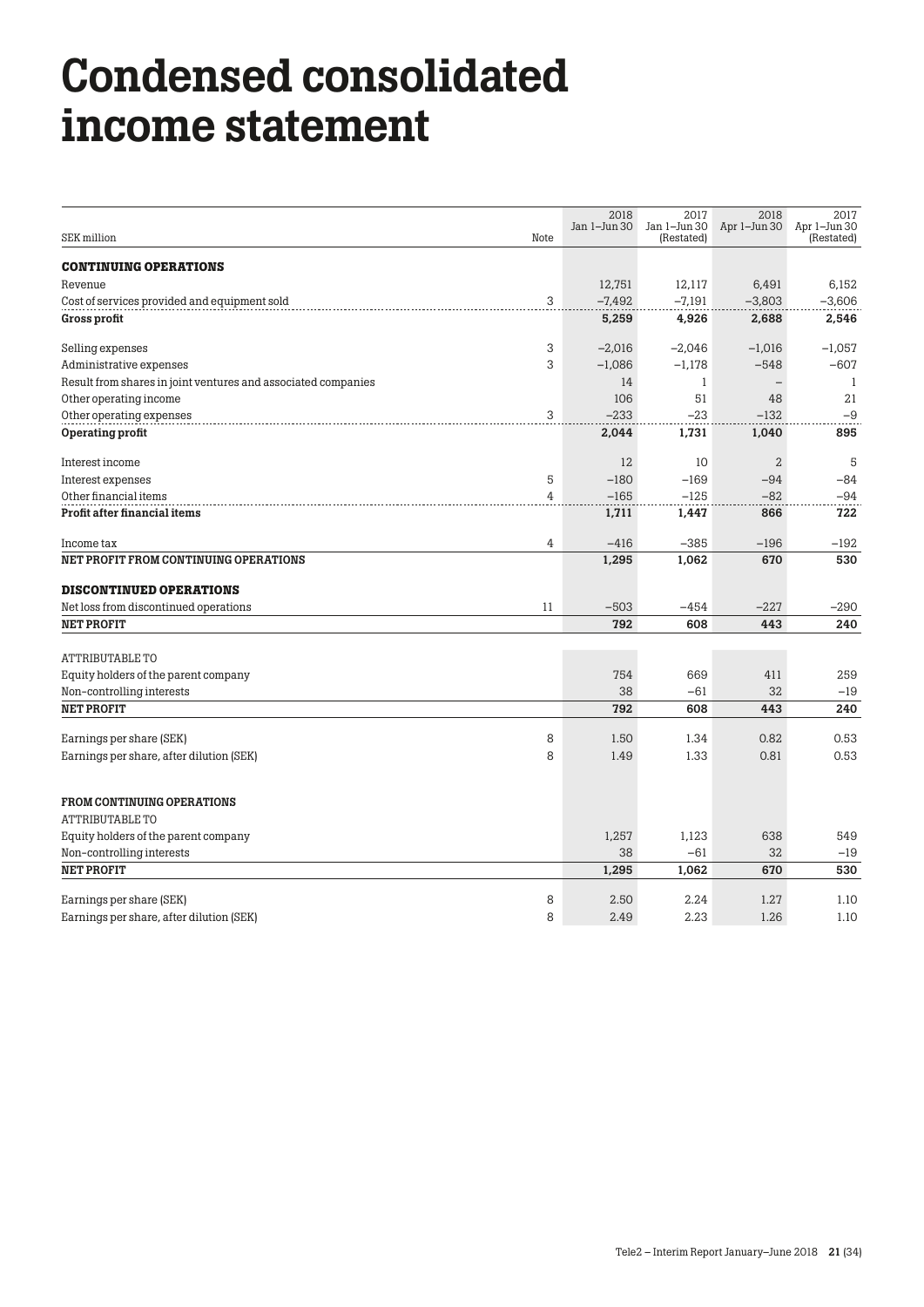### Condensed consolidated comprehensive income

| SEK million                                                         | 2018<br>Jan 1-Jun 30 | 2017<br>Jan 1-Jun 30<br>(Restated) | 2018<br>Apr 1-Jun 30 | 2017<br>Apr 1-Jun 30<br>(Restated) |
|---------------------------------------------------------------------|----------------------|------------------------------------|----------------------|------------------------------------|
| <b>NET PROFIT</b>                                                   | 792                  | 608                                | 443                  | 240                                |
| OTHER COMPREHENSIVE INCOME                                          |                      |                                    |                      |                                    |
| COMPONENTS NOT TO BE RECLASSIFIED TO NET PROFIT                     |                      |                                    |                      |                                    |
| Pensions, actuarial gains/losses                                    | -8                   | $\overline{\phantom{0}}$           | -8                   |                                    |
| Pensions, actuarial gains/losses, tax effect                        | $\overline{a}$       | -                                  | $\overline{2}$       |                                    |
| Components not to be reclassified to net profit                     | $-6$                 |                                    | $-6$                 |                                    |
| COMPONENTS THAT MAY BE RECLASSIFIED TO NET PROFIT                   |                      |                                    |                      |                                    |
| Exchange rate differences                                           |                      |                                    |                      |                                    |
| Translation differences in foreign operations                       | 1,084                | 136                                | 241                  | 59                                 |
| Tax effect on above                                                 | $-137$               | 4                                  | $-24$                | 34                                 |
| <b>Translation differences</b>                                      | 947                  | 140                                | 217                  | 93                                 |
| Hedge of net investments in foreign operations                      | $-197$               | $-37$                              | $-44$                | $-44$                              |
| Tax effect on above                                                 | 43                   | 8                                  | 9                    | 10                                 |
| Hedge of net investments                                            | $-154$               | $-29$                              | -35                  | -34                                |
| <b>Exchange rate differences</b>                                    | 793                  | 111                                | 182                  | 59                                 |
| <b>Cash flow hedges</b>                                             |                      |                                    |                      |                                    |
| Profit/loss arising on changes in fair value of hedging instruments | $-17$                | 13                                 | $-17$                | 6                                  |
| Reclassified cumulative loss to income statement                    | 53                   | 36                                 | 35                   | 18                                 |
| Tax effect on cash flow hedges                                      | $-10$                | $-11$                              | $-6$                 | $-6$                               |
| <b>Cash flow hedges</b>                                             | 26                   | 38                                 | 12                   | 18                                 |
| Components that may be reclassified to net profit                   | 819                  | 149                                | 194                  | 77                                 |
| OTHER COMPREHENSIVE INCOME FOR THE PERIOD, NET OF TAX               | 813                  | 149                                | 188                  | 77                                 |
| TOTAL COMPREHENSIVE INCOME FOR THE PERIOD                           | 1,605                | 757                                | 631                  | 317                                |
|                                                                     |                      |                                    |                      |                                    |
| <b>ATTRIBUTABLE TO</b>                                              |                      |                                    |                      |                                    |
| Equity holders of the parent company                                | 1.571                | 806                                | 594                  | 306                                |
| Non-controlling interests                                           | 34                   | $-49$                              | 37                   | 11                                 |
| TOTAL COMPREHENSIVE INCOME FOR THE PERIOD                           | 1,605                | 757                                | 631                  | 317                                |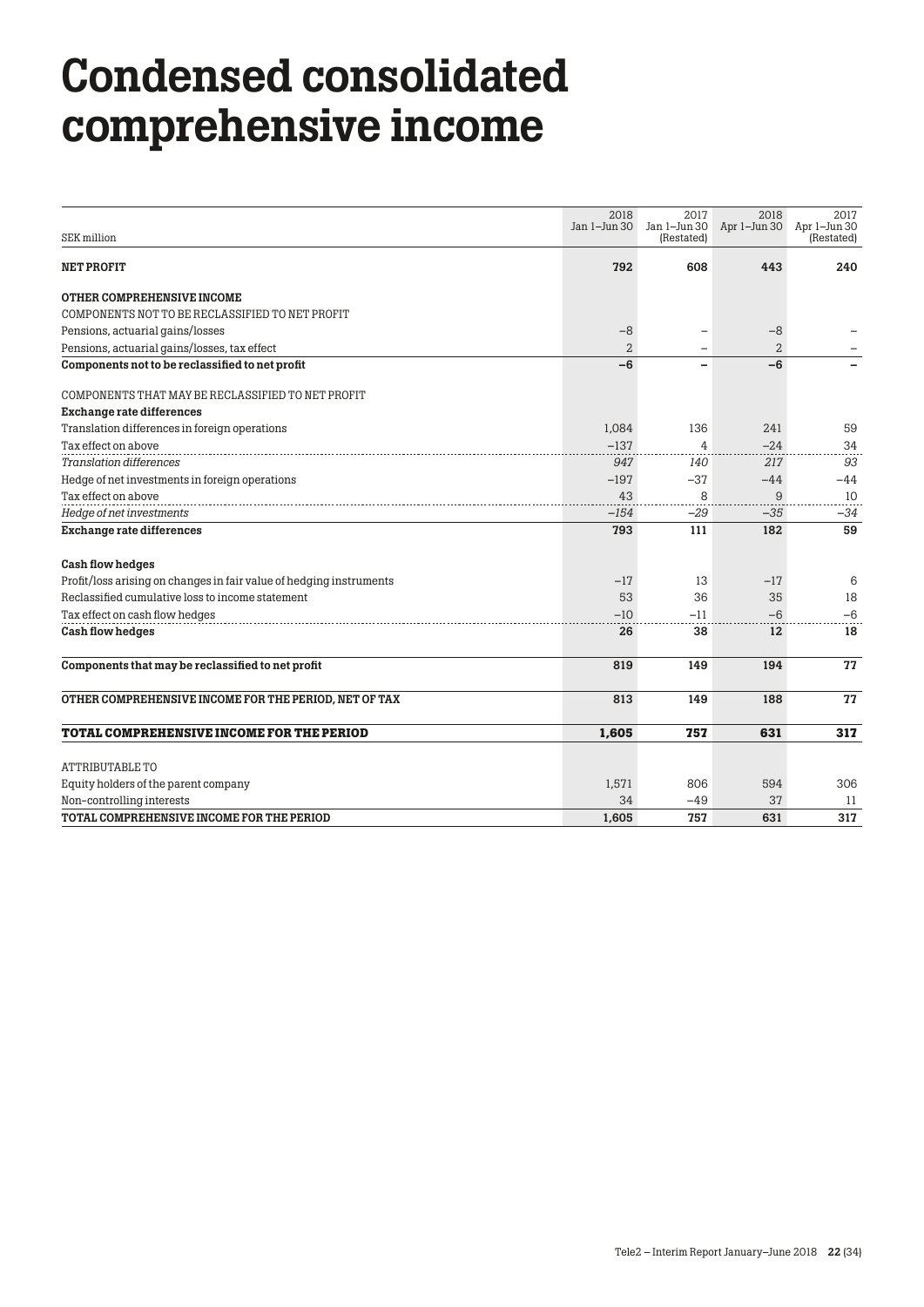### Condensed consolidated balance sheet

| SEK million                                                             | Note           | Jun 30, 2018 | Dec 31, 2017<br>(Restated) |
|-------------------------------------------------------------------------|----------------|--------------|----------------------------|
| <b>ASSETS</b>                                                           |                |              |                            |
| <b>NON-CURRENT ASSETS</b>                                               |                |              |                            |
| Goodwill                                                                |                | 5,683        | 5,517                      |
| Other intangible assets                                                 |                | 4,075        | 4,044                      |
| Intangible assets                                                       |                | 9,758        | 9,561                      |
| Tangible assets                                                         |                | 8,698        | 8,692                      |
| Financial assets                                                        | 5              | 939          | 794                        |
| Capitalized contract costs                                              |                | 327          | 380                        |
| Deferred tax assets                                                     | $\overline{4}$ | 1,864        | 1,911                      |
| <b>NON-CURRENT ASSETS</b>                                               |                | 21,586       | 21,338                     |
| <b>CURRENT ASSETS</b>                                                   |                |              |                            |
| Inventories                                                             |                | 797          | 689                        |
| Current receivables                                                     |                | 6,766        | 6,726                      |
| Current investments                                                     |                | 70           | 3                          |
| Cash and cash equivalents                                               | 6              | 248          | 802                        |
| <b>CURRENT ASSETS</b>                                                   |                | 7,881        | 8,220                      |
| ASSETS CLASSIFIED AS HELD FOR SALE                                      | 11             | 10,530       | 10,166                     |
| <b>ASSETS</b>                                                           |                | 39,997       | 39,724                     |
| <b>EQUITY AND LIABILITIES</b>                                           |                |              |                            |
| <b>EQUITY</b>                                                           |                |              |                            |
| Attributable to equity holders of the parent company                    |                | 16,782       | 17.246                     |
| Non-controlling interests                                               |                | $-80$        | $-114$                     |
| <b>EQUITY</b>                                                           | 8              | 16,702       | 17,132                     |
| <b>NON-CURRENT LIABILITIES</b>                                          |                |              |                            |
| Interest-bearing liabilities                                            | 5              | 11,044       | 11,565                     |
| Non-interest-bearing liabilities                                        |                | 988          | 998                        |
| <b>NON-CURRENT LIABILITIES</b>                                          |                | 12,032       | 12,563                     |
| <b>CURRENT LIABILITIES</b>                                              |                |              |                            |
| Interest-bearing liabilities                                            | 5              | 2,607        | 820                        |
| Non-interest-bearing liabilities                                        |                | 6,536        | 7,074                      |
| <b>CURRENT LIABILITIES</b>                                              |                | 9,143        | 7,894                      |
| LIABILITIES DIRECTLY ASSOCIATED WITH ASSETS CLASSIFIED AS HELD FOR SALE | 11             | 2,120        | 2,135                      |
| <b>EQUITY AND LIABILITIES</b>                                           |                | 39,997       | 39,724                     |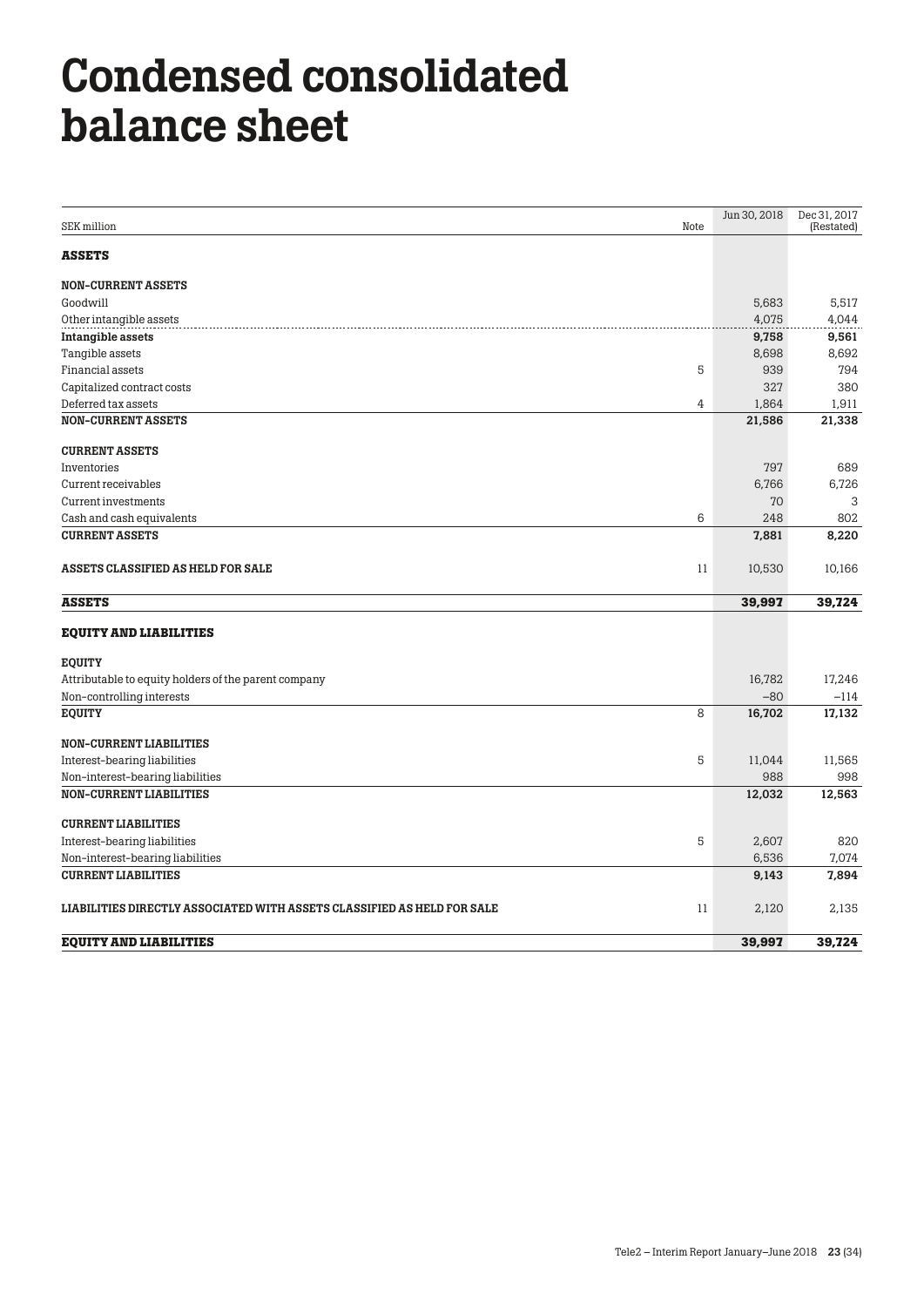### Condensed consolidated cash flow statement

*(Total operations)*

|                                                        |      | 2018<br>Jan 1-Jun 30 | 2017<br>Jan 1-Jun 30 |
|--------------------------------------------------------|------|----------------------|----------------------|
| SEK million                                            | Note |                      | (Restated)           |
| <b>OPERATING ACTIVITIES</b>                            |      |                      |                      |
| Net profit                                             |      | 792                  | 608                  |
| Adjustments for non-cash items in net profit           |      | 1.884                | 2.153                |
| Changes in working capital                             |      | $-582$               | $-63$                |
| Cash flow from operating activities                    |      | 2,094                | 2,698                |
| <b>INVESTING ACTIVITIES</b>                            |      |                      |                      |
| Additions to intangible and tangible assets            |      | $-1,515$             | $-1,700$             |
| Acquisition and sale of shares and participations      | 9    | $-3$                 | $-8$                 |
| Other financial assets, lending                        |      | $-66$                |                      |
| Other financial assets, received payments              |      |                      | 20                   |
| Cash flow from investing activities                    |      | $-1.584$             | $-1.688$             |
| <b>FINANCING ACTIVITIES</b>                            |      |                      |                      |
| Proceeds from loans                                    | 5    | 1,459                | 4,520                |
| Repayments of loans                                    | 5    | $-542$               | $-2,844$             |
| Dividends paid                                         | 8    | $-2.013$             | $-2,629$             |
| Cash flow from financing activities                    |      | $-1.096$             | $-953$               |
| NET CHANGE IN CASH AND CASH EQUIVALENTS                |      | $-586$               | 57                   |
| Cash and cash equivalents at beginning of period       |      | 802                  | 257                  |
| Exchange rate differences in cash and cash equivalents |      | 32                   | 4                    |
| CASH AND CASH EQUIVALENTS AT END OF THE PERIOD         | 6    | 248                  | 318                  |
|                                                        |      |                      |                      |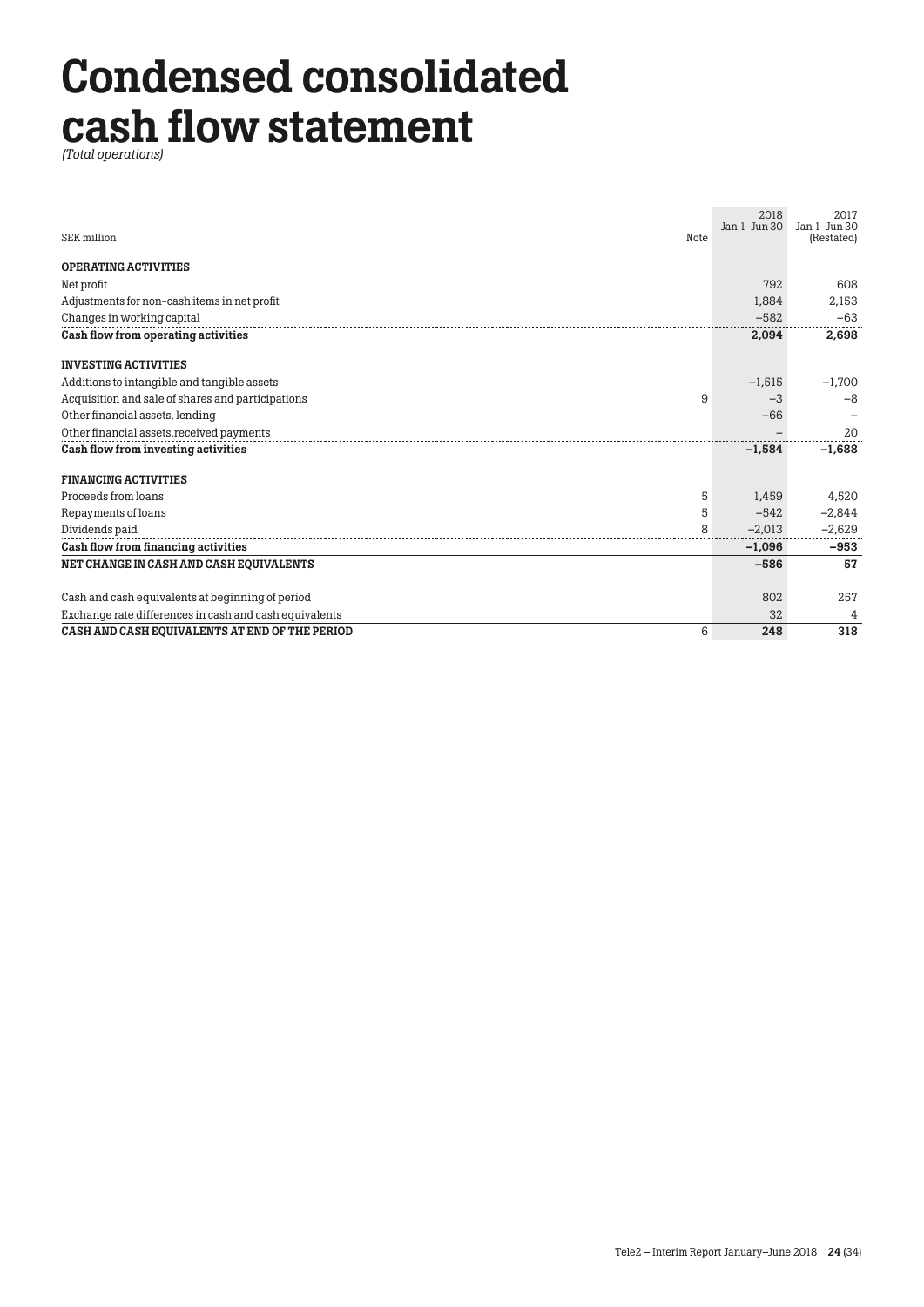### Condensed consolidated statements of changes in equity

|                                                                              |             | Jun 30, 2018     |                             |                  |                                                      |                      |          |                     |                          |
|------------------------------------------------------------------------------|-------------|------------------|-----------------------------|------------------|------------------------------------------------------|----------------------|----------|---------------------|--------------------------|
|                                                                              |             |                  |                             |                  | Attributable to equity holders of the parent company |                      |          |                     |                          |
| SEK million                                                                  | <b>Note</b> | Share<br>capital | Other<br>paid-in<br>capital | Hedge<br>reserve | Translation<br>reserve                               | Retained<br>earnings | Total    | Non-<br>controlling | interests   Total equity |
| <b>Equity at January 1</b>                                                   |             | 634              | 7,841                       | $-715$           | 2,506                                                | 6,747                | 17,013   | $-99$               | 16,914                   |
| Restatement                                                                  | 10          |                  |                             | 64               | 147                                                  | $-264$               | $-53$    | $-15$               | $-68$                    |
| Change in accounting principles, IFRS 15                                     | 10          |                  |                             |                  | 17                                                   | 269                  | 286      |                     | 286                      |
| Equity at January 1 (post restatement and<br>adoption of IFRS 15)            |             | 634              | 7,841                       | $-651$           | 2,670                                                | 6,752                | 17,246   | $-114$              | 17,132                   |
| Change in accounting principles, IFRS 9                                      |             |                  |                             |                  |                                                      | $-42:$               | $-42$    |                     | $-42$                    |
| Equity at January 1 (post restatement and<br>adoption of IFRS 15 and IFRS 9) |             | 634              | 7,841                       | $-651$           | 2,670                                                | 6,710                | 17,204   | $-114$              | 17,090                   |
| Net profit/loss                                                              |             |                  |                             |                  |                                                      | 754                  | 754      | 38                  | 792                      |
| Other comprehensive income for the period.<br>net of tax                     |             |                  |                             | $-128$           | 951                                                  | $-6$                 | 817      | $-4$                | 813                      |
| Total comprehensive income for the period                                    |             |                  |                             | $-128$           | 951                                                  | 748                  | 1,571    | 34                  | 1,605                    |
| OTHER CHANGES IN EQUITY                                                      |             |                  |                             |                  |                                                      |                      |          |                     |                          |
| Share-based payments                                                         | 8           |                  |                             |                  |                                                      | 12                   | 12       |                     | 12                       |
| Share-based payments, tax effect                                             | 8           |                  |                             |                  |                                                      | 8                    | 8        |                     | 8                        |
| Dividends                                                                    | 8           |                  |                             |                  |                                                      | $-2,013$             | $-2,013$ |                     | $-2,013$                 |
| <b>EQUITY AT END OF THE PERIOD</b>                                           |             | 634              | 7,841                       | $-779$           | 3,621                                                | 5,465                | 16,782   | $-80$               | 16,702                   |

|                                                                   |      | Jun 30, 2017                   |                                           |                                |                                                      |                                    |                     |                                   |                                        |
|-------------------------------------------------------------------|------|--------------------------------|-------------------------------------------|--------------------------------|------------------------------------------------------|------------------------------------|---------------------|-----------------------------------|----------------------------------------|
|                                                                   |      |                                |                                           |                                | Attributable to equity holders of the parent company |                                    |                     |                                   |                                        |
| SEK million                                                       | Note | Share<br>capital<br>(Restated) | Other<br>paid-in<br>capital<br>(Restated) | Hedge<br>reserve<br>(Restated) | Translation<br>reserve<br>(Restated)                 | Retained<br>earnings<br>(Restated) | Total<br>(Restated) | Non-<br>controlling<br>(Restated) | interests   Total equity<br>(Restated) |
| <b>Equity at January 1</b>                                        |      | 634                            | 7,836                                     | -680                           | 1,743                                                | 8,941                              | 18,474              | $-278$                            | 18,196                                 |
| Restatement                                                       | 10   |                                |                                           | 38                             | 10                                                   | $-60$                              | $-12$               | $-22$                             | $-34$                                  |
| Change in accounting principles, IFRS 15                          | 10   |                                | $\overline{\phantom{0}}$                  |                                | 13                                                   | 298                                | 311                 |                                   | 311                                    |
| Equity at January 1 (post restatement and<br>adoption of IFRS 15) |      | 634                            | 7,836                                     | $-642$                         | 1,766                                                | 9,179                              | 18,773              | $-300$                            | 18,473                                 |
| Net profit/loss for the period                                    |      |                                |                                           |                                |                                                      | 669                                | 669                 | $-61$                             | 608                                    |
| Other comprehensive income for the period,<br>net of tax          |      |                                |                                           | 9                              | 128                                                  |                                    | 137                 | 12                                | 149                                    |
| Total comprehensive income for the period                         |      |                                |                                           | 9                              | 128                                                  | 669                                | 806                 | $-49$                             | 757                                    |
| OTHER CHANGES IN EQUITY                                           |      |                                |                                           |                                |                                                      |                                    |                     |                                   |                                        |
| Share-based payments                                              | 8    |                                |                                           |                                |                                                      | 10                                 | 10                  |                                   | 10                                     |
| Share-based payments, tax effect                                  | 8    |                                |                                           |                                |                                                      | 3                                  | 3                   |                                   | 3                                      |
| Proceed from issuance of shares                                   | 8    |                                |                                           |                                |                                                      |                                    |                     | -                                 | 7                                      |
| Taxes on new share issue costs                                    | 8    |                                | $-2$                                      |                                |                                                      |                                    | $-2$                | -                                 | $-2$                                   |
| Dividends                                                         | 8    |                                |                                           |                                |                                                      | $-2,629$                           | $-2,629$            |                                   | $-2,629$                               |
| <b>EQUITY AT END OF THE PERIOD</b>                                |      | 634                            | 7,841                                     | $-633$                         | 1,894                                                | 7,232                              | 16,968              | $-349$                            | 16,619                                 |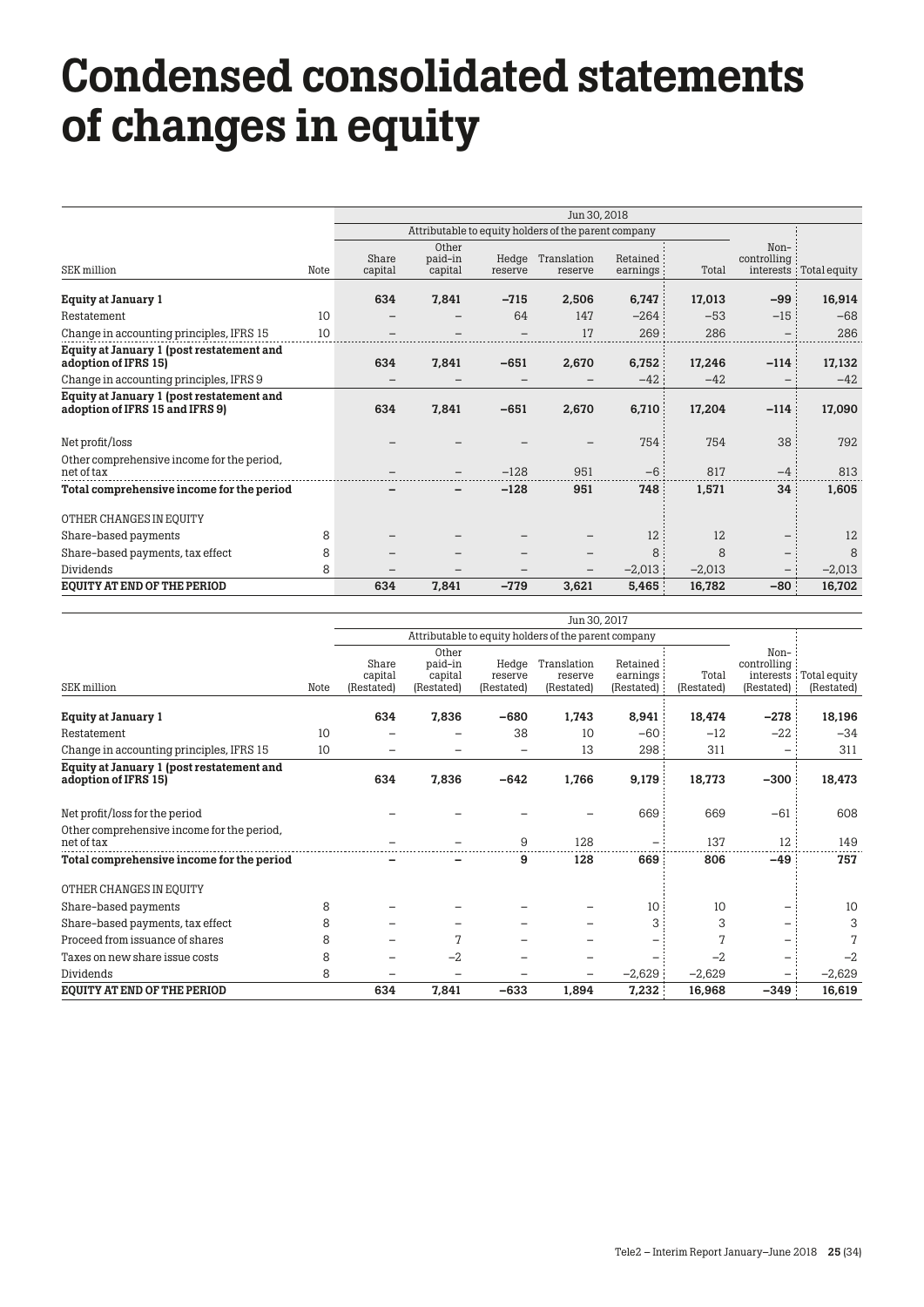### **Notes**

#### **NOTE 1** ACCOUNTING PRINCIPLES AND DEFINITIONS

The interim report for the Group has been prepared in accordance with International Accounting Standard (IAS) 34 *Interim Financial Reporting* as issued by the International Accounting Standards Board and the Swedish Annual Accounts Act, and for the parent company in accordance with the Swedish Annual Accounts Act and RFR 2 *Reporting for legal entities* and other statements issued by the Swedish Financial Reporting Board.

The Consolidated Financial Statements previously issued and prepared in accordance with the International Financial Reporting Standards and interpretations of the IFRS Interpretations Committee as endorsed by the EU as of and for the years ended December 31, 2015, 2016, and 2017 have been restated with respect to certain items within the consolidated income statement, consolidated balance sheet, and consolidated statements of cash flow. The nature and impact of each restatement affecting the periods presented in this report is described in Note 10.

On January 1, 2018 Tele2 changed the accounting principles for revenues from contracts with customers, by applying IFRS 15, with full retrospective application. Description of the changes, as a result of applying IFRS 15, and the effects on the six month period and three month period ended June 30, 2017 are stated in Note 10.

On January 1, 2018 Tele2 changed the accounting principles for financial instruments, by applying IFRS 9. The accounting policies related to Financial Assets and Liabilities remain consistent with those described in Note 1 of the 2017 Annual Report except for accounts receivables and other receivables, which have been updated as follows in accordance with the adoption of IFRS 9:

■ Tele2's accounts receivables and other receivables are categorized as "Assets at amortized cost" initially reported at fair value and subsequently at amortized cost. An allowance for expected credit losses is calculated no matter if a loss event has occurred or not. Tele2 applies the simplified approach to recognize expected credit losses for trade receivables and contract assets that result from transactions within the scope of IFRS 15 (Revenues from contracts with customers) and for finance lease receivables. The simplified approach is always based on lifetime expected credit losses considering information about historical data adjusted for current conditions and forecasts of future events and economic conditions. Any impairment loss is reported as an operating expense.

Tele2 has chosen to apply the reliefs in the standard and not restate prior periods. Description of changes as a result of applying IFRS 9 and the effects on the opening balance January 1, 2018 are consistent with those found in Note 35 of the 2017 Annual report.

The other amendments to IFRSs applicable from January 1, 2018 had no significant effects to Tele2's financial reports for Q2 2018.

In all other respects, Tele2 has presented this interim report in accordance with the accounting policies and principles applied in the 2017 Annual Report. The description of these principles and definitions is found in Note 1 and Note 35 in the Annual Report 2017.

Figures presented in this interim report refer to April 1 – June 30 (Q2), 2018 and continuing operations unless otherwise stated. Figures shown in parentheses refer to the comparable periods in 2017.

#### **NOTE 2** REVENUE **Revenue**

|                             | 2018         | 2017                       | 2018         | 2017                       |
|-----------------------------|--------------|----------------------------|--------------|----------------------------|
| <b>SEK</b> million          | Jan 1-Jun 30 | Jan 1-Jun 30<br>(Restated) | Apr 1-Jun 30 | Apr 1-Jun 30<br>(Restated) |
|                             |              |                            |              |                            |
| Sweden                      |              |                            |              |                            |
| Mobile                      | 6,113        | 5,914                      | 3,065        | 2,944                      |
| Fixed broadband             | 549          | 641                        | 264          | 314                        |
| Fixed telephony             | 157          | 196                        | 77           | 97                         |
| Other operations            | 1,023        | 998                        | 514          | 509                        |
|                             | 7,842        | 7,749                      | 3,920        | 3,864                      |
| Lithuania                   |              |                            |              |                            |
| Mobile                      | 1,136        | 918                        | 604          | 479                        |
|                             | 1,136        | 918                        | 604          | 479                        |
| Latvia                      |              |                            |              |                            |
| Mobile                      | 621          | 536                        | 325          | 279                        |
|                             | 621          | 536                        | 325          | 279                        |
| Estonia                     |              |                            |              |                            |
| Mobile                      | 353          | 337                        | 179          | 182                        |
| Fixed broadband             | 8            |                            | 5            |                            |
| Fixed telephony             | 1            | 2                          |              | 1                          |
| Other operations            | 23           | 21                         | 12           | 11                         |
|                             | 385          | 360                        | 196          | 194                        |
| Kazakhstan                  |              |                            |              |                            |
| Mobile                      | 1,471        | 1,359                      | 784          | 711                        |
|                             | 1,471        | 1,359                      | 784          | 711                        |
| Croatia                     |              |                            |              |                            |
| Mobile                      | 883          | 769                        | 450          | 410                        |
|                             | 883          | 769                        | 450          | 410                        |
| Germany                     |              |                            |              |                            |
| Mobile                      | 158          | 172                        | 80           | 85                         |
| Fixed broadband             | 44<br>75     | 53                         | 22<br>36     | 26<br>43                   |
| Fixed telephony             | 277          | 89<br>314                  | 138          | 154                        |
| <b>Other</b>                |              |                            |              |                            |
| Mobile                      | 94           | 72                         | 51           | 40                         |
| Other operations            | 73           | 62                         | 41           | 32                         |
|                             | 167          | 134                        | 92           | 72                         |
| <b>TOTAL</b>                |              |                            |              |                            |
| Mobile                      | 10,829       | 10,077                     | 5,538        | 5,130                      |
| <b>Fixed broadband</b>      | 601          | 694                        | 291          | 340                        |
| <b>Fixed telephony</b>      | 233          | 287                        | 113          | 141                        |
| Other operations            | 1,119        | 1,081                      | 567          | 552                        |
|                             | 12,782       | 12,139                     | 6,509        | 6,163                      |
| Internal sales, elimination | $-31$        | $-22$                      | $-18$        | $-11$                      |
| <b>TOTAL</b>                | 12,751       | 12,117                     | 6,491        | 6,152                      |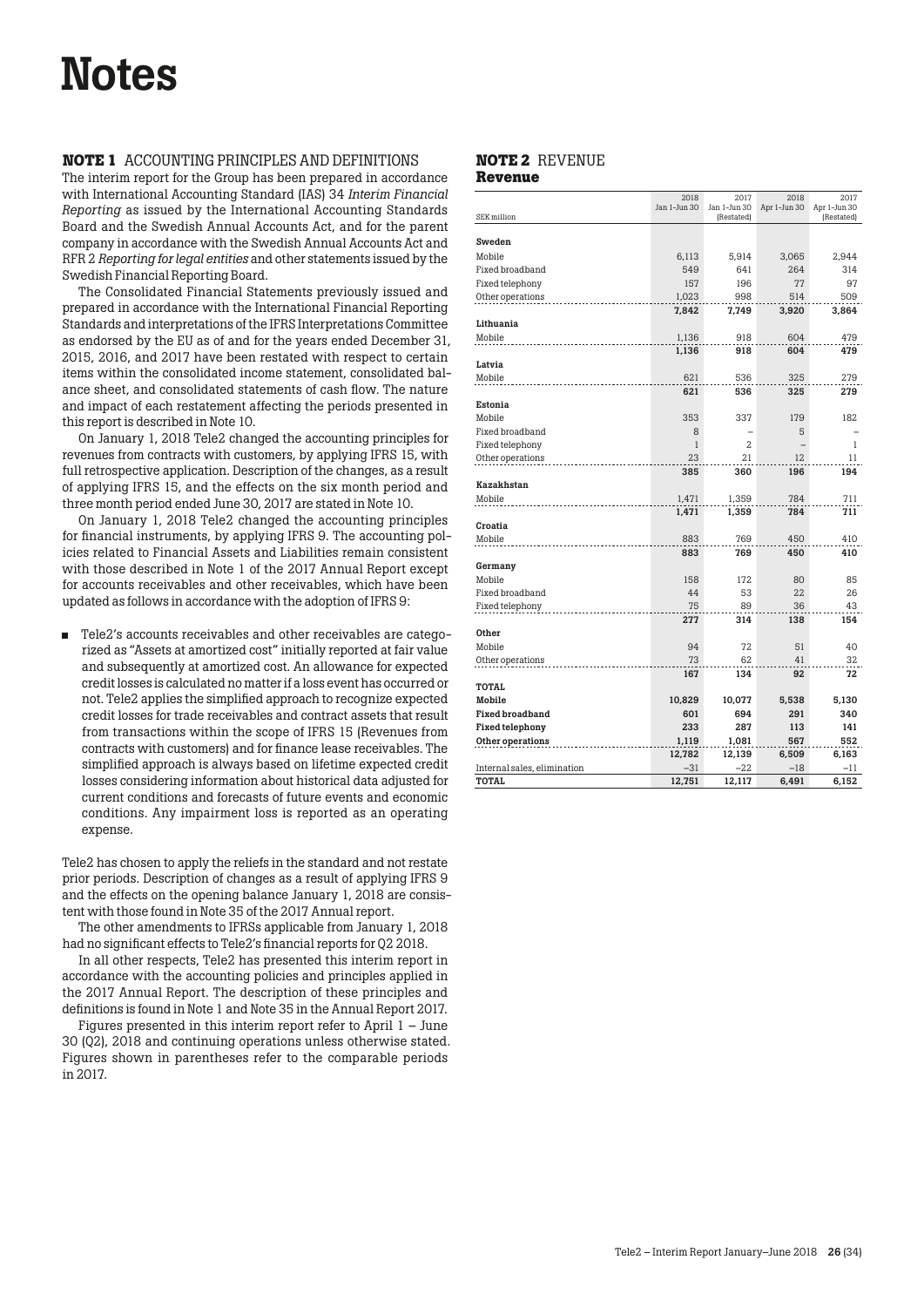#### **Mobile revenue split**

| <b>SEK</b> million       | 2018<br>Jan 1-Jun 30 | 2017<br>Jan 1-Jun 30<br>(Restated) | 2018<br>Apr 1-Jun 30 | 2017<br>Apr 1-Jun 30<br>(Restated) |
|--------------------------|----------------------|------------------------------------|----------------------|------------------------------------|
|                          |                      |                                    |                      |                                    |
| Sweden, mobile           |                      |                                    |                      |                                    |
| End-user service revenue | 3,836                | 3,883                              | 1,925                | 1,936                              |
| Operator revenue         | 407                  | 419                                | 217                  | 216                                |
| Equipment revenue        | 1.573                | 1.309                              | 775                  | 642                                |
| Other revenue            | 295                  | 302                                | 147                  | 149                                |
| Internal sales           | 2                    | 1                                  | 1                    | 1                                  |
|                          | 6,113                | 5,914                              | 3,065                | 2,944                              |
| Lithuania, mobile        |                      |                                    |                      |                                    |
| End-user service revenue | 637                  | 541                                | 335                  | 282                                |
| Operator revenue         | 118                  | 107                                | 63                   | 55                                 |
| Equipment revenue        | 368                  | 261                                | 198                  | 138                                |
| Internal sales           | 13                   | 9                                  | 8                    | 4                                  |
|                          | 1,136                | 918                                | 604                  | 479                                |
| Latvia, mobile           |                      |                                    |                      |                                    |
| End-user service revenue | 373                  | 317                                | 194                  | 167                                |
| Operator revenue         | 98                   | 102                                | 51                   | 53                                 |
| Equipment revenue        | 141                  | 110                                | 75                   | 56                                 |
| Internal sales           | 9                    | 7                                  | 5                    | 3                                  |
|                          | 621                  | 536                                | 325                  | 279                                |
| Estonia, mobile          |                      |                                    |                      |                                    |
| End-user service revenue | 214                  | 220                                | 110                  | 112                                |
| Operator revenue         | 43                   | 38                                 | 2.4                  | 20                                 |
| Equipment revenue        | 93                   | 77                                 | 43                   | 49                                 |
| Internal sales           | 3                    | $\overline{2}$                     | $\overline{2}$       | 1                                  |
|                          | 353                  | 337                                | 179                  | 182                                |
| Kazakhstan, mobile       |                      |                                    |                      |                                    |
| End-user service revenue | 1,147                | 1,039                              | 613                  | 545                                |
| Operator revenue         | 313                  | 308                                | 167                  | 160                                |
| Equipment revenue        | 11                   | 12                                 | 4                    | 6                                  |
|                          | 1,471                | 1,359                              | 784                  | 711                                |
| Croatia, mobile          |                      |                                    |                      |                                    |
| End-user service revenue | 532                  | 430                                | 272                  | 224                                |
| Operator revenue         | 104                  | 106                                | 60                   | 60                                 |
| Equipment revenue        | 243                  | 230                                | 116                  | 124                                |
| Internal sales           | 4                    | 3                                  | 2                    | 2                                  |
|                          | 883                  | 769                                | 450                  | 410                                |
| Germany, mobile          |                      |                                    |                      |                                    |
| End-user service revenue | 158                  | 172                                | 80                   | 85                                 |
|                          | 158                  | 172                                | 80                   | 85                                 |
| Other, mobile            |                      |                                    |                      |                                    |
| End-user service revenue | 94                   | 72                                 | 51                   | 40                                 |
|                          | 94                   | 72                                 | 51                   | 40                                 |
| <b>TOTAL, MOBILE</b>     |                      |                                    |                      |                                    |
| End-user service revenue | 6,991                | 6,674                              | 3,580                | 3,391                              |
| Operator revenue         | 1,083                | 1,080                              | 582                  | 564                                |
| <b>Equipment revenue</b> | 2,429                | 1,999                              | 1,211                | 1,015                              |
| Other revenue            | 295                  | 302                                | 147                  | 149                                |
| Internal sales           | 31                   | 22                                 | 18                   | 11                                 |
| TOTAL, MOBILE            | 10,829               | 10,077                             | 5,538                | 5,130                              |

#### **Internal sales**

Internal sales within the Tele2 Group are stated below:

| SEK million          | 2018<br>Jan 1-Jun 30 | 2017<br>Jan 1-Jun 30 | 2018<br>Apr 1-Jun 30 | 2017<br>Apr 1-Jun 30 |
|----------------------|----------------------|----------------------|----------------------|----------------------|
| Sweden, mobile       |                      |                      |                      |                      |
| Lithuania, mobile    | 13                   | 9                    | 8                    |                      |
| Latvia, mobile       | 9                    |                      | 5                    |                      |
| Estonia, mobile      | 3                    | 2                    | 2                    |                      |
| Croatia, mobile      |                      |                      |                      |                      |
| Total internal sales | 31                   | 22                   | 18                   |                      |

#### **NOTE 3** SEGMENT REPORTING **AdjustedEBITDA**

|                              | 2018         | 2017         | 2018         | 2017         |
|------------------------------|--------------|--------------|--------------|--------------|
|                              | Jan 1-Jun 30 | Jan 1-Jun 30 | Apr 1-Jun 30 | Apr 1-Jun 30 |
| SEK million                  |              | (Restated)   |              | (Restated)   |
| Sweden                       | 2,108        | 2,185        | 1,042        | 1,043        |
| Lithuania                    | 382          | 318          | 205          | 171          |
| Latvia                       | 223          | 183          | 120          | 95           |
| Estonia                      | 75           | 88           | 40           | 44           |
| Kazakhstan                   | 466          | 279          | 264          | 158          |
| Croatia                      | 121          | 63           | 69           | 39           |
| Germany                      | 126          | 123          | 66           | 61           |
| Other                        | $-46$        | $-82$        | $-17$        | $-30$        |
| <b>Total adjusted EBITDA</b> | 3,455        | 3.157        | 1,789        | 1.581        |

#### **Reconciling items to reported operating profit/loss**

| SEK million                                                      | 2018<br>Jan 1-Jun 30 | 2017<br>Jan 1-Jun 30<br>(Restated) | 2018<br>Apr 1-Jun 30 | 2017<br>Apr 1-Jun 30<br>(Restated) |
|------------------------------------------------------------------|----------------------|------------------------------------|----------------------|------------------------------------|
| <b>AdjustedEBITDA</b>                                            | 3.455                | 3.157                              | 1.789                | 1,581                              |
| Acquisition costs                                                | $-160$               | $-1$                               | $-111$               | $-1$                               |
| Integration costs                                                | $-39$                | $-111$                             | $-19$                | $-30$                              |
| Challenger program                                               |                      | $-59$                              |                      | $-35$                              |
| Total items affecting comparability                              | $-199$               | $-171$                             | $-130$               | $-66$                              |
| Depreciation/amortization and<br>impairment                      | $-1.226$             | $-1.256$                           | $-619$               | $-621$                             |
| Result from shares in joint ventures<br>and associated companies | 14                   |                                    |                      |                                    |
| Operating profit/loss                                            | 2.044                | 1.731                              | 1.040                | 895                                |

#### *Acquisition costs*

|                                | 2018         | 2017         | 2018         | 2017         |
|--------------------------------|--------------|--------------|--------------|--------------|
| SEK million                    | Jan 1-Jun 30 | Jan 1-Jun 30 | Apr 1-Jun 30 | Apr 1-Jun 30 |
| Com Hem. Sweden                | $-160$       |              | $-111$       |              |
| TDC. Sweden                    |              | -1           |              |              |
| <b>Total acquisition costs</b> | $-160$       | -1           | $-111$       | -1           |
| of which:                      |              |              |              |              |
| -other operating expenses      | $-160$       | -1           | $-111$       |              |

#### *Integration costs*

| SEK million                           | 2018<br>Jan 1-Jun 30 | 2017<br>Jan 1-Jun 30 | 2018<br>Apr 1-Jun 30 | 2017<br>Apr 1-Jun 30 |
|---------------------------------------|----------------------|----------------------|----------------------|----------------------|
| TDC. Sweden                           | $-34$                | $-96$                | $-14$                | $-22$                |
| Com Hem, Sweden                       | $-5$                 |                      | $-5$                 |                      |
| Altel, Kazakhstan                     |                      | $-15$                |                      | $-8$                 |
| <b>Total integration costs</b>        | $-39$                | $-111$               | $-19$                | $-30$                |
| of which:                             |                      |                      |                      |                      |
| -cost of services provided            | $-9$                 | $-39$                | $-8$                 | $-9$                 |
| -selling expenses                     | $-14$                | $-2.3$               | $-14$                |                      |
| -administrative expenses              | $-16$                | $-4.9$               | 3                    | $-21$                |
| of which:                             |                      |                      |                      |                      |
| -redundancy costs                     | $-5$                 | $-57$                | $-5$                 |                      |
| -other employee and consultancy costs | $-22$                | $-29$                | $-13$                | $-19$                |
| -exit of contracts and other costs    | $-12$                | $-25$                | $-1$                 | $-11$                |

#### *Challenger program: restructuring costs*

| SEK million                           | 2018<br>Jan 1-Jun 30 | 2017<br>Jan 1-Jun 30 | 2018<br>Apr 1-Jun 30 | 2017<br>Apr 1-Jun 30 |
|---------------------------------------|----------------------|----------------------|----------------------|----------------------|
| Costs of services provided            |                      | $-4$                 |                      | $-2$                 |
| Selling expenses                      |                      | $-1$                 |                      |                      |
| Administrative expenses               |                      | $-54$                |                      | $-33$                |
| Total Challenger program costs        |                      | $-59$                |                      | $-35$                |
| of which:                             |                      |                      |                      |                      |
| -redundancy costs                     |                      | $-31$                |                      | $-25$                |
| -other employee and consultancy costs |                      | $-27$                |                      | $-10$                |
| -exit of contracts and other costs    |                      | -1                   |                      |                      |

The Challenger program ended on December 31, 2017. For additional information, please refer to the in Note 6 of the 2017 Annual Report.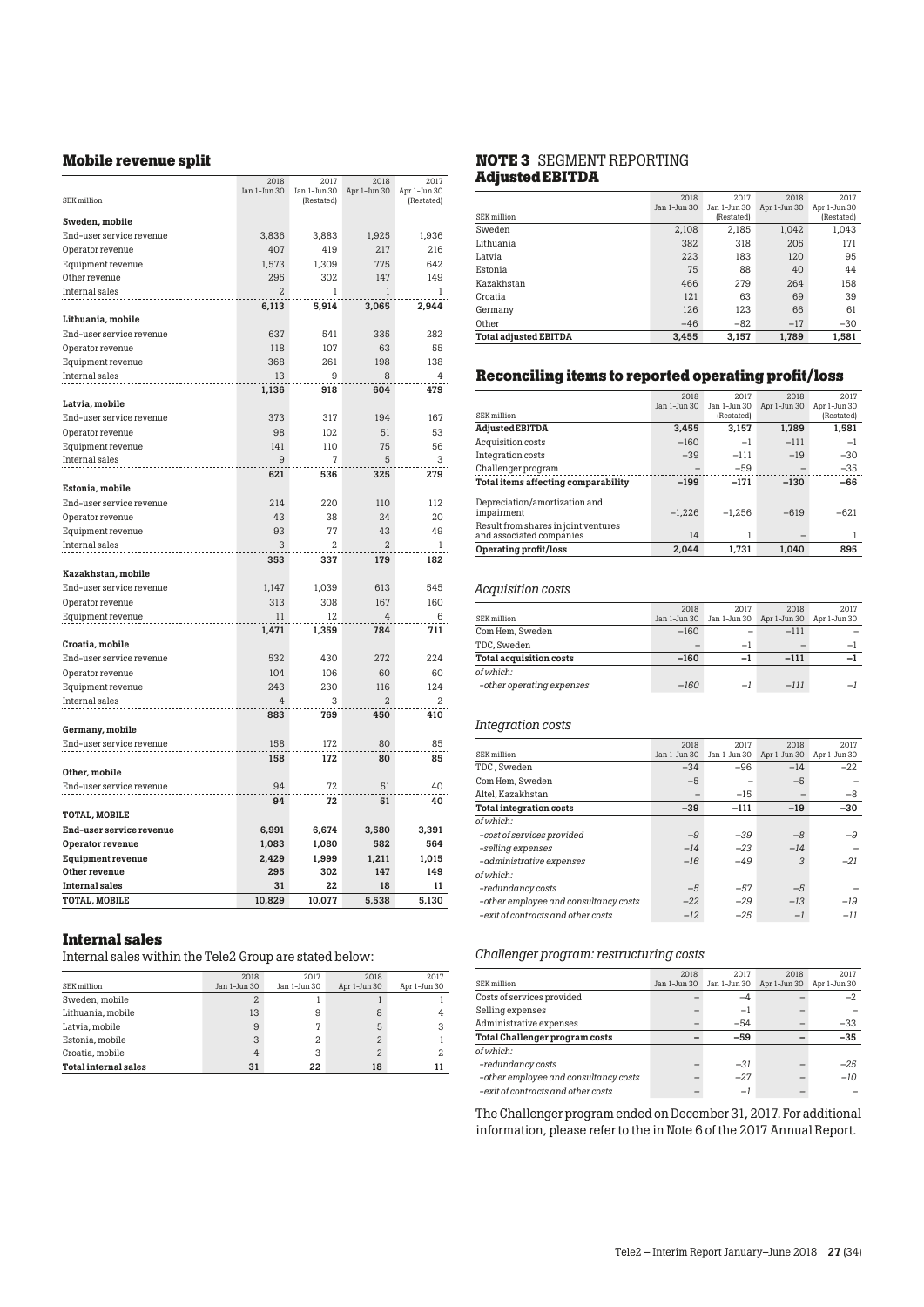#### **NOTE 4** OTHER FINANCIAL ITEMS AND TAXES **Other financial items**

Other financial items in the income statement consist of the following items.

|                                                 | 2018         | 2017         | 2018         | 2017         |
|-------------------------------------------------|--------------|--------------|--------------|--------------|
| SEK million                                     | Jan 1-Jun 30 | Jan 1-Jun 30 | Apr 1-Jun 30 | Apr 1-Jun 30 |
| Change in fair value, earn out<br>Kazakhstan    | $-126$       | $-121$       | $-54$        | $-83$        |
| Exchange rate differences                       | $-18$        | 4            | $-2.4$       | $-6$         |
| EUR net investment hedge, interest<br>component | $-1$         | $-1$         | $-1$         |              |
| Other financial expenses                        | $-20$        | $-7$         | $-3$         | $-5$         |
| Total other financial items                     | $-165$       | $-125$       | $-82$        | $-94$        |

The previous put option obligation in Kazakhstan was in 2016 replaced with an earn-out obligation representing 18 percent economic interest in the jointly owned company in Kazakhstan. To cover for the estimated earn-out obligation, that is based on fair value, the earn-out obligation was on June 30, 2018 valued at SEK 558 (December 31, 2017: 432) million and reported as a financial liability with fair value changes reported as financial items in the income statement. The change in fair value on June 30, 2018 is related to a continuation of the positive trend in the Kazakhstan operation. The fair value estimate is sensitive to changes in key assumptions supporting the expected future cash flows for the jointly owned company in Kazakhstan. A deviation from the current assumptions regarding the fair value would impact the earn-out liability.

#### **Taxes**

On June 13, 2018 new tax rules and tax rates were enacted in Sweden. The new rules includes a general limitation on interest deduction and a decrease of the corporate income tax rate from 22 to 20.6 percent. The decrease of the tax rate will take place in two steps and the new tax rules will be effective from January 1, 2019. For the years 2019 and 2020 the tax rate is 21.4 percent and for 2021 and onwards the tax rate is 20.6 percent. Tele2 has estimated a positive one time effect due the changed tax rules of SEK 20 million which was recognized in Q2 2018.

#### **NOTE 5** FINANCIAL ASSETS AND LIABILITIES **Financing**

|                                    | Interest-bearing liabilities |              |                            |             |  |
|------------------------------------|------------------------------|--------------|----------------------------|-------------|--|
|                                    |                              | Jun 30, 2018 | Dec 31, 2017<br>(Restated) |             |  |
| SEK million                        | Current                      | Non-current  | Current                    | Non-current |  |
| Bonds SEK, Sweden                  | 1,500                        | 7.037        |                            | 8,534       |  |
| Commercial papers, Sweden          |                              |              | 500                        |             |  |
| Financial institutions             | 2.77                         | 2,844        | 39                         | 1,473       |  |
|                                    | 1.777                        | 9.881        | 539                        | 10.007      |  |
| Provisions                         | 115                          | 1.011        | 97                         | 983         |  |
| Other liabilities                  | 715                          | 152          | 184                        | 575         |  |
|                                    | 2.607                        | 11.044       | 820                        | 11,565      |  |
| Total interest-bearing liabilities |                              | 13.651       |                            | 12.385      |  |

On January 10, 2018 Tele2 announced the merger plan with Com Hem, Sweden. Tele2 has obtained committed financing for the merger in the form of a bridge facility from a group of three banks with conditions to drawdown that are usual and customary for this type of facility. Please refer to Note 9.

As of the date of this report, Tele2 had a credit facility with a syndicate of banks. The facility has a tenor of five years with two one-year extension options. In Q1 2017, the facility was extended with one year to 2022 and in Q1 2018 with additionally one year to 2023. The facility amounts to EUR 760 million and was unutilized on June 30, 2018. In 2016, Tele2 entered into a six-year loan agreement with European Investment Bank (EIB) amounting to EUR 125 million. On April 6, 2018, the EIB facility was utilized by EUR 125 million.

At the time of the acquisition of Tele2 Kazakhstan the company had an existing interest free liability to the former owner Kazakhtelecom. On June 30, 2018 the reported debt amounted to SEK 31 (December 31, 2017: 26) million and the nominal value to SEK 307 (December 31, 2017: 289) million.

#### Transfer of right of payment of receivables

In Q1 2016 and onwards, Tele2 Sweden started to transfer the right for payment of certain operating receivables to financial institutions. The receiving payment obtained from financial institutions, in relation to the transfer of right of payment of receivables for sold handsets and other equipment, has been netted against the receivables in the balance sheet and resulted in a positive effect on cash flow. The right of payment transferred to third parties without recourse or remaining credit exposure for Tele2 corresponded to SEK 386 (274) million in Q2 2018 and SEK 688 (691) million for 6 months period ended on June 30, 2018.

#### **Classification and fair values**

Tele2's financial assets consist mainly of receivables from end customers, other operators and resellers as well as cash and cash equivalents. Tele2's financial liabilities consist mainly of loans, bonds and accounts payables. Classification of financial assets and liabilities including their fair value is presented below. During 2018, no transfers were made between the different levels in the fair value hierarchy and no significant changes were made to valuation techniques, inputs used or assumptions except for the adoption from January 1, 2018, of an expected credit loss model for financial assets triggered by IFRS 9.

|                                                                               |                                                                    |                                        | Jun 30, 2018                   |                                                    |                            |           |
|-------------------------------------------------------------------------------|--------------------------------------------------------------------|----------------------------------------|--------------------------------|----------------------------------------------------|----------------------------|-----------|
|                                                                               | Assets and liabilities<br>at fair value through<br>profit/loss     |                                        |                                |                                                    |                            |           |
| SEK million                                                                   | Derivative<br>instruments<br>designated<br>for hedge<br>accounting | Other<br>instru-<br>ments<br>(level 3) | Assets at<br>amortized<br>cost | Financial<br>liabilities<br>at amor-<br>tized cost | Total<br>reported<br>value | Fairvalue |
| Other financial assets                                                        |                                                                    | 1                                      | 804                            |                                                    | 805                        | 805       |
| Accounts receivables                                                          |                                                                    |                                        | 2,157                          |                                                    | 2,157                      | 2.157     |
| Other current receivables                                                     |                                                                    |                                        | 2,771                          |                                                    | 2,771                      | 2,771     |
| Current investments                                                           |                                                                    |                                        | 70                             |                                                    | 70                         | 70        |
| Cash and cash equivalents                                                     |                                                                    |                                        | 248                            |                                                    | 2.48                       | 248       |
| Assets classified as held for<br>sale                                         |                                                                    |                                        | 2,267                          |                                                    | 2,267                      | 2,267     |
| <b>Total financial assets</b>                                                 | -                                                                  | $\mathbf{1}$                           | 8,317                          |                                                    | 8,318                      | 8,318     |
| Liabilities to financial<br>institutions and similar<br>liabilities           |                                                                    |                                        |                                | 11,658                                             | 11,658                     | 11,729    |
| Other interest-bearing<br>liabilities                                         | 147                                                                | 571                                    |                                | 149                                                | 867                        | 900       |
| Accounts payable                                                              |                                                                    |                                        |                                | 1.454                                              | 1.454                      | 1,454     |
| Other current liabilities                                                     |                                                                    |                                        |                                | 1,327                                              | 1,327                      | 1.327     |
| Liabilities directly<br>associated with assets<br>classified as held for sale |                                                                    |                                        |                                | 768                                                | 768                        | 768       |
| <b>Total financial liabilities</b>                                            | 147                                                                | 571                                    | -                              | 15.356                                             | 16.074                     | 16.178    |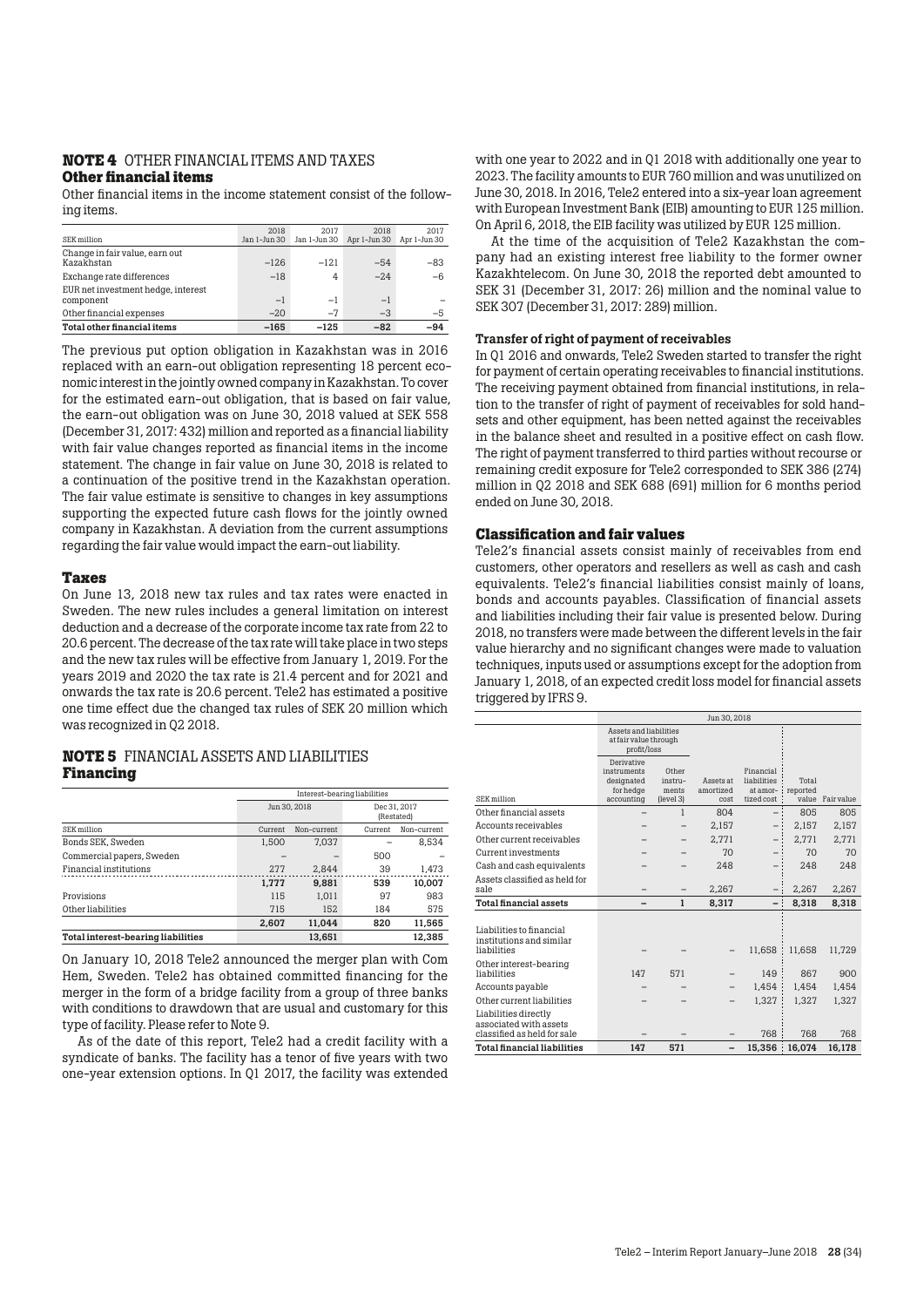|                                                                               | Dec 31, 2017 (Restated)                                            |                                        |                                |                                                    |                   |                  |  |
|-------------------------------------------------------------------------------|--------------------------------------------------------------------|----------------------------------------|--------------------------------|----------------------------------------------------|-------------------|------------------|--|
|                                                                               | Assets and liabilities<br>at fair value through<br>profit/loss     |                                        |                                |                                                    |                   |                  |  |
| SEK million                                                                   | Derivative<br>instruments<br>designated<br>for hedge<br>accounting | Other<br>instru-<br>ments<br>(level 3) | Assets at<br>amortized<br>cost | Financial<br>liabilities<br>at amor-<br>tized cost | Total<br>reported | value Fair value |  |
| Other financial assets                                                        |                                                                    | 1                                      | 658                            |                                                    | 659               | 659              |  |
| Accounts receivables                                                          |                                                                    |                                        | 2.224                          |                                                    | 2.224             | 2.224            |  |
| Other current receivables                                                     | 17                                                                 |                                        | 2.902                          |                                                    | 2,919             | 2.919            |  |
| Current investments                                                           |                                                                    |                                        | 3                              |                                                    | 3                 | 3                |  |
| Cash and cash equivalents                                                     |                                                                    |                                        | 802                            |                                                    | 802               | 802              |  |
| Assets classified as held for<br>sale                                         |                                                                    |                                        | 2.243                          |                                                    | 2.243             | 2.243            |  |
| <b>Total financial assets</b>                                                 | 17                                                                 | $\mathbf{1}$                           | 8.832                          |                                                    | 8.850             | 8.850            |  |
| Liabilities to financial<br>institutions and similar<br>liabilities           |                                                                    |                                        |                                | 10.546                                             | 10.546            | 10.629           |  |
| Other interest-bearing<br>liabilities                                         | 156                                                                | 456                                    |                                | 147                                                | 759               | 790              |  |
| Accounts payable                                                              |                                                                    |                                        |                                | 1.937                                              | 1.937             | 1.937            |  |
| Other current liabilities                                                     |                                                                    |                                        |                                | 1.405                                              | 1.405             | 1.405            |  |
| Liabilities directly<br>associated with assets<br>classified as held for sale |                                                                    |                                        |                                | 967                                                | 967               | 967              |  |
| <b>Total financial liabilities</b>                                            | 156                                                                | 456                                    | -                              | 15.002                                             | 15.614            | 15.728           |  |
|                                                                               |                                                                    |                                        |                                |                                                    |                   |                  |  |

Changes in financial assets and liabilities valued at fair value through profit/loss in level 3 is presented below.

|                                               | Jun 30, 2018 |             | Dec 31, 2017 |             |
|-----------------------------------------------|--------------|-------------|--------------|-------------|
| SEK million                                   | Assets       | Liabilities | Assets       | Liabilities |
| As of January 1                               |              | 456         |              | 124         |
| Changes in fair value, earn-out<br>Kazakhstan |              | 126         |              | 332         |
| Other contingent considerations:              |              |             |              |             |
| -paid                                         |              | $-12$       |              | -8          |
| -other changes                                |              |             |              | 8           |
| As of the end of the period                   |              | 571         |              | 456         |

In Q4 2017, a liability was reported for the long-term incentive program (IoTP) for Tele2 employees that have a direct impact on the value creation of Tele2's IoT business (internet-of-things). The estimated fair value amounted on June 30, 2018 to SEK 3 (December 31, 2017: 3) million. The program is built on transferrable synthetic options. The fair value of the liability is determined with support from an independent valuation institute.

In 2016, a liability was reported for contingent deferred consideration to the former owners of Kombridge, Sweden. In Q1 2018, SEK 12 million of the consideration was settled. The estimated fair value of the deferred consideration amounted on June 30, 2018 to SEK 10 (December 31, 2017: 21) million. The fair value was calculated based on expected future cash flows at which a maximum turnout has been assumed.

Asianet, the former non-controlling shareholder of Tele2 Kazakhstan, has right to 18 percent of the economic interest in the jointly owned company with Kazakhtelecom in Kazakhstan. The estimated fair value of the deferred consideration amounted on June 30, 2018 to SEK 558 (December 31, 2017: 432) million respectively. The fair value was calculated based on expected future cash flows of the jointly owned company, please refer to Note 4.

#### **NOTE 6** RELATED PARTIES

Tele2's share of cash and cash equivalents in joint operations (Svenska UMTS-nät AB and Net4Mobility HB), for which Tele2 has limited disposal rights was included in the Group's cash and cash equivalents and amounted at each closing date to the sums stated below.

| SEK million                                   | 2018<br>$I$ un 30 | 2011<br>Dec 31 |
|-----------------------------------------------|-------------------|----------------|
| Cash and cash equivalents in joint operations |                   |                |

Kazakhtelecom has 49 percent of the voting rights in the jointly owned company in Kazakhstan. Tele2 and Kazakhtelecom sell and purchase telecommunication services to and from each other. Business relations and pricing between the parties are based on commercial terms and conditions. Apart from transactions with joint operations and previously described transactions, no other significant related party transactions were carried out during 2018. Other related parties are presented in Note 37 of the 2017 Annual Report.

#### **NOTE 7** CONTINGENT LIABILITIES AND ASSETS

| SEK million                   | Jun 30, 2018 | Dec 31, 2017 |
|-------------------------------|--------------|--------------|
| Asset dismantling obligation  | 160          | 149          |
| Total contingent liabilities* | 160          | 149          |

\* including discontinued operations

Tele2 has obligations to dismantle assets and restore premises within fixed telephony and fixed broadband in the Netherlands. Tele2 assesses such dismantling as unlikely and consequently only reported this obligation as contingent liabilities.

#### **NOTE 8** EQUITY, NUMBER OF SHARES AND INCENTIVE PROGRAMS **Number of shares**

|                                                   | Jun 30, 2018 | Dec 31, 2017 |
|---------------------------------------------------|--------------|--------------|
| Total number of shares                            | 506.900.012  | 506.900.012  |
| Number of treasury shares                         | $-3.695.420$ | $-4,144,459$ |
| Number of outstanding shares                      | 503.204.592  | 502.755.553  |
| Number of outstanding shares, weighted average    | 502.895.254  | 502.614.759  |
| Number of shares after dilution                   | 507,039,653  | 505.931.001  |
| Number of shares after dilution, weighted average | 506.057.689  | 505.637.139  |

As a result of share rights in the LTI 2015 being exercised during Q2 2018, Tele2 delivered 449,039 B-shares in treasury shares to the participants in the program.

Changes in shares during previous year are stated in Note 24 in the 2017 Annual Report.

#### **Outstanding share right programs**

|                                | Jun 30, 2018 | Dec 31, 2017 |
|--------------------------------|--------------|--------------|
| LTI 2018                       | 1,401,884    |              |
| <b>I.TI 2017</b>               | 1.369.719    | 1.373.574    |
| <b>LTI 2016</b>                | 1.063.458    | 1.065.265    |
| <b>LTI 2015</b>                |              | 736,609      |
| Total outstanding share rights | 3.835.061    | 3,175,448    |

All outstanding long-term incentive programs (LTI 2016, LTI 2017 and LTI 2018) are based on the same structure and additional information regarding the objective, conditions and requirements related to the LTI programs is stated in Note 33 of the 2017 Annual Report. During the first six months 2018, the total cost before tax for the longterm incentive programs (LTI) amounted to SEK 27 (17) million.

#### LTI 2018

At the Annual General Meeting held on May 21, 2018, the shareholders approved a retention and performance-based incentive program (LTI 2018) for senior executives and other key employees in the Tele2 Group. The program has the same structure as last year's incentive program (LTI 2017). The measurement period for retention and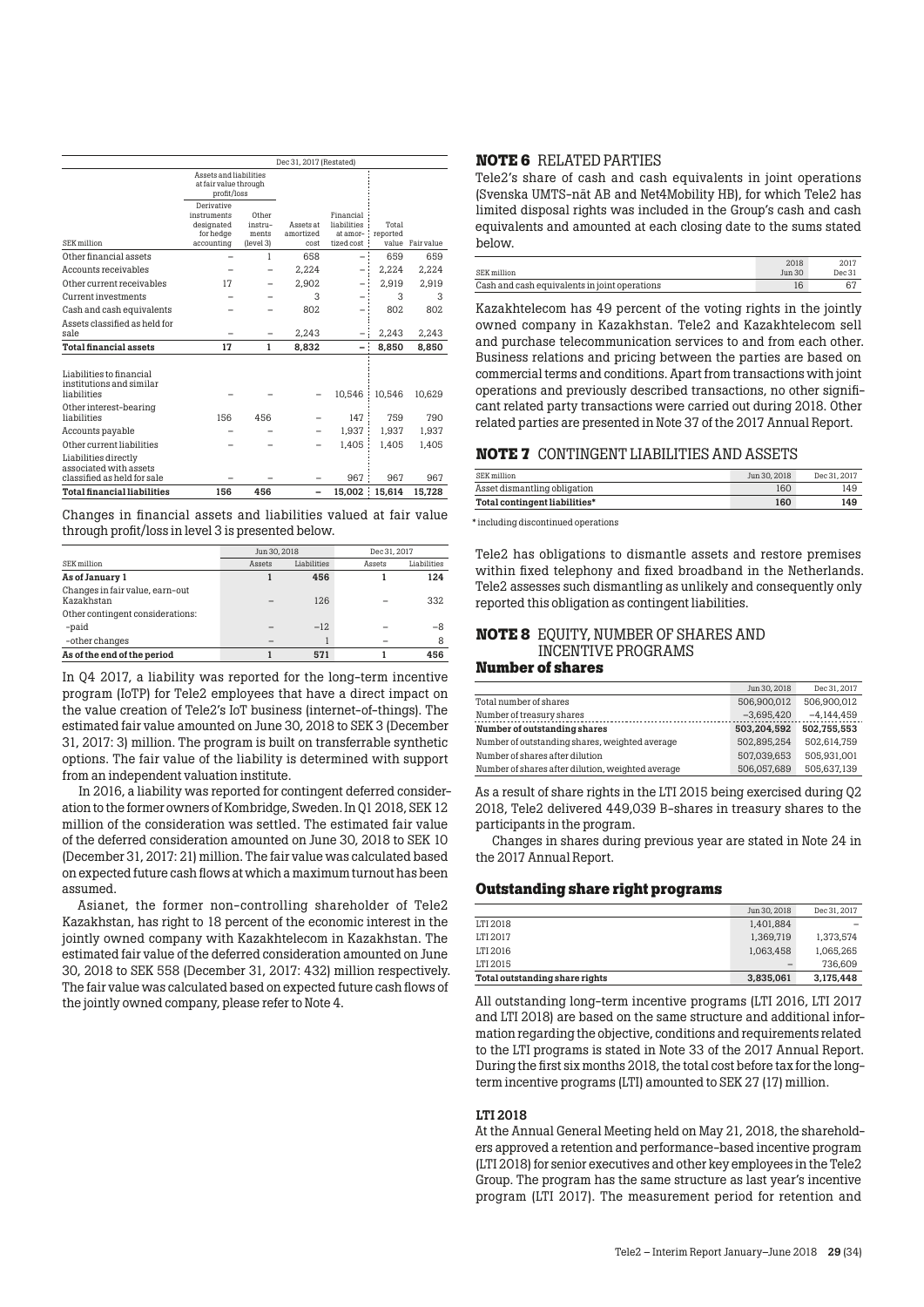performance-based conditions for LTI 2018 is from April 1, 2018 until March 31, 2021.

Total costs before tax for outstanding rights in the incentive program are expensed over the three-year vesting period. These costs, together with the additional expected allotment in connection with the Com Hem merger, are expected to amount to SEK 112 million, of which social security costs amount to SEK 35 million.

To ensure the delivery of Class B shares under the program, the Annual General Meeting decided to authorize the Board of Directors to resolve on a directed share issue of a maximum of 1,750,000 Class C shares and subsequently to repurchase the Class C shares. The Board of Directors has not yet used its mandate.

#### LTI 2015

The exercise of the share rights in LTI 2015 was conditional upon the fulfilment of certain retention and performance-based conditions, measured from April 1, 2015 until March 31, 2018. The outcome of these performance conditions was in accordance with below and the outstanding share rights of 449,039 have been exchanged for shares in Tele2 and 7,344 share rights have been exchanged for cash during Q2 2018. The weighted average share price for share rights for the LTI 2015 at date of exercise amounted to SEK 113.41.

| Retention and performance-<br>based conditions                               | Minimum<br>hurdle (20%) | Stretch target<br>(100% | Performance<br>outcome | Allotment |
|------------------------------------------------------------------------------|-------------------------|-------------------------|------------------------|-----------|
| Series A Total Shareholder Return<br>Tele2 (TSR)                             |                         | $> 0\%$                 | 36.7%                  | 100%      |
| Series B Average normalized Return<br>on Capital Employed (ROCE)             | 9%                      | 12%                     | 4 7%                   | $O\%$     |
| Series C Total Shareholder Return<br>Tele2 (TSR) compared to a<br>peer group | $>0\%$                  | > 10%                   | 34 2%                  | 100%      |

#### **Dividend**

In Q2 2018, Tele2 paid to its shareholders a dividend for 2017 of SEK 4.00 (5.23) per share. The dividend paid in 2018 corresponded to a total of SEK 2,013 (2,629) million.

#### **NOTE 9** BUSINESS ACQUISITIONS AND DIVESTMENTS **Acquisitions**

#### Com Hem, Sweden

On January 10, 2018 Tele2 announced the merger plan with Com Hem in Sweden through a statutory merger in accordance with the Swedish Companies Act, creating a leading integrated connectivity provider. The merger will, if approved by the shareholders, be implemented by Tele2 absorbing Com Hem. Com Hem's shareholders will receive as merger consideration SEK 37.02 in cash plus 1.0374 B shares in Tele2 for each share in Com Hem outstanding as at completion of the merger. Hence, Com Hem's shareholders will receive approximately 26.9 percent economic ownership in Tele2 and a total cash consideration of SEK 6.6 billion. The completion of the merger is subject to, inter alia, approval by the shareholders of each of Tele2 and Com Hem at their respective Extraordinary General Meetings, which are currently expected to be held in second half of 2018 as well as approval from the relevant competition authorities. The merger is expected to be completed during Q4 2018.

Additional information about acquisitions made in 2017 is provided in Note 15 in the 2017 Annual Report.

#### **Divestments**

Please refer to Note 11 discontinued operations.

#### **NOTE 10** RESTATEMENT AND CHANGES IN ACCOUNTING PRINCIPLES

#### **Restatements**

The Consolidated Financial Statements previously issued and prepared in accordance with the International Financial Reporting Standards and interpretations of the IFRS Interpretations Committee as endorsed by the EU as of and for the years ended December 31, 2015, 2016, and 2017 have been restated with respect to certain items within the consolidated income statement, consolidated balance sheet, and consolidated statements of cash flow. The nature and impact of each restatement is described below.

#### *Restatement of valuation allowance – deferred tax assets* П

IAS 12 states that deferred tax assets should be recognized where it is probable that future taxable profit will be available against which the deductible temporary differences can be utilized. IAS 12 states that deferred tax assets should be recognized when utilization is probable, "probable" is commonly interpreted under IFRS as "more likely than not". When making this assessment items such as certain taxable temporary differences, where appropriate, taxable profit in future periods, and tax planning opportunities are considered.

To properly reflect the probability criteria, Tele2 has restated its consolidated financial statements where previously unrecognized deferred tax assets relating to operations in Luxemburg, which was generating a taxable profit, have been recognized in the opening balance sheet in 2015. The adjustment for Luxembourg amounts to SEK 179 million as of December 31, 2017 and results in an increase in deferred tax assets and retained earnings.

#### *Restatement of lease incentive*

In 2016, as a result of the renegotiation of a lease contract, Tele2 in the Netherlands recorded SEK 72 million as a reduction in lease expense representing the remaining unamortized lease incentive amount. In accordance with IAS 17 the lease incentive should have continued to be amortized over the remaining life of the renegotiated lease. As a result the unamortized lease incentive has been reversed and administrative expense has been restated accordingly. This restatement impacts discontinued operations and liabilities held for sale.

#### *Other restatements*

In accordance with presentation requirements under IAS 1, the Company has made certain other adjustments and reclassifications in the income statement and balance sheet for the six month period and three month period ended June 30, 2017. These restatements do not have a material impact on the balance sheet and income statements for any of the periods presented.

The total impact of restatements on the six month period and the three month period ended June 30, 2017 are presented in the tables below.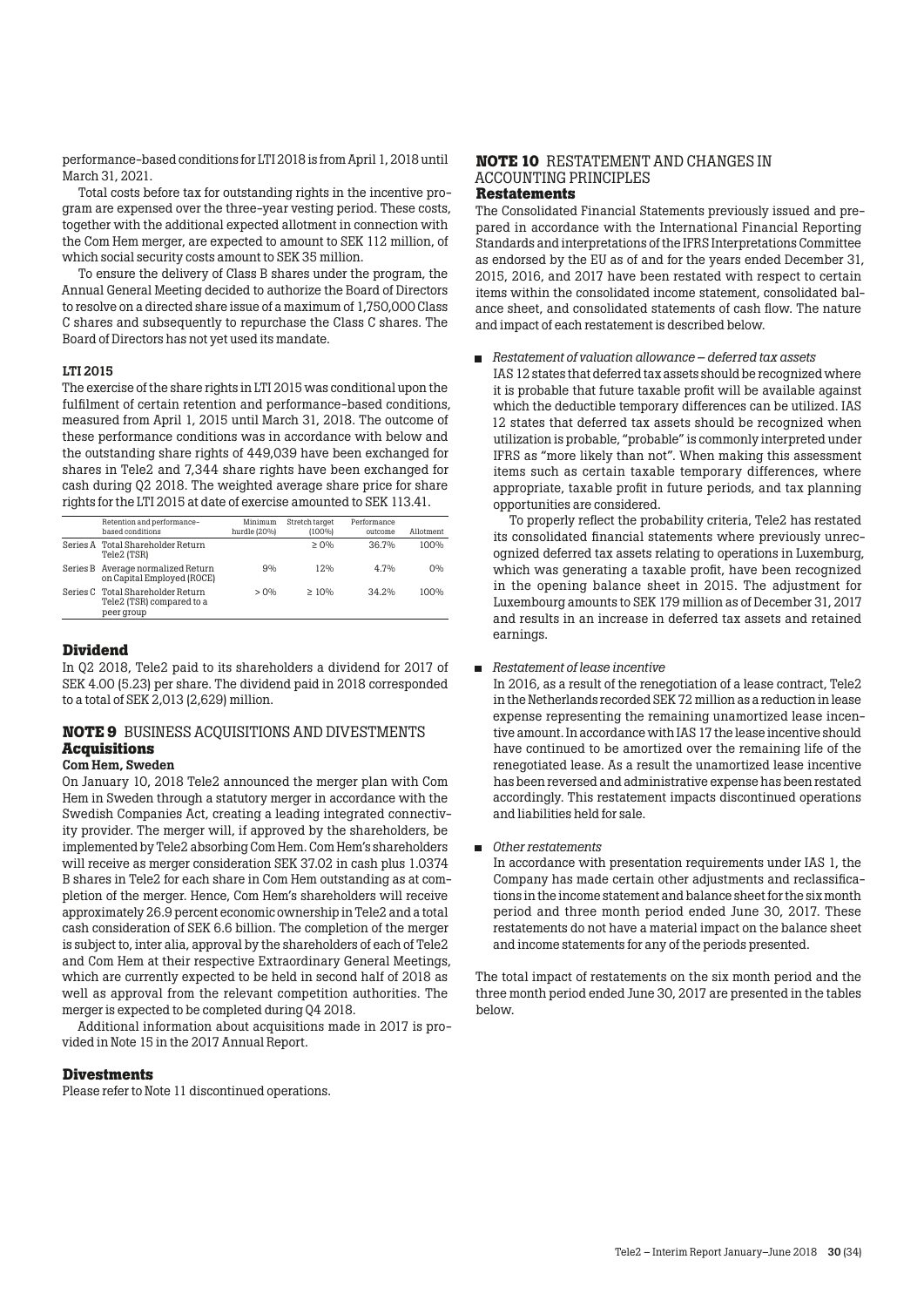#### **Impact of IFRS 15**

On January 1, 2018 Tele2 changed the accounting principles for revenues from contracts with customers, by applying IFRS 15, with full retrospective application. Description of the changes, as a result of applying IFRS 15, and the effects on the six month period and three month period ended June 30, 2017 are presented in the tables below.

#### **Income statement**

|                                                               |              | Jan 1-Jun 30, 2017       |                          |                          | Apr 1-Jun 30, 2017 |                          |                          |                          |
|---------------------------------------------------------------|--------------|--------------------------|--------------------------|--------------------------|--------------------|--------------------------|--------------------------|--------------------------|
| SEK million                                                   | Restated     | Restatements             | Change IFRS 15           | Reported pre-<br>IFRS 15 | Restated           | Restatements             | Change IFRS 15           | Reported pre-<br>IFRS 15 |
| <b>CONTINUING OPERATIONS</b>                                  |              |                          |                          |                          |                    |                          |                          |                          |
| Revenue                                                       | 12,117       | 19                       | $-132$                   | 12,230                   | 6,152              | $-1$                     | $-61$                    | 6,214                    |
| Cost of services provided and equipment sold                  | $-7.191$     | 12                       | 133                      | $-7,336$                 | $-3,606$           | $-3$                     | 62                       | $-3,665$                 |
| Gross profit                                                  | 4,926        | 31                       | $\mathbf{1}$             | 4,894                    | 2,546              | $-4$                     | $\mathbf{1}$             | 2,549                    |
| Selling expenses                                              | $-2,046$     | 8                        | $-2$                     | $-2,052$                 | $-1,057$           | $-1$                     | 5                        | $-1,061$                 |
| Administrative expenses                                       | $-1,178$     | 16                       | $\overline{a}$           | $-1,194$                 | $-607$             | 6                        | $\overline{\phantom{0}}$ | $-613$                   |
| Result from shares in joint ventures and associated companies | $\mathbf{1}$ | $\overline{\phantom{a}}$ |                          | 1                        | $\overline{1}$     | $\overline{\phantom{0}}$ | $\overline{\phantom{0}}$ | $\mathbf{1}$             |
| Other operating income                                        | 51           | $\overline{\phantom{0}}$ | $\overline{\phantom{a}}$ | 51                       | 21                 | $\overline{\phantom{0}}$ | $\equiv$                 | 21                       |
| Other operating expenses                                      | $-23$        | $\overline{\phantom{a}}$ | $\overline{a}$           | $-23$                    | $-9$               |                          |                          | $-9$                     |
| Operating profit/loss                                         | 1,731        | 55                       | $^{-1}$                  | 1,677                    | 895                | 1                        | 6                        | 888                      |
| Interest income                                               | 10           | L.                       | $\overline{\phantom{a}}$ | 10                       | 5                  | $\overline{\phantom{a}}$ | $\equiv$                 | 5                        |
| Interest expenses                                             | $-169$       | $-14$                    |                          | $-155$                   | $-84$              | $-7$                     |                          | $-77$                    |
| Other financial items                                         | $-125$       | $\overline{\phantom{a}}$ | $\overline{a}$           | $-125$                   | $-94$              |                          |                          | $-94$                    |
| Profit/loss after financial items                             | 1.447        | 41                       | $^{-1}$                  | 1,407                    | 722                | -6                       | 6                        | 722                      |
| Income tax                                                    | $-385$       | $-9$                     | $\sqrt{2}$               | $-378$                   | $-192$             | -1                       | $\overline{\phantom{a}}$ | $-193$                   |
| NET PROFIT/LOSS FROM CONTINUING OPERATIONS                    | 1,062        | 32                       | $\mathbf{1}$             | 1,029                    | 530                | $-5$                     | 6                        | 529                      |
| <b>DISCONTINUED OPERATIONS</b>                                |              |                          |                          |                          |                    |                          |                          |                          |
| Net profit/loss from discontinued operations                  | $-454$       | $-83$                    | $-3$                     | $-368$                   | $-290$             | $-38$                    | $^{-1}$                  | $-251$                   |
| <b>NET PROFIT/LOSS</b>                                        | 608          | $-51$                    | $-2$                     | 661                      | 240                | $-43$                    | 5                        | 278                      |
| <b>ATTRIBUTABLE TO</b>                                        |              |                          |                          |                          |                    |                          |                          |                          |
| Equity holders of the parent company                          | 669          | $-51$                    | $-2$                     | 722                      | 259                | $-43$                    | 5                        | 297                      |
| Non-controlling interests                                     | $-61$        | $\overline{a}$           | $\overline{a}$           | $-61$                    | $-19$              | $\overline{\phantom{0}}$ | $\overline{\phantom{0}}$ | $-19$                    |
| <b>NET PROFIT/LOSS</b>                                        | 608          | $-51$                    | $-2$                     | 661                      | 240                | $-43$                    | 5                        | 278                      |
| Earnings per share (SEK)                                      | 1.34         | $-0.10$                  |                          | 1.44                     | 0.53               | $-0.09$                  | 0.02                     | 0.60                     |
| Earnings per share, after dilution (SEK)                      | 1.33         | $-0.10$                  |                          | 1.43                     | 0.53               | $-0.08$                  | 0.02                     | 0.59                     |
| FROM CONTINUING OPERATIONS                                    |              |                          |                          |                          |                    |                          |                          |                          |
| ATTRIBUTABLE TO                                               |              |                          |                          |                          |                    |                          |                          |                          |
| Equity holders of the parent company                          | 1,123        | 32                       | $\mathbf{1}$             | 1,090                    | 549                | $-5$                     | 6                        | 548                      |
| Non-controlling interests                                     | $-61$        | $\overline{\phantom{0}}$ | $\overline{a}$           | $-61$                    | $-19$              | $\overline{\phantom{0}}$ | $\overline{\phantom{0}}$ | $-19$                    |
| <b>NET PROFIT/LOSS</b>                                        | 1,062        | 32                       | $\mathbf{1}$             | 1,029                    | 530                | $-5$                     | 6                        | 529                      |
| Earnings per share (SEK)                                      | 2.24         | 0.06                     |                          | 2.18                     | 1.10               | $-0.02$                  | 0.01                     | 1.11                     |
| Earnings per share, after dilution (SEK)                      | 2.23         | 0.06                     | $\overline{\phantom{0}}$ | 2.17                     | 1.10               | $-0.01$                  | 0.01                     | 1.10                     |
|                                                               |              |                          |                          |                          |                    |                          |                          |                          |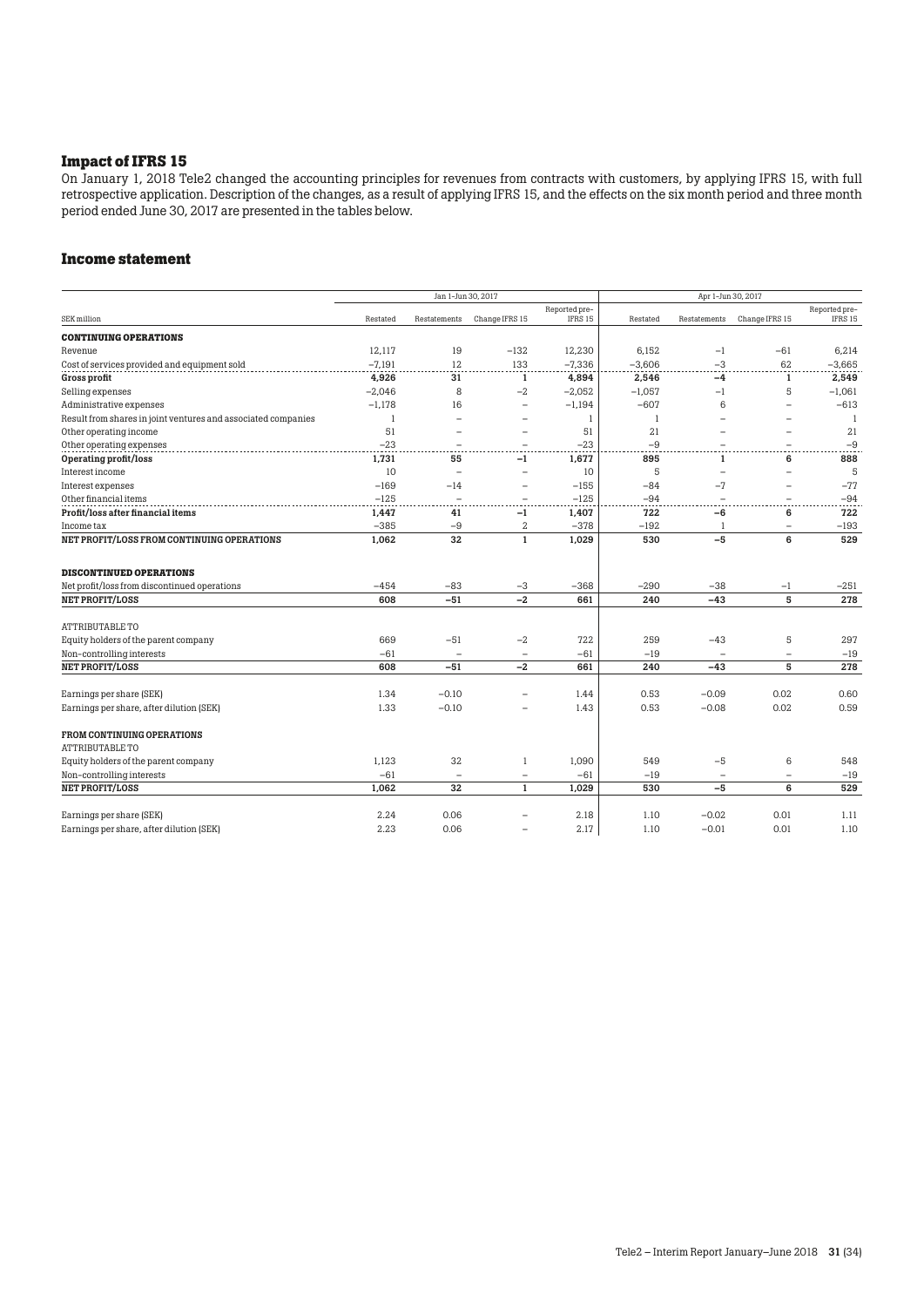#### **Balance sheet**

|                                                                         | Dec 31, 2017 |                          |                          |                          |
|-------------------------------------------------------------------------|--------------|--------------------------|--------------------------|--------------------------|
| SEK million                                                             | Restated     | Restatements             | Change IFRS 15           | Reported pre-<br>IFRS 15 |
| <b>ASSETS</b>                                                           |              |                          |                          |                          |
| <b>NON-CURRENT ASSETS</b>                                               |              |                          |                          |                          |
| Goodwill                                                                | 5,517        |                          |                          | 5,517                    |
| Other intangible assets                                                 | 4,044        | $-62$                    |                          | 4,106                    |
| Intangible assets                                                       | 9,561        | $-62$                    | -                        | 9,623                    |
| Tangible assets                                                         | 8,692        | 115                      | $\overline{\phantom{0}}$ | 8,577                    |
| Financial assets                                                        | 794          | $\overline{a}$           | 20                       | 774                      |
| Capitalized contract costs                                              | 380          | $\overline{\phantom{a}}$ | 380                      |                          |
| Deferred tax assets                                                     | 1,911        | 189                      | $\overline{\phantom{a}}$ | 1,722                    |
| <b>NON-CURRENT ASSETS</b>                                               | 21,338       | 242                      | 400                      | 20,696                   |
| <b>CURRENT ASSETS</b>                                                   |              |                          |                          |                          |
| Inventories                                                             | 689          | $\mathbf 2$              | $\overline{\phantom{a}}$ | 687                      |
| Current receivables                                                     | 6,726        | $-202$                   | 27                       | 6,901                    |
| Current investments                                                     | 3            | $\equiv$                 | $\equiv$                 | 3                        |
| Cash and cash equivalents                                               | 802          | $\equiv$                 | $\overline{\phantom{a}}$ | 802                      |
| <b>CURRENT ASSETS</b>                                                   | 8,220        | $-200$                   | 27                       | 8,393                    |
| ASSETS CLASSIFIED AS HELD FOR SALE                                      | 10,166       | 11                       | 104                      | 10,051                   |
| <b>ASSETS</b>                                                           | 39,724       | 53                       | 531                      | 39,140                   |
| <b>EQUITY AND LIABILITIES</b>                                           |              |                          |                          |                          |
| <b>EQUITY</b>                                                           |              |                          |                          |                          |
| Attributable to equity holders of the parent company                    | 17,246       | $-53$                    | 286                      | 17,013                   |
| Non-controlling interests                                               | $-114$       | $-15$                    |                          | $-99$                    |
| <b>EQUITY</b>                                                           | 17,132       | $-68$                    | 286                      | 16,914                   |
| NON-CURRENT LIABILITIES                                                 |              |                          |                          |                          |
| Interest-bearing liabilities                                            | 11,565       | 52                       | $\qquad \qquad -$        | 11,513                   |
| Deferred tax liability                                                  | 998          | $-251$                   | 49                       | 1,200                    |
| <b>NON-CURRENT LIABILITIES</b>                                          | 12,563       | $-199$                   | 49                       | 12,713                   |
| <b>CURRENT LIABILITIES</b>                                              |              |                          |                          |                          |
| Interest-bearing liabilities                                            | 820          | 24                       | $\overline{\phantom{a}}$ | 796                      |
| Non-interest-bearing liabilities                                        | 7,074        | 169                      | 71                       | 6,834                    |
| <b>CURRENT LIABILITIES</b>                                              | 7,894        | 193                      | 71                       | 7,630                    |
| LIABILITIES DIRECTLY ASSOCIATED WITH ASSETS CLASSIFIED AS HELD FOR SALE | 2,135        | 127                      | 125                      | 1,883                    |
| <b>EQUITY AND LIABILITIES</b>                                           | 39,724       | 53                       | 531                      | 39,140                   |
|                                                                         |              |                          |                          |                          |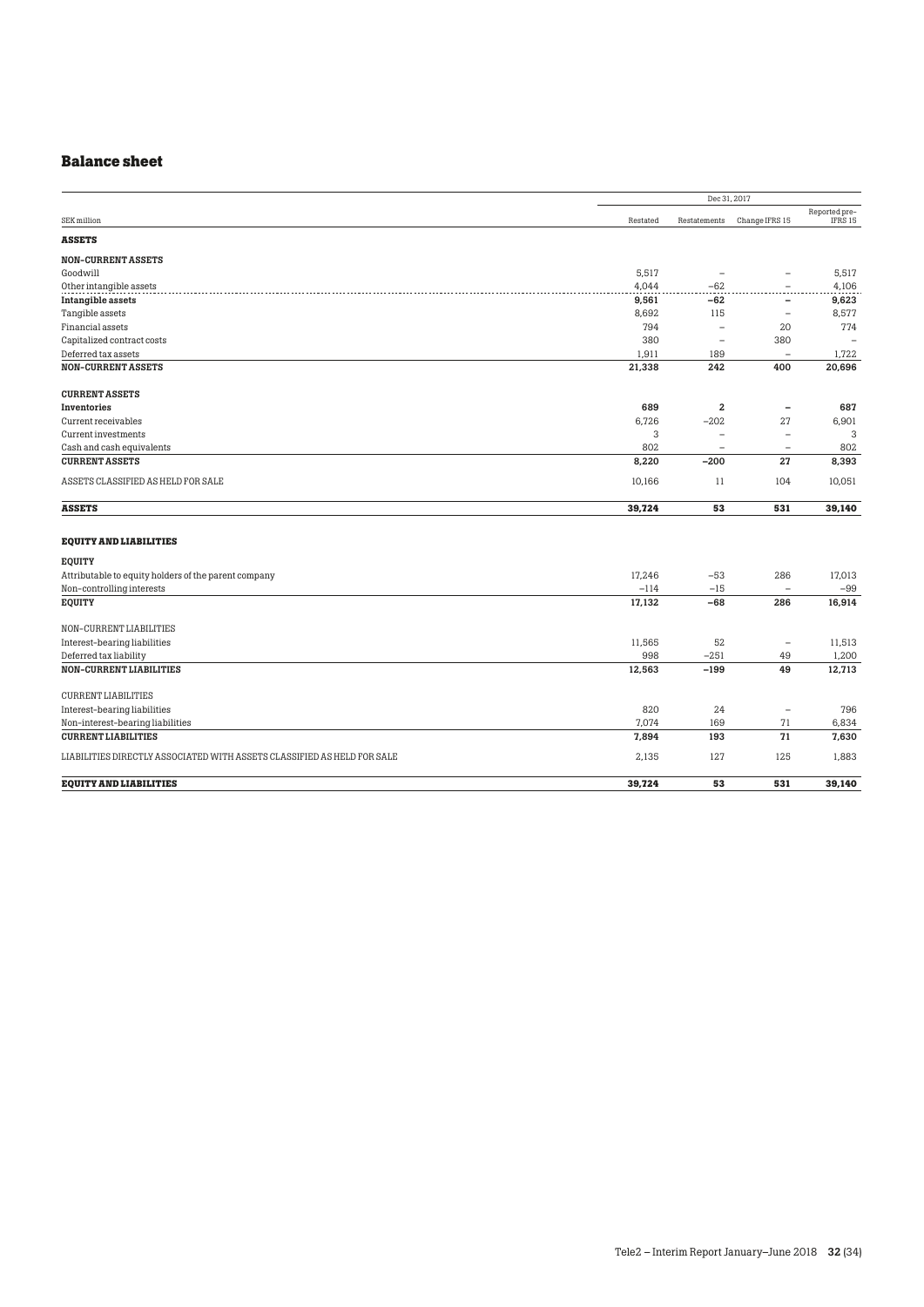#### **NOTE 11** DISCONTINUED OPERATIONS **Tele2 Netherlands**

On December 15, 2017 Tele2 announced that Tele2 and Deutsche Telekom have agreed to combine Tele2 Netherlands and T-Mobile Netherlands. Tele2 will hold a 25 percent share in the combined company and receive a cash payment of EUR 190 million upon closing. The combined company will be a stronger customer champion in the market and enable technology investments to the benefits of the Dutch population.

#### **Income statement**

|                                                                              | 2018<br>Jan 1-Jun 30 | 2017<br>Jan 1-Jun 30 | 2018<br>Apr 1-Jun 30 | 2017<br>Apr 1-Jun 30 |
|------------------------------------------------------------------------------|----------------------|----------------------|----------------------|----------------------|
| SEK million                                                                  |                      | (Restated)           |                      | (Restated)           |
| Revenue                                                                      | 3,105                | 3,375                | 1,568                | 1,714                |
| Cost of services provided and equipment                                      |                      |                      |                      |                      |
| sold                                                                         | $-2,211$             | $-2.432$             | $-1,088$             | $-1,288$             |
| Gross profit/loss                                                            | 894                  | 943                  | 480                  | 426                  |
| Selling expenses                                                             | $-873$               | $-967$               | $-427$               | $-519$               |
| Administrative expenses                                                      | $-491$               | $-388$               | $-2.52$              | $-180$               |
| Other operating income                                                       | $\mathfrak{Z}$       | $\mathfrak{Z}$       | $\mathbf{1}$         | $\mathfrak{D}$       |
| Other operating expenses                                                     | $-11$                | $-2.$                | $-9$                 | $-1$                 |
| Operating loss                                                               | $-479$               | $-412$               | $-207$               | $-272$               |
| Interest expenses                                                            | $-2.$                | $-13$                | $-1$                 | $-13$                |
| Loss after financial items                                                   | $-481$               | $-425$               | $-208$               | $-285$               |
| Income tax from the operation                                                |                      | $-11$                |                      | $-5$                 |
| <b>NET LOSS FROM THE OPERATION</b>                                           | $-481$               | $-436$               | $-208$               | $-290$               |
| Profit/loss on disposal of operation<br>including sales costs and cumulative |                      |                      |                      |                      |
| exchange rate gain                                                           | $-2.2$               | $-18$                | $-19$                |                      |
| -of which Netherlands                                                        | $-2.3$               |                      | $-20$                |                      |
| -of which Austria, sold 2017                                                 | $\mathbf{1}$         |                      | 1                    |                      |
| -of which Russia, sold 2013                                                  |                      | $-18$                |                      |                      |
| <b>NETLOSS</b>                                                               | $-503$               | $-454$               | $-227$               | $-290$               |
|                                                                              |                      |                      |                      |                      |
| Earnings per share (SEK)                                                     | $-1.00$              | $-0.90$              | $-0.45$              | $-0.57$              |
| Earnings per share, after dilution (SEK)                                     | $-1.00$              | $-0.90$              | $-0.45$              | $-0.57$              |
|                                                                              |                      |                      |                      |                      |
| Total operating profit/loss                                                  |                      |                      |                      |                      |
| Operating profit from the operation                                          | $-479$               | $-412$               | $-207$               | $-2.72$              |
| Profit/loss on disposal of operation                                         |                      |                      |                      |                      |
| including sales costs and cumulative                                         |                      |                      |                      |                      |
| exchange rate gain                                                           | $-22$                | $-18$                | $-19$                |                      |
| Total operating loss                                                         | $-501$               | $-430$               | $-226$               | $-2.72$              |

The establishment of the combined company is subject to regulatory approval by the relevant competition authorities. The transaction is therefore expected to close in Q4 2018. As a part of the agreement, there is a break fee amounting to EUR 25 million that Tele2 will receive, in case the transaction should not be approved by the relevant authorities.

The Dutch operations are reported as discontinued operation as stated below. For 2017, discontinued operation also includes Austria which was sold on October 31, 2017 and Russia which was sold in 2013.

#### **Balance sheet**

Assets held for sale refer to the Dutch operation.

|                                             | 2018<br>$I$ un 30 | 2017<br>Dec 31 |
|---------------------------------------------|-------------------|----------------|
| SEK million                                 |                   | (Restated)     |
| <b>ASSETS</b>                               |                   |                |
| NON-CURRENT ASSETS                          |                   |                |
| Goodwill                                    | 1.030             | 973            |
| Other intangible assets                     | 1,288             | 1,271          |
| Intangible assets                           | 2,318             | 2.244          |
| Tangible assets                             | 5.243             | 5.027          |
| Financial assets                            | 628               | 550            |
| Capitalized contract costs                  | 195               | 191            |
| <b>NON-CURRENT ASSETS</b>                   | 8.384             | 8.012          |
|                                             |                   |                |
| <b>CURRENT ASSETS</b>                       |                   |                |
| Inventories                                 | 109               | 130            |
| Current receivables                         | 2,037             | 2,024          |
| <b>CURRENT ASSETS</b>                       | 2.146             | 2.154          |
|                                             |                   |                |
| ASSETS CLASSIFIED AS HELD FOR SALE          | 10.530            | 10.166         |
|                                             |                   |                |
| <b>LIABILITIES</b>                          |                   |                |
| NON-CURRENT LIABILITIES                     |                   |                |
| Interest-bearing liabilities                | 2.74              | 251            |
| <b>NON-CURRENT LIABILITIES</b>              | 274               | 251            |
|                                             |                   |                |
| CURRENT LIABILITIES                         |                   |                |
| Non-interest-bearing liabilities            | 1,846             | 1.884          |
| <b>CURRENT LIABILITIES</b>                  | 1,846             | 1,884          |
| LIABILITIES DIRECTLY ASSOCIATED WITH ASSETS |                   |                |
| <b>CLASSIFIED AS HELD FOR SALE</b>          | 2.120             | 2.135          |

#### **Cash flow statement**

| NET CHANGE IN CASH AND CASH<br><b>EQUIVALENTS</b> | $-468$               | $-365$               | $-163$               | $-152$               |
|---------------------------------------------------|----------------------|----------------------|----------------------|----------------------|
| Cash flow from financing activities               |                      | $-7$                 |                      | -4                   |
| Cash flow from investing activities               | $-580$               | $-521$               | $-190$               | $-262$               |
| Cash flow from operating activities               | 112                  | 163                  | 2.7                  | 114                  |
| SEK million                                       | 2018<br>Jan 1-Jun 30 | 2017<br>Jan 1-Jun 30 | 2018<br>Apr 1-Jun 30 | 2017<br>Apr 1-Jun 30 |